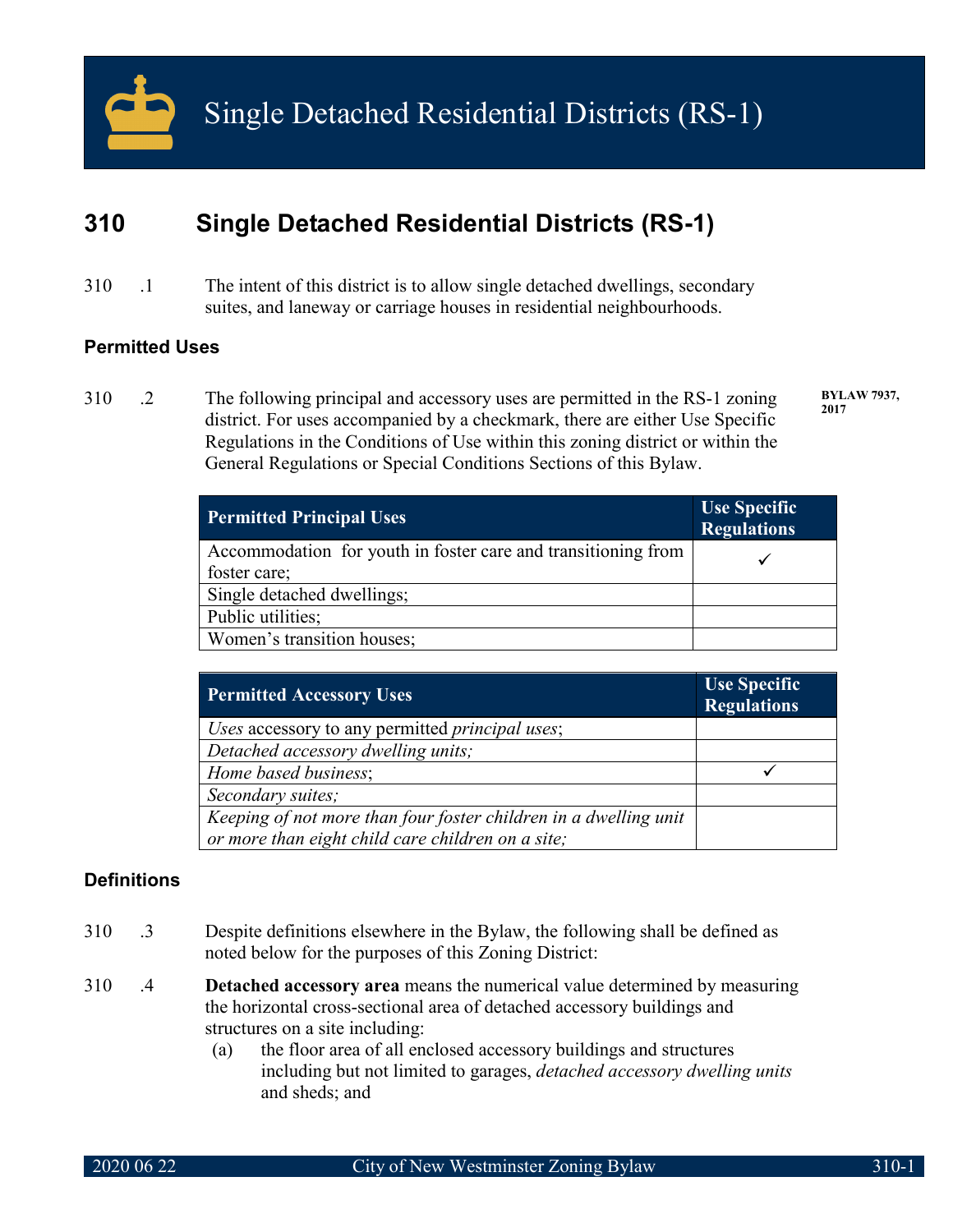

- (b) the site coverage of all unenclosed accessory buildings and structures including but not limited to carports, gazebos and swimming pools, and calculating the total of all such areas.
- .5
- 310 .6 **Floor area** means the numerical value determined by measuring the horizontal cross-sectional area of all buildings on a site to the outside of the outer walls at each storey and calculating the total of all such areas, excluding:
	- (a) the net floor area within the principal building to be used exclusively for up to two parking spaces, to a maximum of 41.81 square metres (450 square feet), for buildings approved for construction before June 1, 2019 only, and;
	- (b) any area having a floor to ceiling height of 1.22 metres (4 feet) or less.
- 310 .7 **Floor space ratio** means the numerical value determined by dividing the floor area on a site by the site area.

# **Density - Units**

- 310 .8 One principal dwelling unit is permitted per site.
- 310 .9 Where an amenity is provided, consisting of building and landscape design features which conform to City of New Westminster "Design Standards and Guidelines for Secondary Suites" attached hereto as Appendix G and forming part of this Bylaw, one accessory dwelling unit is permitted in the form of a secondary suite. A provision of this amenity and an increase in the density will only be allowed if all "Requirements for Secondary Suites" set out in Section 190.29 of this Bylaw are complied with in all respects.
- 310 .10 In addition to the principal dwelling unit and a secondary suite, one *detached accessory dwelling unit* is permitted.

# **Density – Principal Building Area**

- 310 .11 The floor space ratio for the principal building shall not exceed 0.5.
- 310 .11 .1 The maximum floor space ratio on a parcel may be increased by:
	- (a) 0.01 if the building meets Step 3 of the Energy Step Code;
	- (b) 0.03 if the building meets Step 4 of the Energy Step Code; or
	- (c) 0.05 if the building meets Step 5 of the Energy Step Code, or is a Passive House.

**(BYLAW 8067, 2019)**

**(BYLAW 7953, 2018)**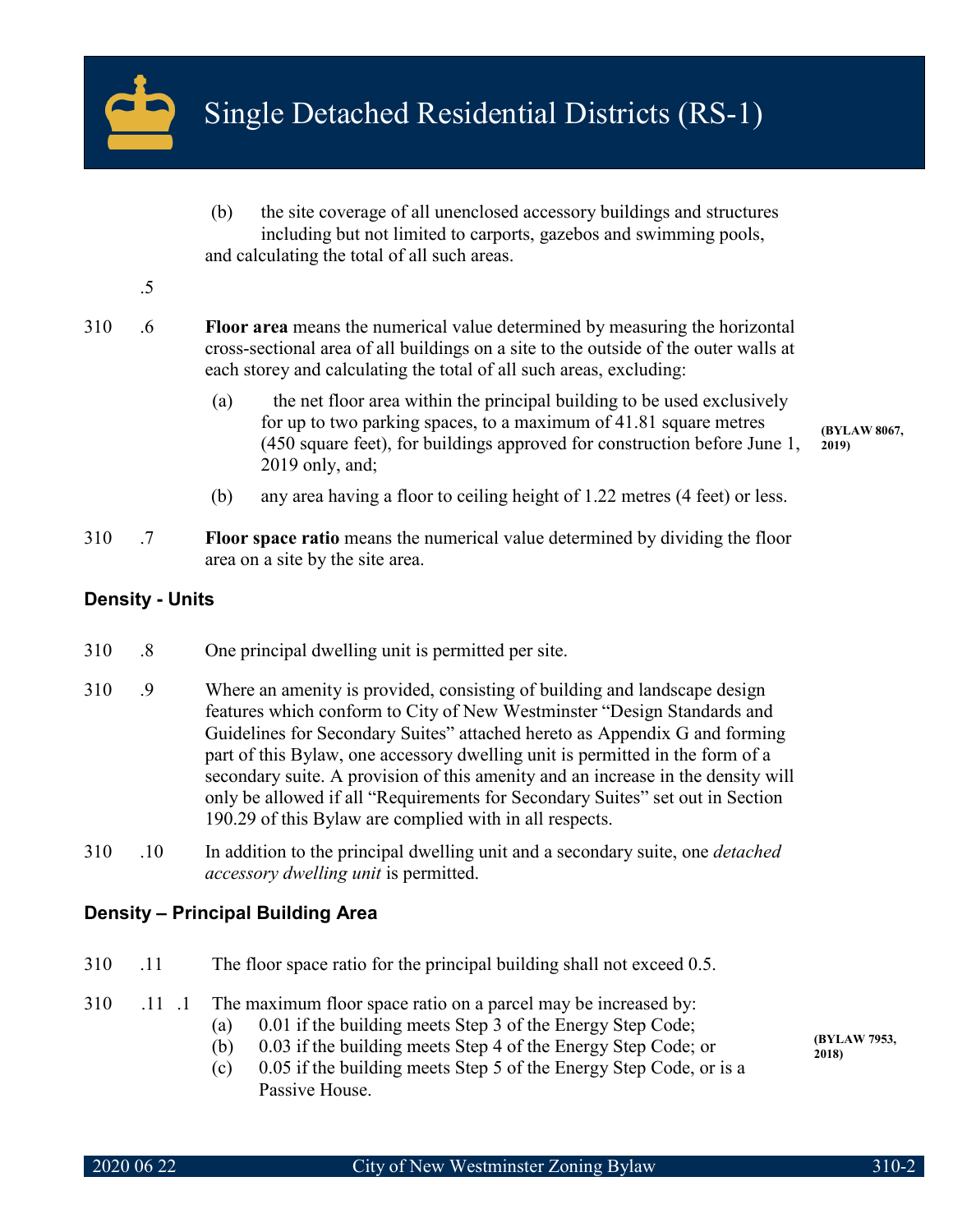

# **Site Area and Frontage**

310 .12 A site shall be not less than 557.40 square metres (6,000 square feet) in area and shall have a frontage of not less than ten percent (10%) of its perimeter.

# **Principal Building Envelope**

310 .13 All *principal buildings* and *structures* shall be sized and sited according to the following: **(B/L 7953, 2018)**

| <b>Regulation</b>                                                                                                                                                                            | <b>Requirement</b>                                                                                                                                                                                                  |  |
|----------------------------------------------------------------------------------------------------------------------------------------------------------------------------------------------|---------------------------------------------------------------------------------------------------------------------------------------------------------------------------------------------------------------------|--|
| <b>Minimum Front</b><br>Yard                                                                                                                                                                 | 5.79 metres (19 feet), twenty percent $(20\%)$ of the depth of<br>the site, or the average depth of the front setback of existing<br>principal buildings on sites on either side of the site,<br>whichever is less. |  |
| <b>Minimum Rear</b><br>7.62 metres (25 feet) or twenty percent (20%) of the depth of<br>the site, whichever is less.<br><b>Setback</b>                                                       |                                                                                                                                                                                                                     |  |
| Minimum Side                                                                                                                                                                                 | For <i>lots</i> with a frontage of more than 12.19 metres (40 feet),<br>ten percent $(10\%)$ of the width of the <i>lot</i> on each side of the<br><i>building</i> , or 1.52 metres (5 ft.), whichever is less.     |  |
| <b>Setback</b>                                                                                                                                                                               | For <i>lots</i> with a frontage of 12.19 metres (40 ft.) or less, not<br>less than $1.22$ metres $(4 \text{ ft.})$                                                                                                  |  |
| 7.62 metres (25 feet), or 8.84 metres (29 feet) for a principal<br><b>Maximum</b><br>building that meets Step 5 of the Energy Step Code, or is a<br><b>Building Height</b><br>Passive House. |                                                                                                                                                                                                                     |  |
| <b>Maximum</b> Peak<br><b>Height</b>                                                                                                                                                         | 10.67 metres (35 ft.) from height datum.                                                                                                                                                                            |  |
| <b>Maximum Site</b><br>Coverage                                                                                                                                                              | Thirty five percent $(35%)$                                                                                                                                                                                         |  |

# **Projections**

310 .14 Projections are permitted in accordance with the relevant provisions of the 'Projections into Yards' portion of the General Regulations section of this Bylaw, except that projections for *detached accessory dwelling units* shall be permitted in accordance with the Laneway and Carriage House Design Guidelines within the City of New Westminster Official Community Plan.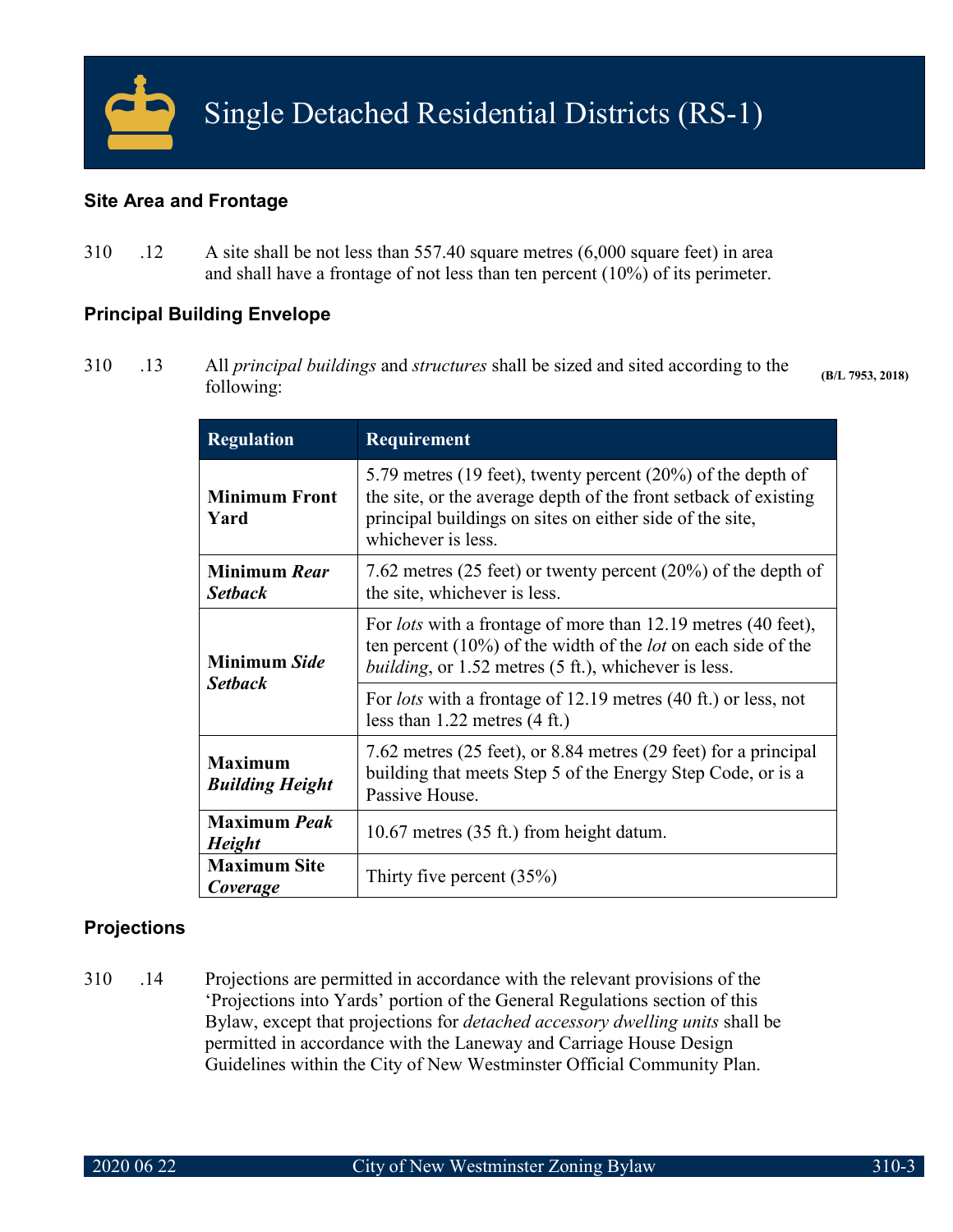

## **Attached Accessory Structures**

310 .15 The combined area of all attached accessory structures shall not exceed ten percent (10%) of the site area.

## **Detached Accessory Buildings Size**

- 310 .16 The maximum permitted *detached accessory area* is 10% of the site area.
- 310 .17 The following are permitted in addition to the maximum *detached accessory area* otherwise permitted, provided they are attached to a *detached accessory dwelling unit*: **(BYLAW 8067, 2019)**
	- (a) up to 21 square metres (226 square feet) for a carport, and
	- (b) up to 3.0 square metres (32 square feet) for a front entry landing, and
	- (c) up to 7.0 square metres (75.3 square feet) for an uncovered, upper-level deck, and
	- (d) up to 3.0 square metres (32 square feet) for externally accessed bicycle parking, with a floor to ceiling height of 1.83 metres (6 feet) or less.
- 310 .18 The maximum permitted *detached accessory area* may be increased by up to 5% of the site area provided that there is a corresponding decrease in floor area of the principal building and the additional floor area is within a detached accessory dwelling unit.

#### 310 .18 .1 The maximum *detached accessory area* may be increased by:

- (a) 0.01 if the detached accessory building meets Step 3 of the Energy Step Code;
- (b) 0.03 if the detached accessory building meets Step 4 of the Energy Step Code; or
- (c) 0.05 if the detached accessory building meets Step 5 of the Energy Step Code, or is a Passive House.

# **Detached Accessory Dwelling Unit Regulations**

- 310 .19 An accessory building which includes a *detached accessory dwelling unit*:
	- (a) shall not exceed a *detached accessory area* of 89 square metres (958 square feet) in area and any increases in are permitted in section 310.18.1; **(BYLAW 8172, 2020)**
	- (b) shall not exceed a height of 7 metres (22.97 feet) as measured from the base height plane, as established by the Laneway and Carriage House

**(BYLAW 7953, 2018)**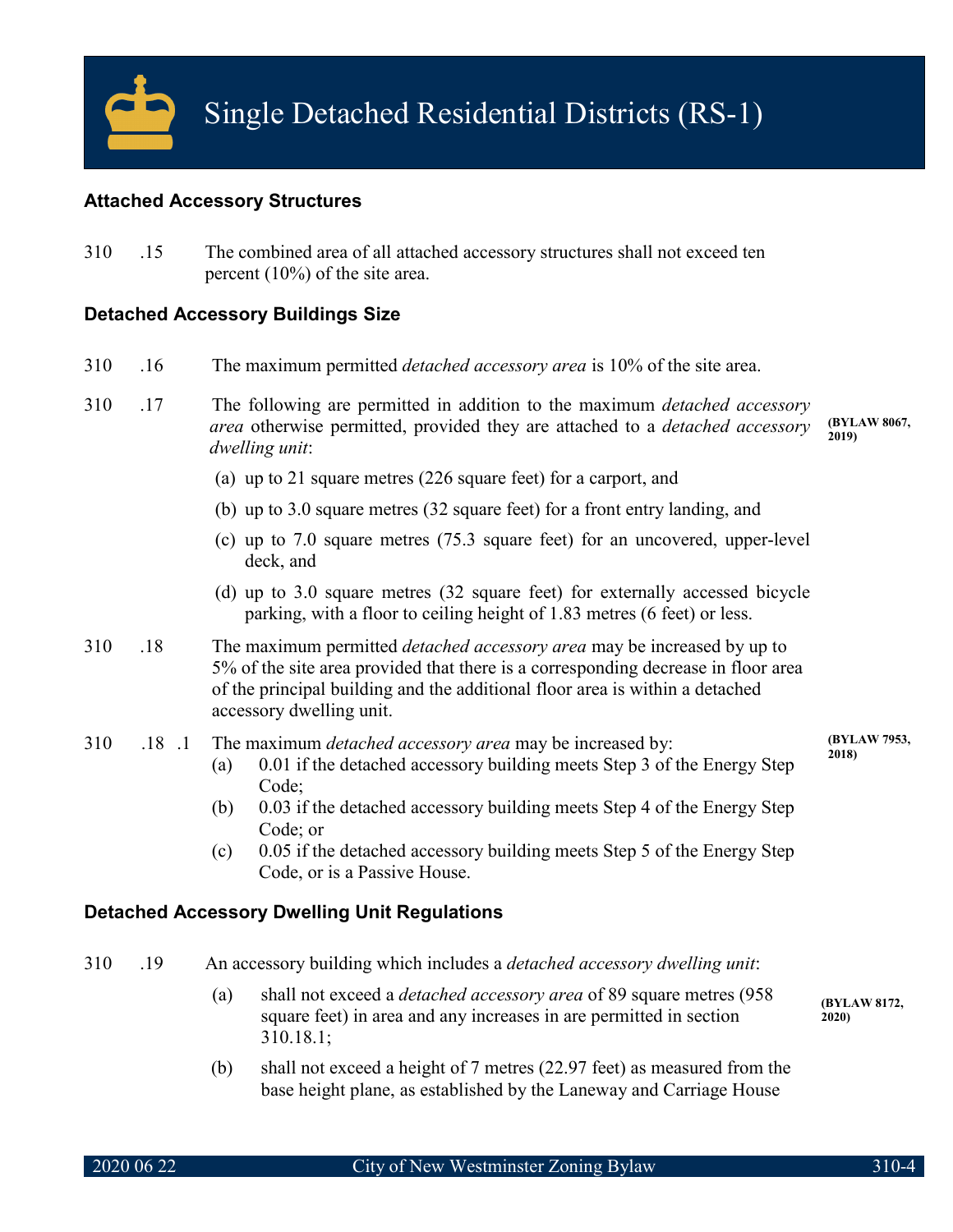

Design Guidelines within the City of New Westminster Official Community Plan, to the highest point of the building;

- (c) shall not have any portions of the structure used for parking a vehicle located closer to a lane than 22 feet (6.71 metres), less the width of such lane; **(BYLAW 8067, 2019; BYLAW 8172, 2020)**
- (d) shall not be located, nor have access taken from a point closer than 4.57 metres (15 feet) from the corner of the site at an intersection of two streets, the intersection of two lanes, or the intersection of a street and lane; and
- (e) shall not include more than 21 square metres (226 square feet) for an enclosed garage within the *detached accessory dwelling unit*, except for an accessible dwelling unit, provided in accordance with the Laneway and Carriage House Design Guidelines within the City of New Westminster Official Community Plan, where not more than 27.9 square metres (300 square feet) for an enclosed garage shall be permitted.

310 .20 A *detached accessory dwelling unit* is not permitted where full or partial dedication is needed from a site for a lane for the purposes of providing alternate vehicular access from a city collector, arterial or major road network as identified in the New Westminster Master Transportation Plan unless:

- (a) a dedication of land or a Statutory Right-of-Way to the City for the purpose of providing a public access lane of a width not less than 6.0 metres (19.69 feet) is provided; and
- (b) an on-site vehicle turnaround is provided in accordance with the Laneway and Carriage House Design Guidelines within the City of New Westminster Official Community Plan, so that no reversing of vehicles onto the city collector, arterial or major road is required to access the road.

For clarity, these requirements shall include lots with frontage on a city collector, arterial or major road network, as well as lots which abut the lane, or would abut a future lane, providing alternate access from the city collector, arterial or major road network after dedication or right-of-ways have been provided.

# **Detached Accessory Building without Detached Accessory Dwelling Unit Regulations**

310 .21 Detached accessory buildings that do not contain a *detached accessory dwelling unit*:

**(BYLAW 8067, 2019)**

**(BYLAW 8067, 2019)**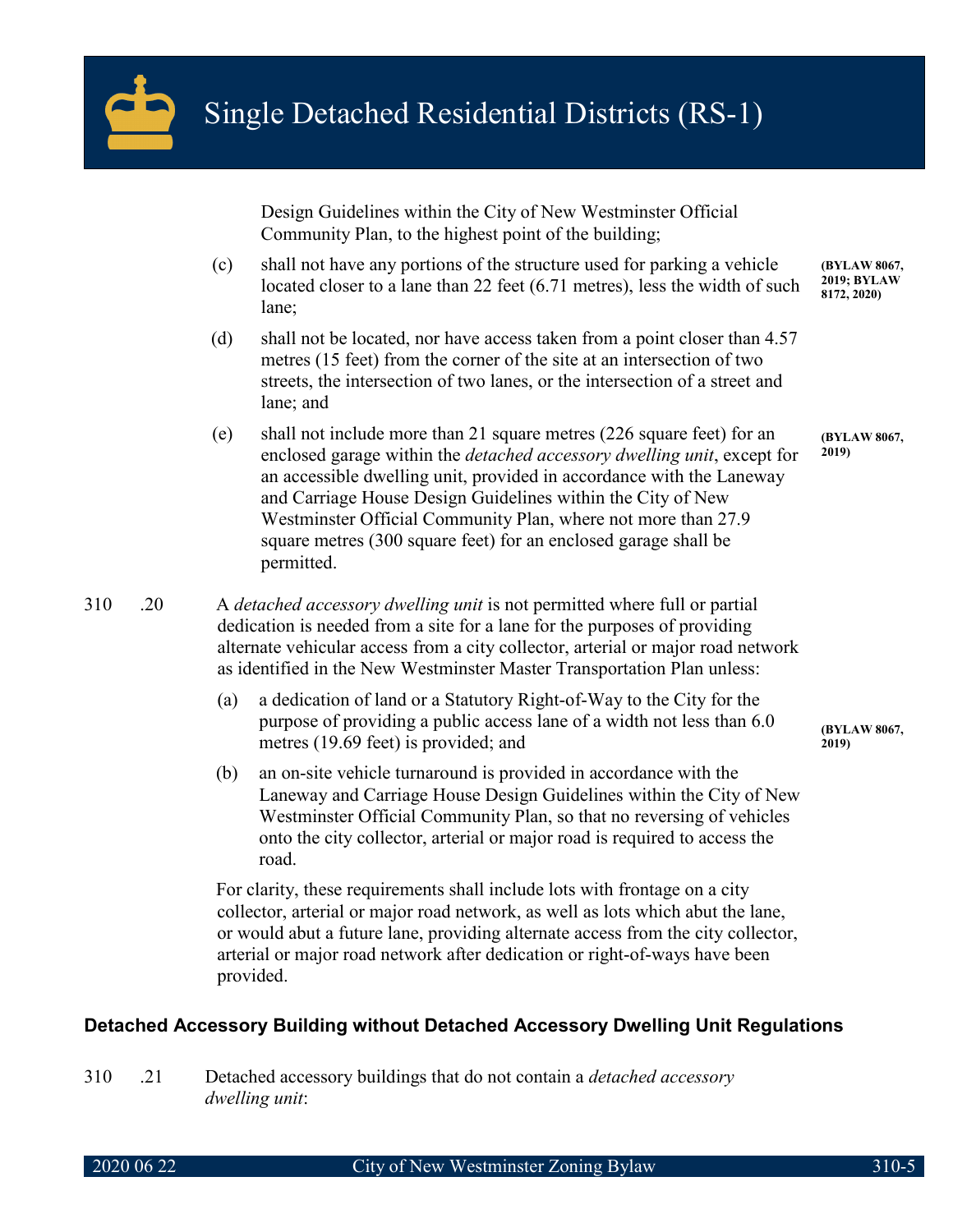

- (a) shall not exceed one storey, and:
	- (i) in the case of a peaked roof, no portion of the roof shall exceed a height of 4.57 metres(15 feet), or
	- (ii) in the case of a roof having a pitch of 4:12 or less, no portion of the roof shall exceed a height of 3.6 metres (12 feet);
- (b) shall not be located in the required front yard;
- (c) shall not be located less than twice the width of the minimum required side setback from the window of a habitable room on an adjoining site unless such window is entirely above the roof line of the accessory building;
- (d) if the detached structure is a garage or carport, it shall not be located closer to a lane than 6.71 metres (22 feet), less the width of such lane;
- (e) if the detached structure is a swimming pool or swimming pool enclosure, shall not be less than 1.52 metres (5 feet) from side and rear site lines;
- (f) shall not be less than 4.57 metres (15 feet) from the corner of the site at an intersection of a street and lane;
- (g) shall not be less than 1.52 metres (5 feet) from any rear or side site line bounded by a street;
- (h) shall not have dormers; and
- (i) shall contain no plumbing fixtures other than one toilet and one sink.

#### **Off-Street Parking and Loading Requirements**

- 310 .22 *Off-Street parking* shall be provided in accordance with the provisions of the Off-Street Parking Regulations section of this Bylaw.
- 310 .23 Despite provisions elsewhere in this bylaw, on sites with a *detached accessory dwelling unit*:
	- (a) parking spaces may be provided adjacent to windows used for residential purposes; and
	- (b) parking spaces may be laid out such that a vehicle is required to reverse for more than 10.06 metres (33 feet) to access a highway, unless an onsite vehicle turnaround is required by this district.
- 310 .24 Bicycle Parking is not required to be provided.

**BYLAW 8184, 2020**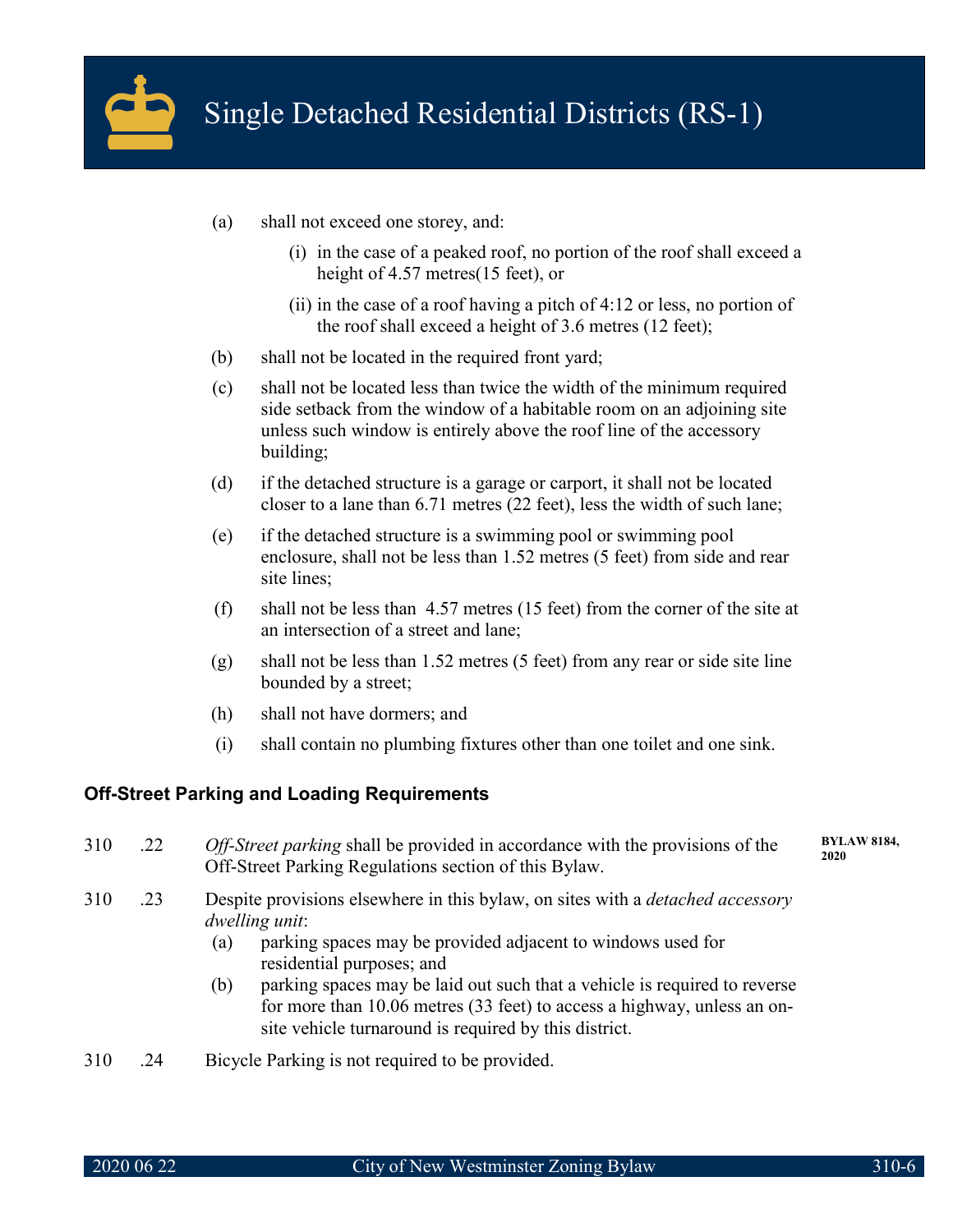

# **311 Single Detached Residential Districts (RS-2)**

311 .1 The intent of this district is to allow single detached dwellings and secondary suites, in residential neighbourhoods.

# **Single Detached Residential Districts RS-2 Regulations**

- 311 .2 Development of sites zoned RS-2 shall comply with the regulations and requirements of the Single Detached Residential Dwelling District (RS-1), except:
	- (a) *Detached accessory dwelling units* shall not be a permitted use.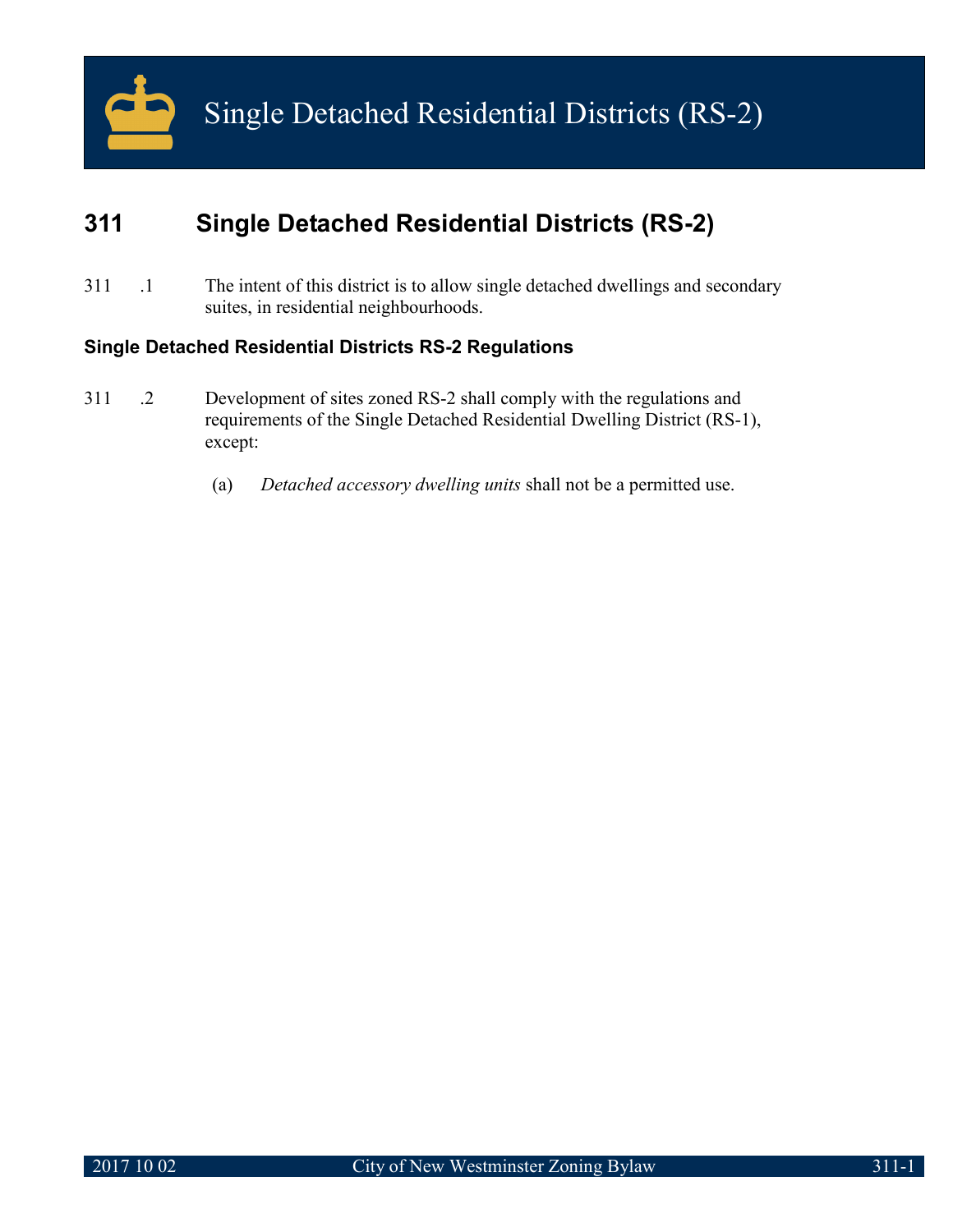# **312. Residential Commercial Dwelling Districts (RS-3)**

**312.1 The intent of this district is to allow for neighbourhood commercial and associated residential uses in the Brow of the Hill neighbourhood.**

# **Permitted Uses**

- 312.2 The following uses and no others shall be permitted in the (RS-3) district:
- 312.3 *Single detached dwellings*
- 312.4 *Grocery stores provided that:*
	- a) the grocery store is located only at grade level;
	- b) the grocery store is located between the residential unit and the exterior side property line;
- 312.5 *Accessory buildings and uses provided that all accessory buildings and uses:*
- 312.6 *If detached accessory buildings,*
	- a) shall not be used as part of the grocery store use;
	- b) shall not exceed one storey and
		- i) in the case of a peaked roof, no portion of the roof shall exceed 4.57 metres(15 feet), or
		- ii) in the case of a roof having a pitch of 4:12 or less, no part of the roof shall exceed 3.6 metres (12 feet);

in each case measured from the finished floor of the detached accessory building. **(BYLAW 7437, 2010)**

- c) shall not be located in the required front yard;
- d) shall not be located closer than twice the width of the required side yard from the window of a habitable room on an adjoining site unless such window is above the roof of such accessory building;
- e) if the detached structure is a garage or carport then it shall not be located closer to a lane than 22 feet (6.71 metres), less the width of such lane;
- f) shall not be closer than 5 feet (1.52 metres) from side and rear site lines where such accessory building or use is a swimming pool or an enclosure of a swimming pool;
- g) shall be located not closer than a distance of 15 feet (4.57 metres) from the corner of the site at an intersection of a street and lane;
- h) shall be located not closer than 5 feet (1.52 metres) from any rear or side site line bounded by a street;
- i) shall not cover more than ten percent (10%) of the site area;
- j) shall not be dormered; and **(BYLAW 7437, 2010)**
- k) shall be limited to one toilet fixture and one sink fixture and no other plumbing fixtures. **(BYLAW 7743, 2015)**
- 312.7 *If the attached accessory buildings,* 
	- a) shall not be used as part of the grocery store use;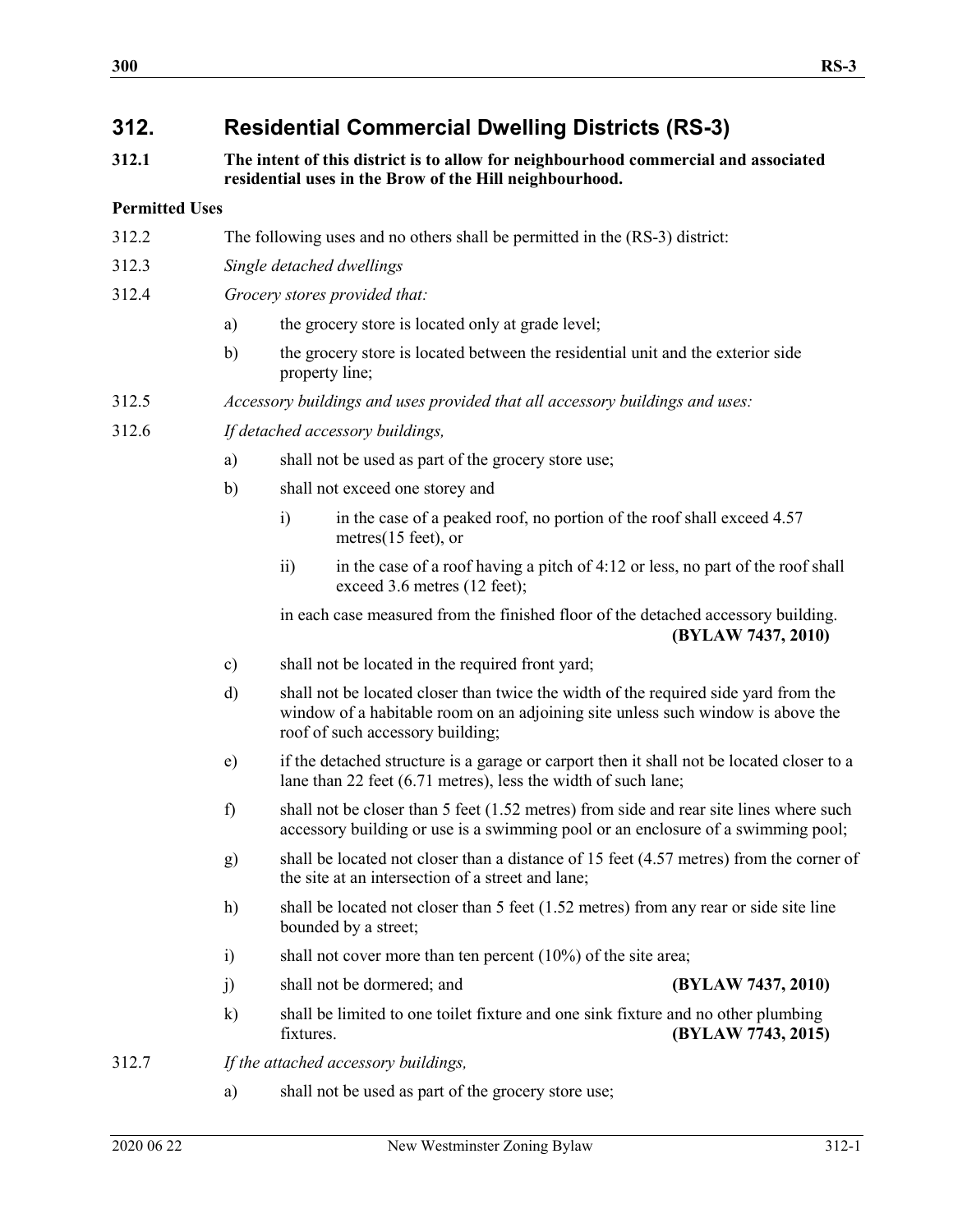|                          | b)                                                                                                                                                                                                                                                                                                                                                                                                                                                                                  | where a portion of the principal building is used solely for an accessory greenhouse,<br>parking structure, cover over a swimming pool, or a sundeck and for no other use, it<br>shall be deemed to be an accessory building; |  |
|--------------------------|-------------------------------------------------------------------------------------------------------------------------------------------------------------------------------------------------------------------------------------------------------------------------------------------------------------------------------------------------------------------------------------------------------------------------------------------------------------------------------------|-------------------------------------------------------------------------------------------------------------------------------------------------------------------------------------------------------------------------------|--|
|                          | $\mathbf{c})$                                                                                                                                                                                                                                                                                                                                                                                                                                                                       | shall not exceed one storey nor a height of 15 feet (4.57 metres) measured from the<br>finished floor of such accessory building;                                                                                             |  |
|                          | d)                                                                                                                                                                                                                                                                                                                                                                                                                                                                                  | shall not be located in the required front yard;                                                                                                                                                                              |  |
|                          | $\epsilon$ )                                                                                                                                                                                                                                                                                                                                                                                                                                                                        | shall not be located closer than twice the width of the required side yard from the<br>window of a habitable room on an adjoining site, unless such window is above the<br>roof line of the accessory building;               |  |
|                          | f)                                                                                                                                                                                                                                                                                                                                                                                                                                                                                  | shall be located not closer than a distance of 15 feet (4.57 metres) from the corner of<br>the site at an intersection of a street and lane;                                                                                  |  |
|                          | g)                                                                                                                                                                                                                                                                                                                                                                                                                                                                                  | shall be located not closer than 5 feet (1.52 metres) from any rear or side site line<br>bounded by a street;                                                                                                                 |  |
|                          | h)                                                                                                                                                                                                                                                                                                                                                                                                                                                                                  | shall not cover more than ten percent $(10\%)$ of the site area.                                                                                                                                                              |  |
| Height                   |                                                                                                                                                                                                                                                                                                                                                                                                                                                                                     |                                                                                                                                                                                                                               |  |
| 312.8                    |                                                                                                                                                                                                                                                                                                                                                                                                                                                                                     | The height of the building shall not exceed 25 feet (7.62 metres).                                                                                                                                                            |  |
| <b>Front Yard</b>        |                                                                                                                                                                                                                                                                                                                                                                                                                                                                                     |                                                                                                                                                                                                                               |  |
| 312.9                    |                                                                                                                                                                                                                                                                                                                                                                                                                                                                                     | No front yard is required.                                                                                                                                                                                                    |  |
| <b>Rear Yard</b>         |                                                                                                                                                                                                                                                                                                                                                                                                                                                                                     |                                                                                                                                                                                                                               |  |
| 312.10                   | A rear yard shall be provided of not less than twenty percent (20%) of the depth of the site<br>but need not exceed 25 feet (7.62 metres).                                                                                                                                                                                                                                                                                                                                          |                                                                                                                                                                                                                               |  |
| <b>Side Yard</b>         |                                                                                                                                                                                                                                                                                                                                                                                                                                                                                     |                                                                                                                                                                                                                               |  |
| 312.11                   | For lots with a frontage of 40 feet (12.19 metres) or more a side yard to an interior side lot<br>line shall be provided on each side of the building of not less than ten percent $(10\%)$ of the<br>width of the site, provided that the maximum width of any side yard need not exceed 5 feet<br>$(1.52$ metres). For lots with a frontage of 40 feet $(12.19$ metres) or less a side yard shall be<br>provided each side of the building of not less than 4 feet (1.22 metres). |                                                                                                                                                                                                                               |  |
| 312.12                   | No side yard is required to an exterior side lot line.                                                                                                                                                                                                                                                                                                                                                                                                                              |                                                                                                                                                                                                                               |  |
| <b>Site Coverage</b>     |                                                                                                                                                                                                                                                                                                                                                                                                                                                                                     |                                                                                                                                                                                                                               |  |
| 312.13                   | All principal buildings, in total, shall not cover more than thirty-five percent (35%) of the<br>site area.                                                                                                                                                                                                                                                                                                                                                                         |                                                                                                                                                                                                                               |  |
| <b>Floor Space Ratio</b> |                                                                                                                                                                                                                                                                                                                                                                                                                                                                                     |                                                                                                                                                                                                                               |  |
| 312.14                   | Despite the definition of Floor Space Ratio elsewhere in this Bylaw, for the purpose of this<br>Schedule, floor space ratio means the numerical factor determined by measuring the<br>horizontal cross-sectional area of the principal building to the outside of the outer walls of<br>the building at each storey and determining the total of all such areas, excluding:                                                                                                         |                                                                                                                                                                                                                               |  |
|                          | a)                                                                                                                                                                                                                                                                                                                                                                                                                                                                                  | the net floor area to be used exclusively for up to two parking spaces, to a maximum<br>of 450 square feet (41.81 square metres);                                                                                             |  |
|                          | b)                                                                                                                                                                                                                                                                                                                                                                                                                                                                                  | any area having a floor to ceiling height of four feet (1.22 metres) or less.                                                                                                                                                 |  |
|                          |                                                                                                                                                                                                                                                                                                                                                                                                                                                                                     |                                                                                                                                                                                                                               |  |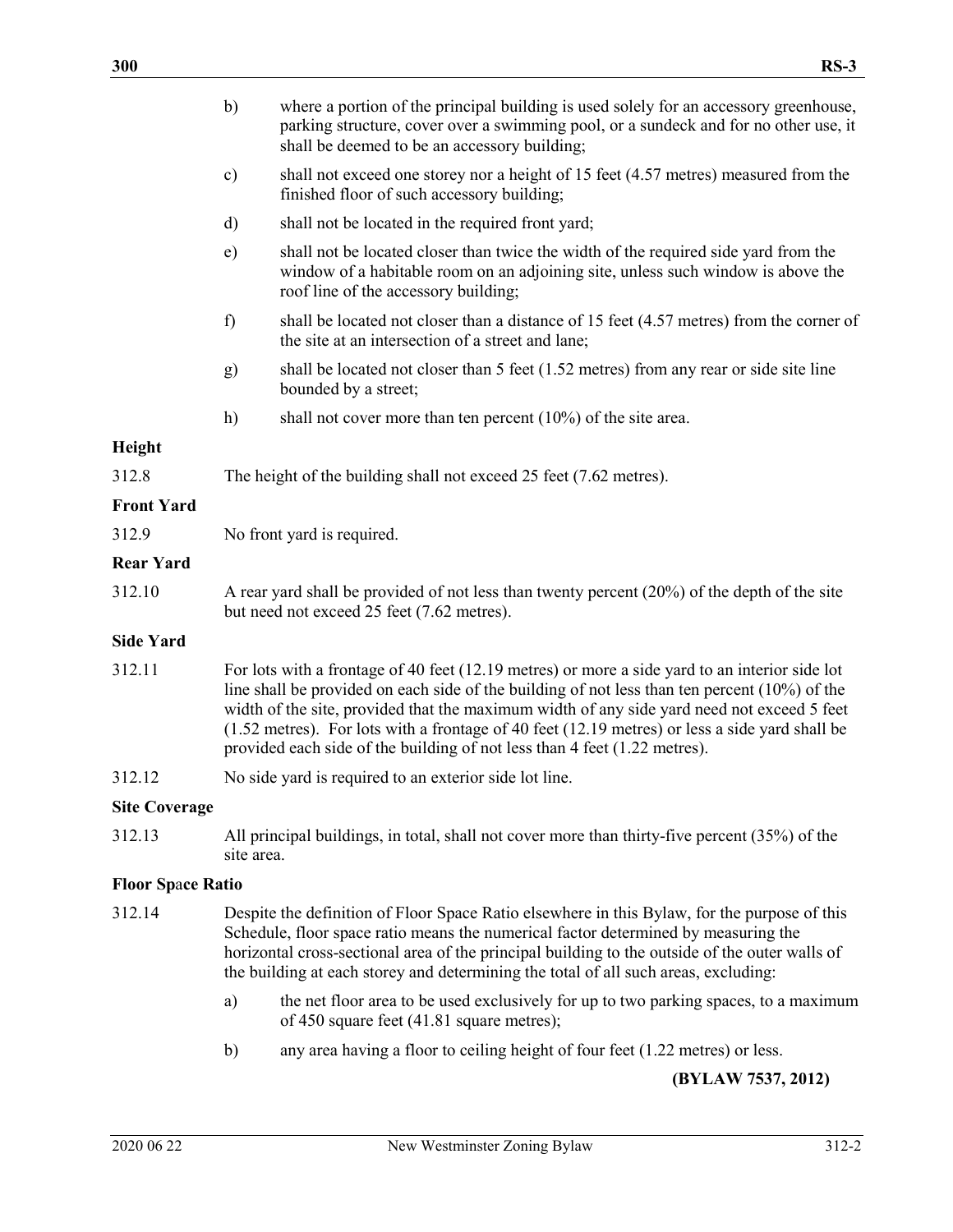312.15 The total floor space ratio shall not exceed a factor of 0.5.

312.16 The floor space ratio for the grocery store shall not exceed a ratio of 0.15.

# **Site Area and Site Frontage**

312.17 A site shall be not less than 6,000 square feet (557.4 square metres) in area and shall have a frontage of not less than ten percent (10%) of its perimeter, unless Council determines upon a lesser frontage, except in the case of a site registered in the Land Title Office, City of New Westminster prior to the final adoption of this Bylaw.

# **Off-Street Parking**

312.18 *Off-Street parking* shall be provided in accordance with the provisions of the Off-Street Parking Regulation section of this Bylaw except that no parking shall be provided for the grocery store. **(BYLAW 8184, 2020)**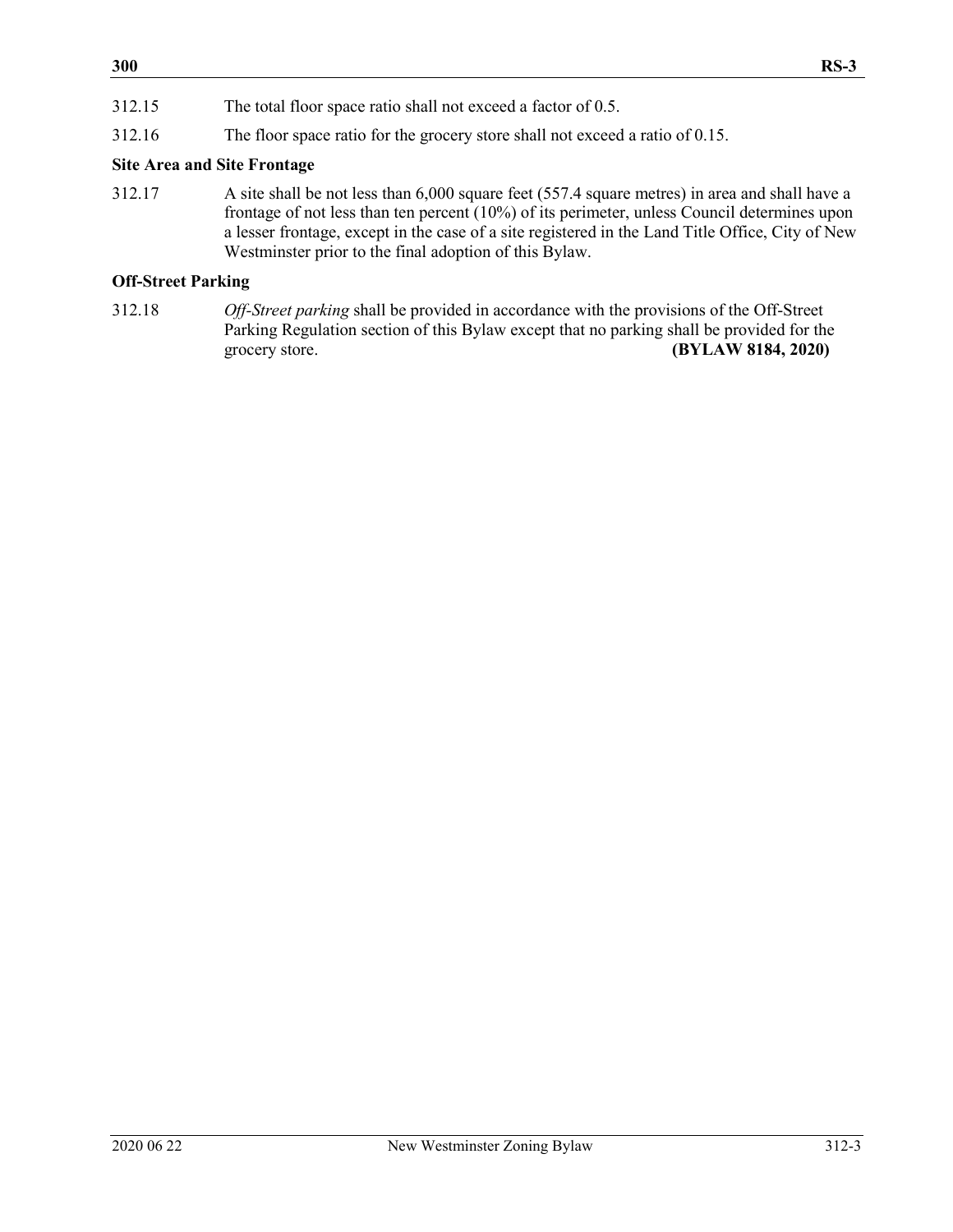# **313 Single Detached Residential Districts (Queen's Park) (RS-4)**

313 …1 The intent of this district is to support the objectives of the Queen's Park Heritage Conservation Area, designated in the Official Community Plan. This district provides additional density for lots developed with Queen's Park Advanced Category Houses, the preservation of which makes a significant contribution to the heritage value of the conservation area. This district allows single detached dwellings, secondary suites, and detached accessory dwellings in the Queen's Park neighbourhood.

# **Single Detached Residential Districts RS-4 Regulations**

- 313 .2 Development of lots zoned RS-4 shall comply with the regulations and requirements of the Single Detached Residential Dwelling District (RS-1), except that in the case of a lot on which a *Queen's Park Advanced Category House* is located:
	- (a) the maximum floor space ratio is 0.7; and
	- (b) notwithstanding section 310.18, the maximum permitted *detached accessory area* may exceed 10%, provided that there is a corresponding decrease in floor area of the principal building, the additional floor area is within a detached accessory dwelling unit, and the floor area of the detached accessory dwelling unit does not exceed 89 square metres (958 square feet) .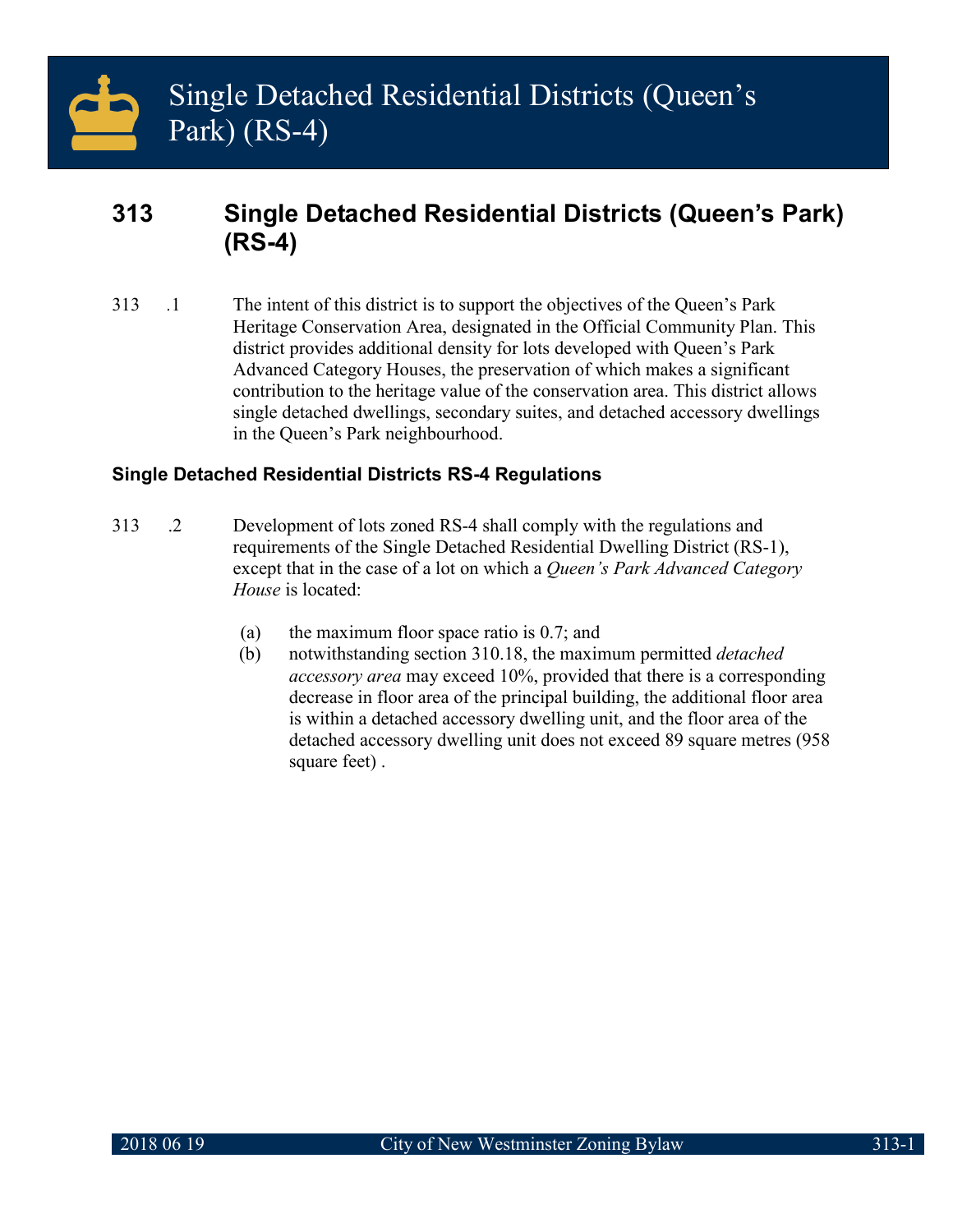# **314 Single Detached Residential Districts (Small Lots) (RS-5)**

314 .1 The intent of this district is to allow single detached dwellings, secondary suites, and laneway or carriage houses in residential neighbourhoods on small lots.

# **Single Detached Residential Districts (Small Lots) RS-5 Regulations**

- 314 .2 Development of sites zoned RS-5 shall comply with the regulations and requirements of the Single Detached Residential Dwelling District (RS-1), except:
	- (a) the minimum site area for a single detached dwelling *is* 371.60 square meters (4,000 square feet); and
	- (b) *detached accessory dwelling units* shall only be permitted on lots designated '(RD) Residential Single Detached and Semi-Detached Housing' or '(RGO) Residential – Ground Oriented Infill Housing' in the City of New Westminster Official Community Plan.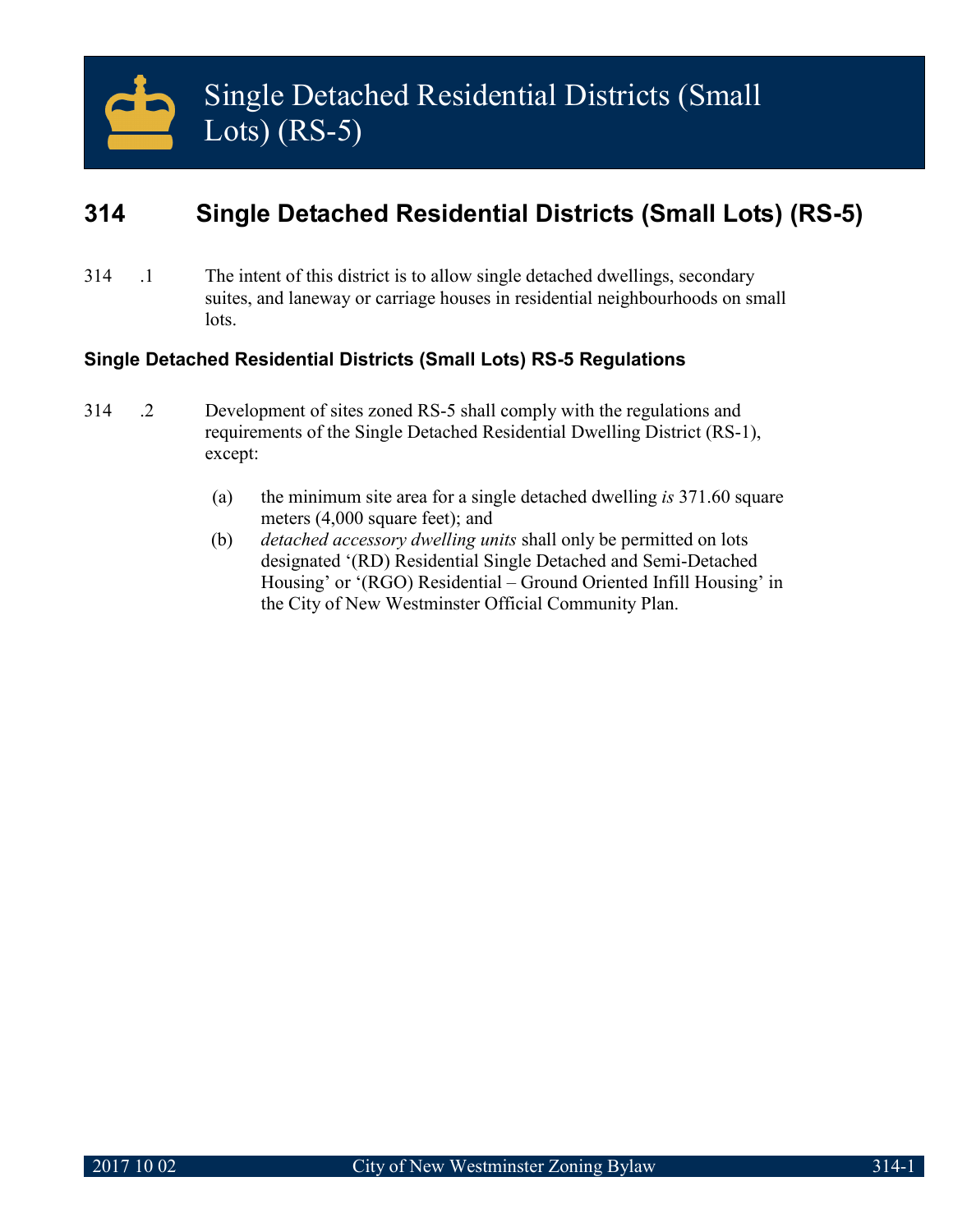# **315. Single Detached Dwelling Districts (Heritage) (RS-6)**

**315.1 In accordance with Council Policy #26, the intent of this district is to accommodate the moving of houses on the Heritage Resource Inventory which would otherwise be demolished; and enable the rebuilding or alteration of existing houses on the Heritage Resource Inventory which contribute to the character of a neighbourhood but which do not comply with the current zoning requirements.**

# **Permitted Uses**

| 315.2    |                                                                                                                                                                                                     | The following uses and no others shall be permitted in the (RS-6) district:                                                                                                                                     |                                                                              |                                                                                                                                                                            |
|----------|-----------------------------------------------------------------------------------------------------------------------------------------------------------------------------------------------------|-----------------------------------------------------------------------------------------------------------------------------------------------------------------------------------------------------------------|------------------------------------------------------------------------------|----------------------------------------------------------------------------------------------------------------------------------------------------------------------------|
| 315.3    |                                                                                                                                                                                                     | Single detached dwellings                                                                                                                                                                                       |                                                                              |                                                                                                                                                                            |
| 315.4    | The keeping of not more than two boarders or lodgers, four foster children in a dwelling unit<br>or eight child care children in a single detached dwelling<br>(BYLAW 6714, 2002)(BYLAW 6872, 2003) |                                                                                                                                                                                                                 |                                                                              |                                                                                                                                                                            |
| 315.5    |                                                                                                                                                                                                     |                                                                                                                                                                                                                 | Home based businesses                                                        |                                                                                                                                                                            |
| 315.6    |                                                                                                                                                                                                     | Public utilities                                                                                                                                                                                                |                                                                              |                                                                                                                                                                            |
| 315.7    |                                                                                                                                                                                                     |                                                                                                                                                                                                                 | Women's transition houses                                                    |                                                                                                                                                                            |
| 3.15.7.1 |                                                                                                                                                                                                     | Accommodation for youth in foster care and transitioning from foster care<br>(BYLAW 7937, 2017)                                                                                                                 |                                                                              |                                                                                                                                                                            |
| 315.8    |                                                                                                                                                                                                     |                                                                                                                                                                                                                 | Accessory buildings and uses provided that all accessory buildings and uses: |                                                                                                                                                                            |
| 315.9    |                                                                                                                                                                                                     |                                                                                                                                                                                                                 | If detached accessory buildings,                                             |                                                                                                                                                                            |
|          | a)                                                                                                                                                                                                  |                                                                                                                                                                                                                 | shall not exceed one storey and                                              |                                                                                                                                                                            |
|          |                                                                                                                                                                                                     | $\ddot{1}$                                                                                                                                                                                                      | metres(15 feet), or                                                          | in the case of a peaked roof, no portion of the roof shall exceed 4.57                                                                                                     |
|          |                                                                                                                                                                                                     | $\overline{ii}$                                                                                                                                                                                                 | exceed 3.6 metres (12 feet);                                                 | in the case of a roof having a pitch of 4:12 or less, no part of the roof shall                                                                                            |
|          |                                                                                                                                                                                                     |                                                                                                                                                                                                                 |                                                                              | in each case measured from the finished floor of the detached accessory building.<br>(BYLAW 7437, 2010)                                                                    |
|          | b)                                                                                                                                                                                                  |                                                                                                                                                                                                                 | shall not be located in the required front yard;                             |                                                                                                                                                                            |
|          | $\mathbf{c})$                                                                                                                                                                                       | shall not be located closer than twice the width of the required side yard from the<br>window of a habitable room on an adjoining site unless such window is above the<br>roof line of such accessory building; |                                                                              |                                                                                                                                                                            |
|          | d)                                                                                                                                                                                                  |                                                                                                                                                                                                                 | lane than 22 feet $(6.71 \text{ metres})$ , less the width of such lane;     | if the detached structure is a garage or carport then it shall not be located closer to a                                                                                  |
|          | e)                                                                                                                                                                                                  |                                                                                                                                                                                                                 |                                                                              | shall not be closer than 5 feet (1.52 metres) from side and rear site lines where such<br>accessory building or use is a swimming pool or an enclosure of a swimming pool; |
|          | f)                                                                                                                                                                                                  |                                                                                                                                                                                                                 | the site at an intersection of a street and lane;                            | shall be located not closer than a distance of 15 feet (4.57 metres) from the corner of                                                                                    |
|          | g)                                                                                                                                                                                                  |                                                                                                                                                                                                                 | bounded by a street;                                                         | shall be located not closer than 5 feet $(1.52 \text{ metres})$ from any rear or side site line                                                                            |
|          | h)                                                                                                                                                                                                  |                                                                                                                                                                                                                 | shall not cover more than ten percent $(10\%)$ of the site area;             |                                                                                                                                                                            |
|          | $\ddot{i}$                                                                                                                                                                                          |                                                                                                                                                                                                                 | shall not be dormered; and                                                   | (BYLAW 7437, 2010)                                                                                                                                                         |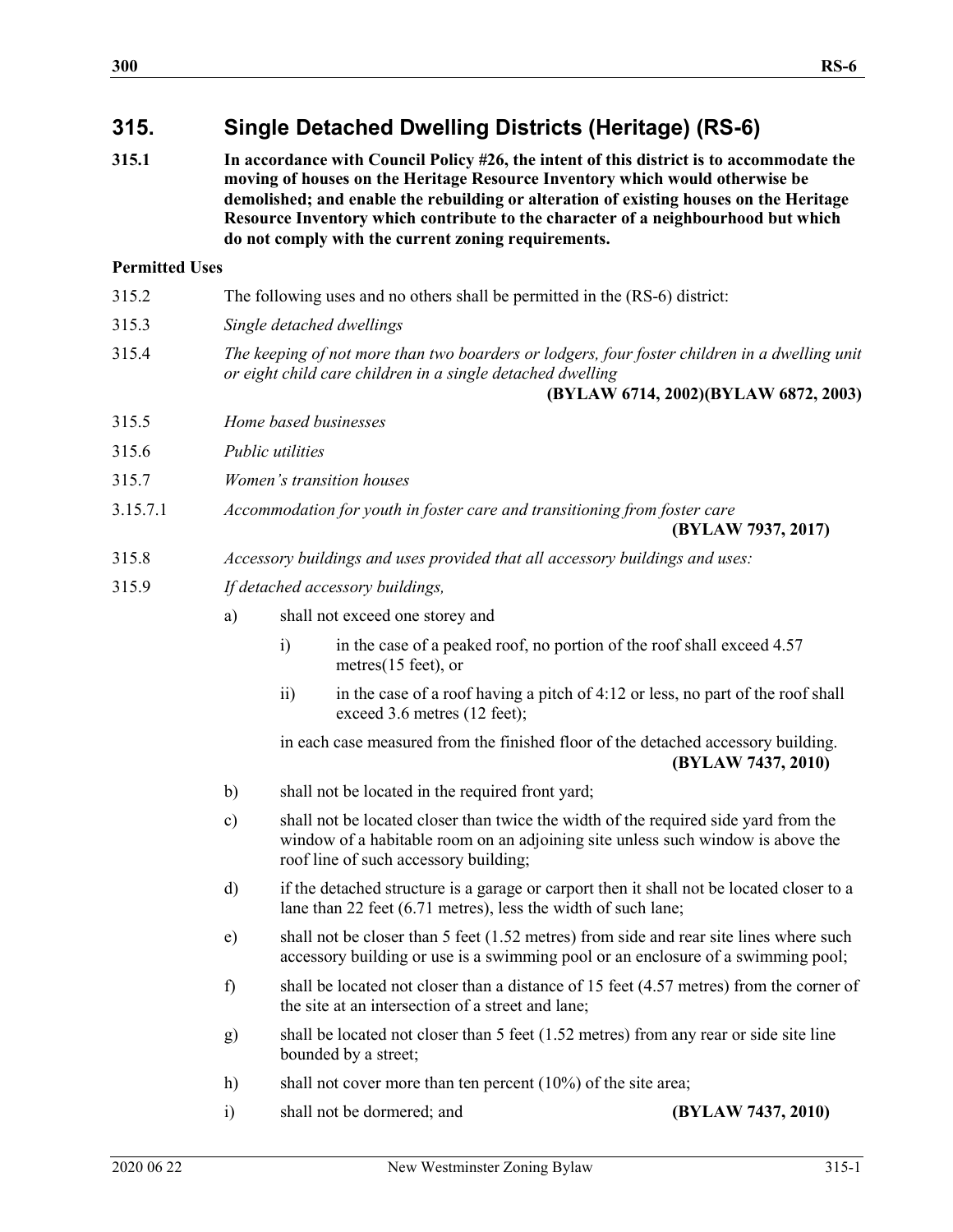|                      | j)                                                                                                                                                                                                                                                                                                                                                                                                                                                                                                                                                                                                | shall be limited to one toilet fixture and one sink fixture and no other plumbing<br>fixtures.                                                                                                                  | (BYLAW 7743, 2015) |
|----------------------|---------------------------------------------------------------------------------------------------------------------------------------------------------------------------------------------------------------------------------------------------------------------------------------------------------------------------------------------------------------------------------------------------------------------------------------------------------------------------------------------------------------------------------------------------------------------------------------------------|-----------------------------------------------------------------------------------------------------------------------------------------------------------------------------------------------------------------|--------------------|
| 315.10               | If attached accessory buildings,                                                                                                                                                                                                                                                                                                                                                                                                                                                                                                                                                                  |                                                                                                                                                                                                                 |                    |
|                      | a)                                                                                                                                                                                                                                                                                                                                                                                                                                                                                                                                                                                                | that are accessory greenhouses, parking structures, swimming pool covers, decks,<br>porches, or balconies shall be deemed to be accessory buildings;                                                            | (BYLAW 7294, 2008) |
|                      | b)                                                                                                                                                                                                                                                                                                                                                                                                                                                                                                                                                                                                | shall not exceed one storey nor a height of 15 feet (4.57 metres) measured from the<br>finished floor of such accessory building;                                                                               |                    |
|                      | c)                                                                                                                                                                                                                                                                                                                                                                                                                                                                                                                                                                                                | shall not be located in the required front yard;                                                                                                                                                                |                    |
|                      | d)                                                                                                                                                                                                                                                                                                                                                                                                                                                                                                                                                                                                | shall not be located closer than twice the width of the required side yard from the<br>window of a habitable room on an adjoining site, unless such window is above the<br>roof line of the accessory building; |                    |
|                      | e)                                                                                                                                                                                                                                                                                                                                                                                                                                                                                                                                                                                                | shall be located not closer than a distance of 15 feet (4.57 metres) from the corner of<br>the site at an intersection of a street and lane;                                                                    |                    |
|                      | f)                                                                                                                                                                                                                                                                                                                                                                                                                                                                                                                                                                                                | shall be located not closer than 5 feet (1.52 metres) from any rear or side site line<br>bounded by a street;                                                                                                   |                    |
|                      | g)                                                                                                                                                                                                                                                                                                                                                                                                                                                                                                                                                                                                | shall not cover more than ten percent $(10\%)$ of the site area.                                                                                                                                                |                    |
| Height               |                                                                                                                                                                                                                                                                                                                                                                                                                                                                                                                                                                                                   |                                                                                                                                                                                                                 |                    |
| 315.11               | The height of the building shall not exceed 25 feet (7.62 metres).                                                                                                                                                                                                                                                                                                                                                                                                                                                                                                                                |                                                                                                                                                                                                                 |                    |
| 315.12               | The peak of any roof shall not exceed 35 feet (10.67 metres).                                                                                                                                                                                                                                                                                                                                                                                                                                                                                                                                     |                                                                                                                                                                                                                 |                    |
| <b>Front Yard</b>    |                                                                                                                                                                                                                                                                                                                                                                                                                                                                                                                                                                                                   |                                                                                                                                                                                                                 |                    |
| 315.13               | A front yard shall be provided of not less than twenty percent $(20%)$ of the depth of the site<br>but need not exceed 25 feet (7.62 metres), provided however that where the lots fronting on<br>one side of any street between two intersecting streets are occupied by buildings to the extent<br>of forty percent (40%) or more of the total frontage (not including lots flanking on such<br>streets), a building may be erected or structurally altered so as to project into the required<br>front yard to the average depth of the front yard of existing buildings on either side of it. |                                                                                                                                                                                                                 |                    |
| <b>Rear Yard</b>     |                                                                                                                                                                                                                                                                                                                                                                                                                                                                                                                                                                                                   |                                                                                                                                                                                                                 |                    |
| 315.14               | A rear yard shall be provided of not less than twenty percent $(20\%)$ of the depth of the site<br>but need not exceed 25 feet (7.62 metres).                                                                                                                                                                                                                                                                                                                                                                                                                                                     |                                                                                                                                                                                                                 |                    |
| <b>Side Yard</b>     |                                                                                                                                                                                                                                                                                                                                                                                                                                                                                                                                                                                                   |                                                                                                                                                                                                                 |                    |
| 315.15               | For lots with a frontage of 40 feet (12.19 metres) or more a side yard shall be provided on<br>each side of the building of not less than ten percent (10%) of the width of the site, provided<br>that the maximum width of any side yard need not exceed 5 feet (1.52 metres). For lots with<br>a frontage of 40 feet (12.19 metres) or less a side yard shall be provided on each side of the<br>building of not less than 4 feet (1.22 metres).                                                                                                                                                |                                                                                                                                                                                                                 |                    |
| <b>Site Coverage</b> |                                                                                                                                                                                                                                                                                                                                                                                                                                                                                                                                                                                                   |                                                                                                                                                                                                                 |                    |
| 315.16               |                                                                                                                                                                                                                                                                                                                                                                                                                                                                                                                                                                                                   | All principal buildings in total shall not cover more than forty percent (40%) of the site area.                                                                                                                |                    |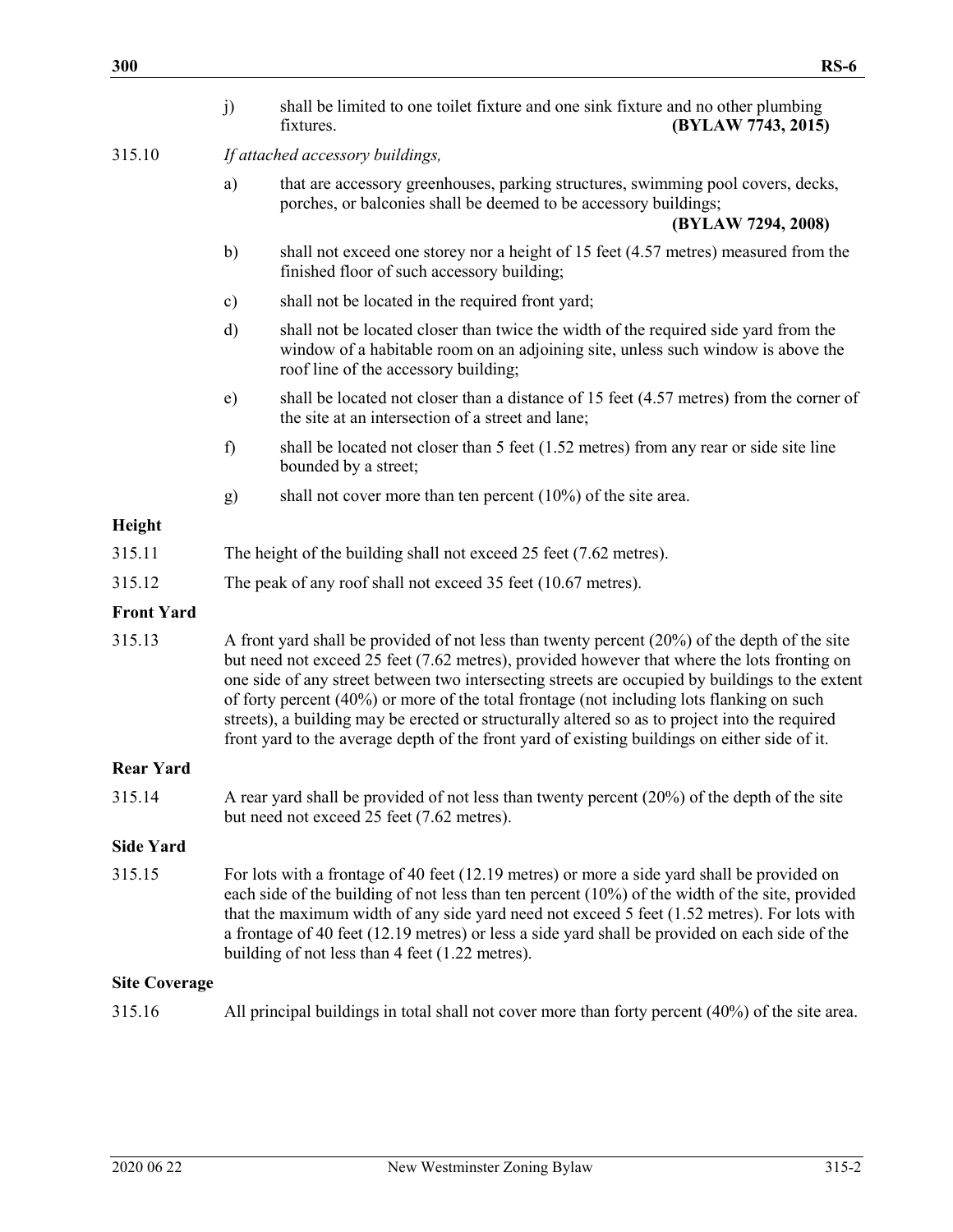# **Floor Space Ratio**

- 315.17 Despite the definition of Floor Space Ratio elsewhere in this Bylaw, for the purpose of this Schedule, floor space ratio means the numerical factor determined by dividing the horizontal cross-sectional area of the principal building measured to the outside of the outer walls of the building at each floor level by the site area, excluding: **(BYLAW 7537, 2012)**
	- a) the net floor area to be used exclusively for up to two parking spaces, to a maximum of 450 square feet (41.81 square metres);
	- b) any area having a floor to ceiling height of four feet (1.22 metres) or less;
	- c) any habitable space constructed within the projection of the outer walls with a finished floor elevation 6 or more feet (1.83 or more metres) below the height.
- 315.18 The floor space ratio shall not exceed a factor of 0.6.

# **Projections**

315.19 Projections from the building are allowed in accordance with the relevant provisions of Sections 190.37 to 190.40 of this Bylaw.

## **Site Area and Site Frontage**

315.20 A site shall be not less than 4,000 square feet (371.60 square metres) in area and shall have a frontage of not less than ten percent (10%) of its perimeter, unless Council determines upon a lesser frontage, except in the case of a site registered in the Land Title Office, City of New Westminster, prior to the final adoption of this Bylaw.

# **Off-Street Parking**

315.21 *Off-Street parking* shall be provided in accordance with the provisions of the Off-Street Parking Regulations section of this Bylaw. **(BYLAW 8184, 2020)**

# **Secondary Suite Design Amenity**

315.22 Where an owner of property provides an amenity consisting of building and landscape design features which conform to City of New Westminster "Design Standards and Guidelines for Secondary Suites" attached hereto as Appendix G and forming part of this Bylaw, the number of dwelling units in a house may be increased by one secondary suite. A provision of this amenity and an increase in the density will only be allowed if all "Requirements for Secondary Suites" set out in Section 190.29 of this Bylaw are complied with in all respects

.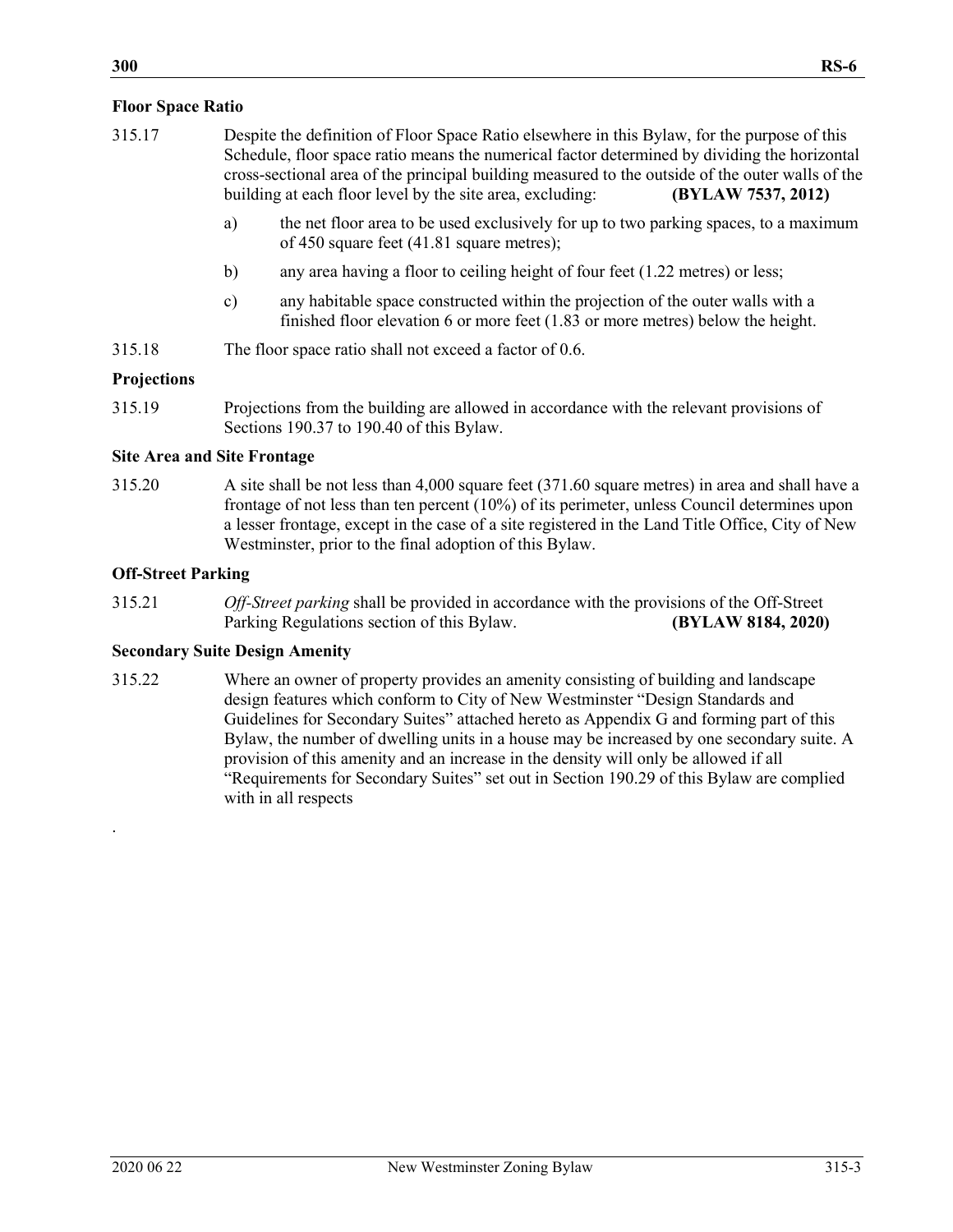# **320 Neighbourhood Single Detached Residential District (NR-1)**

320 .1 The intent of this district is to allow single detached dwellings, secondary suites, and laneway or carriage houses in the West End, Kelvin and Connaught neighbourhoods.

# **Permitted Uses**

320 .2 The following principal and accessory uses are permitted in the NR-1 zoning district. For uses accompanied by a checkmark, there are either Use Specific Regulations in the Conditions of Use within this zoning district or within the General Regulations or Special Conditions Sections of this bylaw. **B/L 7937, 2017**

| <b>Permitted Principal Uses</b>                               | <b>Use Specific</b><br><b>Regulations</b> |
|---------------------------------------------------------------|-------------------------------------------|
| Accommodation for youth in foster care and transitioning from |                                           |
| foster care;                                                  |                                           |
| Single detached dwellings;                                    |                                           |
| Public utilities;                                             |                                           |
| Women's transition houses;                                    |                                           |

| <b>Permitted Accessory Uses</b>                                  | <b>Use Specific</b><br><b>Regulations</b> |
|------------------------------------------------------------------|-------------------------------------------|
| Uses accessory to any permitted <i>principal uses</i> ;          |                                           |
| Detached accessory dwelling units;                               |                                           |
| Home based business;                                             |                                           |
| Secondary suites;                                                |                                           |
| Keeping of not more than four foster children in a dwelling unit |                                           |
| or more than eight child care children on a site;                |                                           |

# **Definitions**

- 320 .3 Despite definitions elsewhere in the Bylaw, the following shall be defined as noted below for the purposes of this Zoning District:
- 320 .4 **Average basement height above grade** means:
	- (a) the average of the distances between the main floor level and existing grade measured at the corners of the principal building; or
	- (b) the weighted average of such distances measured along the entire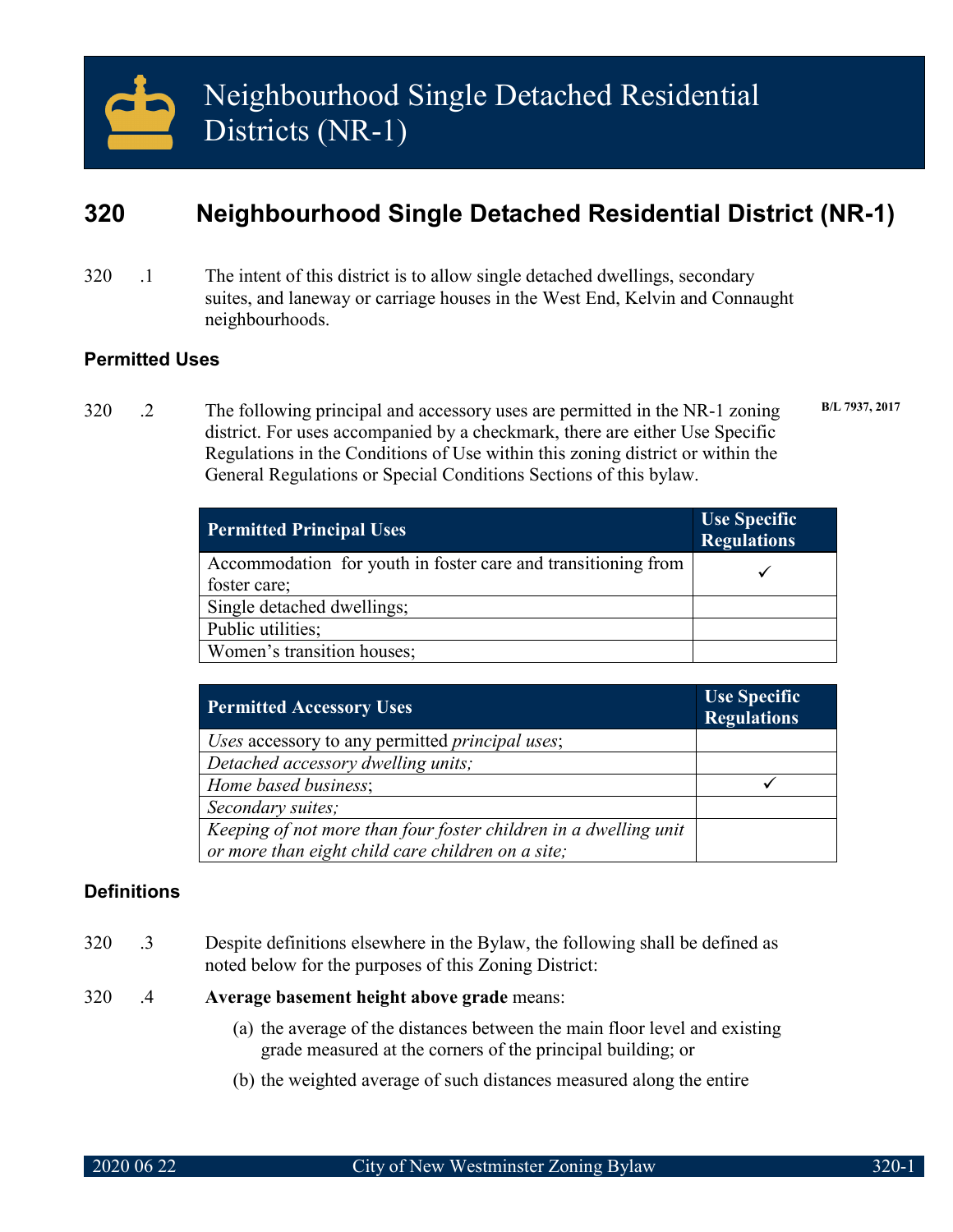

perimeter of the principal building.

# 320 .5 **Basement** means either:

- (a) for buildings approved for construction on or after January 1, 1997, the area of a principal building which is:
	- (i) more than 0.61 metres (2 feet); and
	- (ii) a maximum of 1.22 metres (4 feet)

from existing grade to the finished floor level above the area; or

- (b) for buildings approved for construction before January 1, 1997, the lowest level of a principal building which has any of its height below grade.
- 320 .6 **Cellar** means the area of a principal building which is approved for construction on or after January 1, 1997 and which is a maximum of 0.61 metres (2 feet) from existing grade to the finished floor level above the area.
- 320 .7 **Detached accessory area** means the numerical value determined by measuring the horizontal cross-sectional area of detached accessory buildings and structures on a site including:
	- (a) the floor area of all enclosed accessory buildings and structures including but not limited to garages, *detached accessory dwelling units* and sheds; and
	- (b) the site coverage of all unenclosed accessory buildings and structures including but not limited to carports, gazebos and swimming pools, and calculating the total of all such areas.
- 320 .8 **Existing grade** means the undisturbed ground level as indicated on a survey prepared and certified by a British Columbia Land Surveyor provided that localized depressions will not be considered in this determination.

# 320 .9 **Flat roof** means:

- (a) a roof with less than a 4 in 12 pitch;
- (b) a roof which does not form a peak; or
- (c) a roof system the main roof of which does not form a peak when viewed from any elevation.
- 320 .10 **Floor area** means the numerical value determined by measuring the horizontal cross-sectional area of all buildings on a site to the outside of the outer walls at each storey and calculating the total of all such areas, excluding: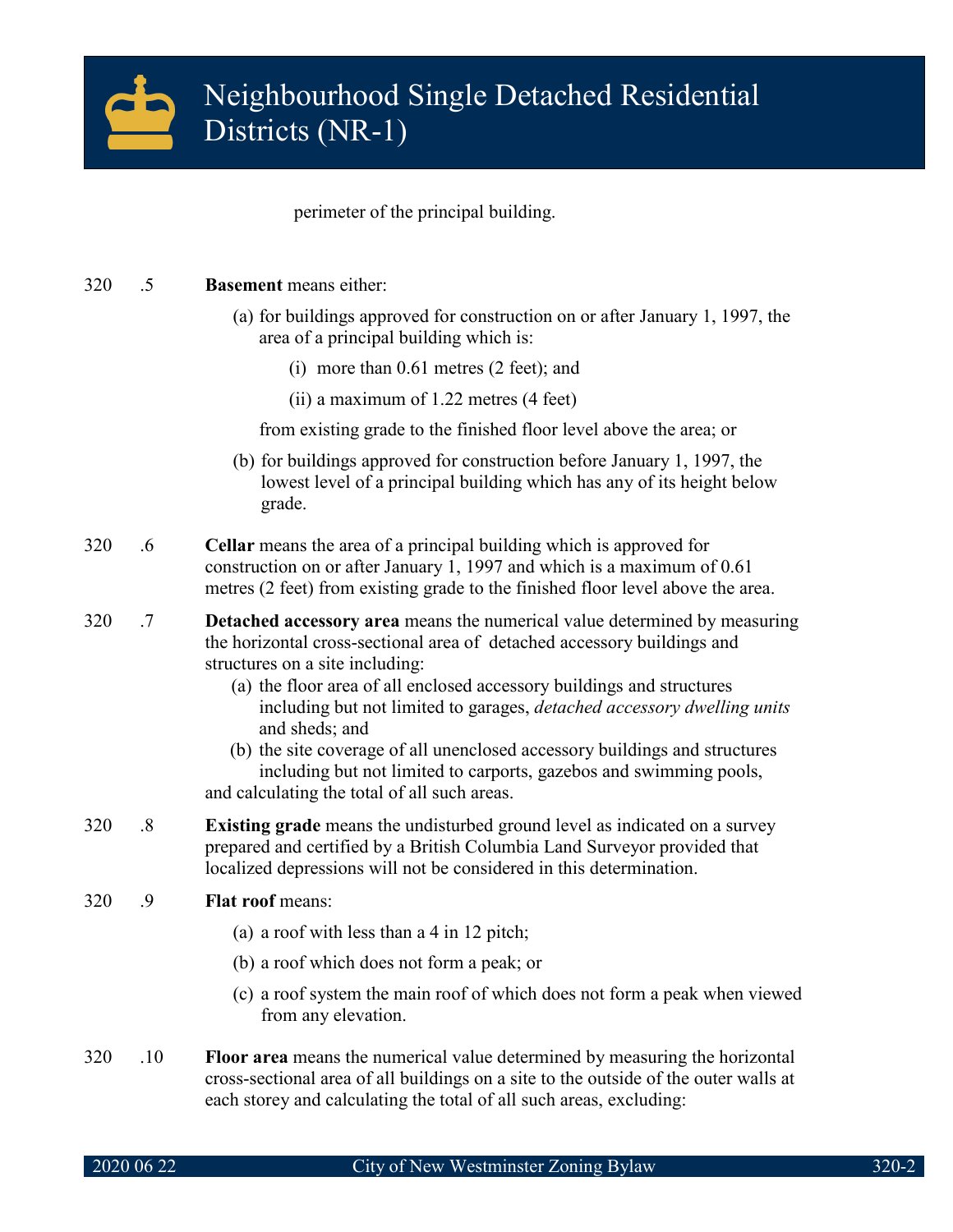

- (a) the cellar; and
- (b) any area having a floor to ceiling height of 1.22 metres (4 feet) or less.
- 320 .11 **Floor space ratio** means the numerical value determined by dividing the floor area on a site by the site area.
- 320 .12 **Localized depression** means areas for window wells and for entrances for pedestrians which shall not exceed the following:
	- (a) an area of 1.49 square metres (16 sq. feet) for pedestrian entrances, excluding stairways;
	- (b) an area of 2.79 square metres (30 sq. feet) for pedestrian entrances to a secondary suite, excluding stairways;
	- (c) a width of 0.91 metres (3 feet) as measured from the foundation wall to the exposed face of any localized depression; and
	- (d) a combined total of 25% of the length of the adjacent foundation wall.
- 320 .12 .1 **Lower Level Floorplate** includes 100% of the area of porches and verandahs attached soley to the front and side walls of the lower level of the principal building and 50% of the area of porches, verandahs, and sundecks that are attached soley to the rear wall. **2020**

**BYLAW 8172,** 

# **Density – Units**

- 320 .13 One principal dwelling unit is permitted per site.
- 320 .14 Where an amenity is provided, consisting of building and landscape design features which conform to City of New Westminster "Design Standards and Guidelines for Secondary Suites" attached hereto as Appendix G and forming part of this Bylaw, one additional accessory dwelling unit is permitted in the form of a secondary suite. A provision of this amenity and an increase in the density will only be allowed if all "Requirements for Secondary Suites" set out in Section 190.29 of this Bylaw are complied with in all respects.
- 320 .15 In addition to the principal dwelling unit and a secondary suite, one *detached accessory dwelling unit* is permitted.

# **Density – Principal Building Area for Buildings Constructed in 1997 or Later**

320 .16 Principal buildings approved for construction on or after January 1, 1997 shall not exceed a floor space ratio of 0.5 provided that the floor space ratio of all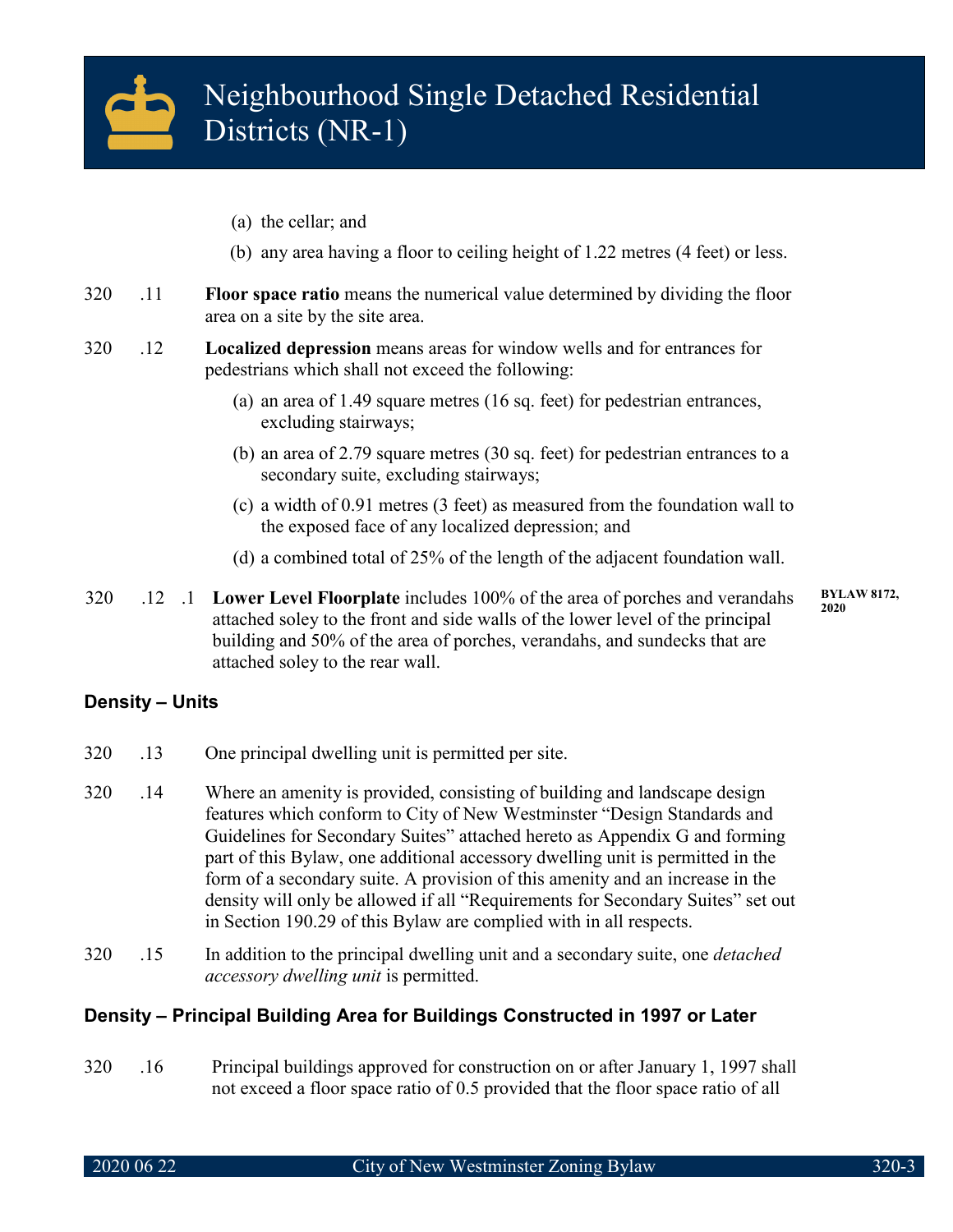

floors above a basement, cellar or slab level shall not exceed a floor space ratio of 0.4.

- 320 .16 .1 The maximum floor space ratio of all floors above a basement, cellar or slab level on a parcel may be increased by:
	- (a) 0.01 if the building meets Step 3 of the Energy Step Code;
	- (b) 0.03 if the building meets Step 4 of the Energy Step Code; or
	- (c) 0.05 if the building meets Step 5 of the Energy Step Code, or is a Passive House

# **Density – Principal Building Area for Buildings Constructed Prior to 1997**

- 320 .17 Principal buildings approved for construction before January 1, 1997 shall not exceed a floor space ratio of 0.4 above a basement, slab or crawl space level.
- 320 .18 The total floor space ratio on a site shall not exceed that indicated in the table below:

| <b>Average Basement Height Above Grade</b> | <b>Maximum Total Floor</b>       |                       |
|--------------------------------------------|----------------------------------|-----------------------|
| <b>From</b>                                | <b>Less Than</b>                 | <b>Space Ratio</b>    |
| -                                          | $0.61$ metres $(2 \text{ feet})$ | 0.75 Floor Area Ratio |
| $0.61$ metres $(2$ feet)                   | $0.91$ metres $(3$ feet)         | 0.65 Floor Area Ratio |
| $0.91$ metres $(3$ feet)                   | $1.22$ metres $(4$ feet)         | 0.60 Floor Area Ratio |
| $1.22$ metres $(4 \text{ feet})$           | $1.83$ metres $(6$ feet)         | 0.50 Floor Area Ratio |

320 .19 For any site with an average basement height above grade of more than 1.83 metres (6 feet) but less than 2.13 metres (7 feet), the total permitted floor space ratio shall not exceed the amount determined by the following calculation:

> Maximum  $FSR = 0.4 + 0.1$  (2.13 Metres – Average Basement Height Above Grade in Metres)

320 .20 For any site with an average basement height above grade of more than 2.13 metres (7 feet), the total permitted floor space ratio shall not exceed 0.40.

# **Site Area and Frontage**

320 .21 A site shall be not less than 557.40 square metres (6,000 square feet) in area and shall have a frontage of not less than ten percent (10%) of its perimeter.

# **Principal Building Envelope**

320 .22 All *principal buildings* and *structures* shall be sized and sited according to the **(B/L 7953, 2018;**

**7924, 2018)**

**(BYLAW 7953, 2018)**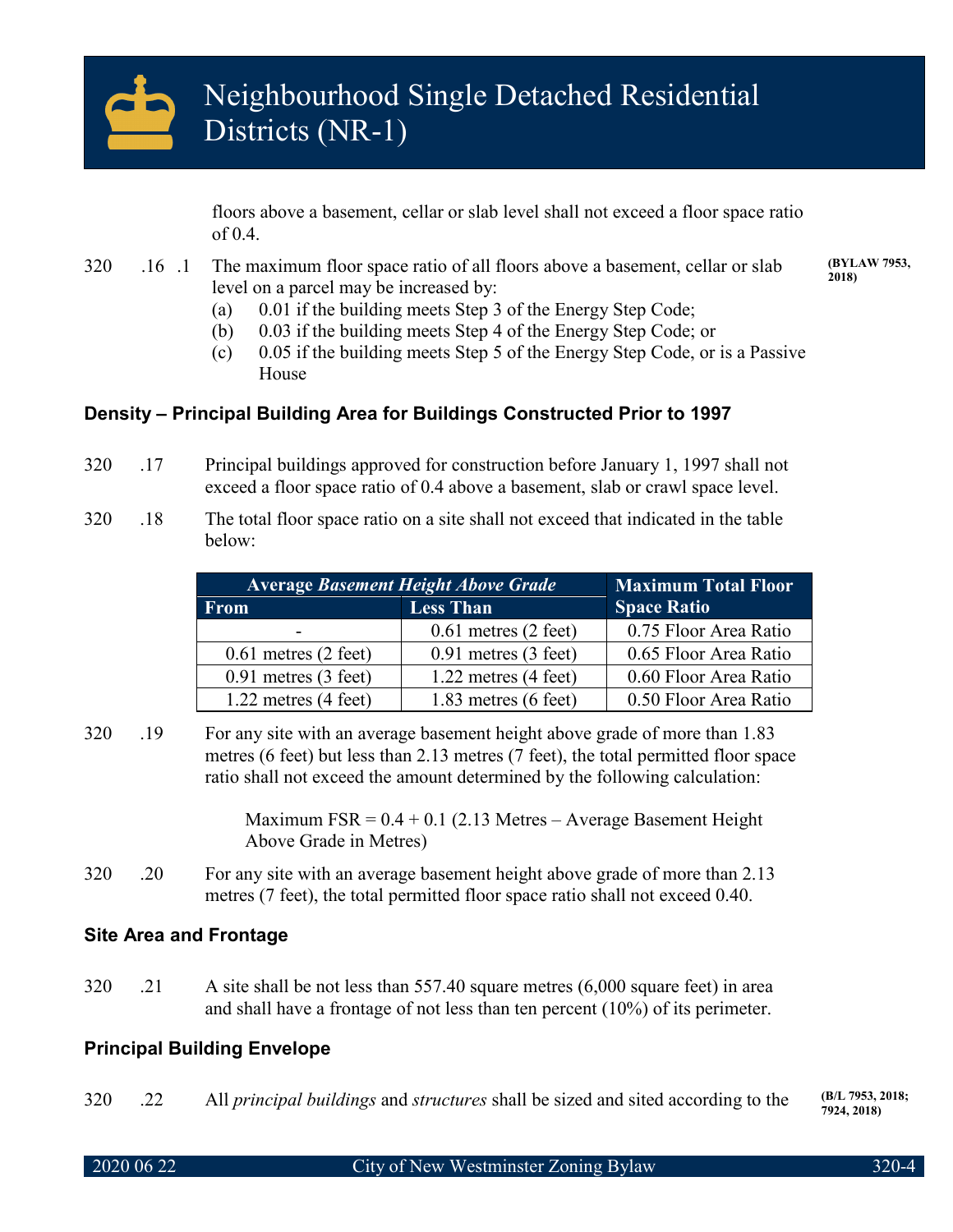

following:

| <b>Regulation</b>                                         | Requirement                                                                                                                                                                                                      |  |  |
|-----------------------------------------------------------|------------------------------------------------------------------------------------------------------------------------------------------------------------------------------------------------------------------|--|--|
| <b>Minimum Front</b><br>Yard                              | 5.79 metres (19 feet), twenty percent (20%) of the depth of<br>the site, or the average depth of the front setback of existing<br>principal buildings on sites on either side of the site,<br>whichever is less. |  |  |
| Minimum Rear<br><b>Setback</b>                            | 7.62 metres (25 feet) or twenty percent (20%) of the depth of<br>the site, whichever is less.                                                                                                                    |  |  |
| Minimum Side<br><b>Setback</b>                            | $1.22$ metres $(4 \text{ ft.})$                                                                                                                                                                                  |  |  |
| <b>Minimum</b><br><b>Combined Side</b><br><b>Setbacks</b> | Twenty five percent $(25%)$ of the frontage of the site.                                                                                                                                                         |  |  |
| <b>Maximum</b><br><b>Building Height</b>                  | 7.62 metres (25 feet), or 8.84 metres (29 feet) for a principal<br>building that meets Step 5 of the Energy Step Code, or is a<br>Passive House. 6.09 metres (20 feet) for Flat or Mansard<br>Roofs.             |  |  |
| <b>Maximum Peak</b><br><b>Height</b>                      | 10.67 metres (35 ft.) from height datum.                                                                                                                                                                         |  |  |
| <b>Maximum Site</b><br>Coverage                           | A principal building shall not cover more than thirty five<br>percent $(35%)$ of the <i>site</i> area.                                                                                                           |  |  |
| <b>Maximum Upper</b><br><b>Level Floor Plate</b>          | If the <i>building</i> has two habitable levels above grade, then the<br>upper habitable level floor area is limited to eighty percent<br>$(80\%)$ of the lower level or floorplate.                             |  |  |

**(BYLAW 8172, 2020)**

320 .23 No portion of a basement, cellar or crawl space shall extend beyond the perimeter of the floor above it.

# **Projections**

320 .24 Projections are permitted in accordance with the relevant provisions of the 'Projections into Yards' portion of the General Regulations section of this Bylaw, except that projections for *detached accessory dwelling units* shall be permitted in accordance with the Laneway and Carriage House Design Guidelines within the City of New Westminster Official Community Plan.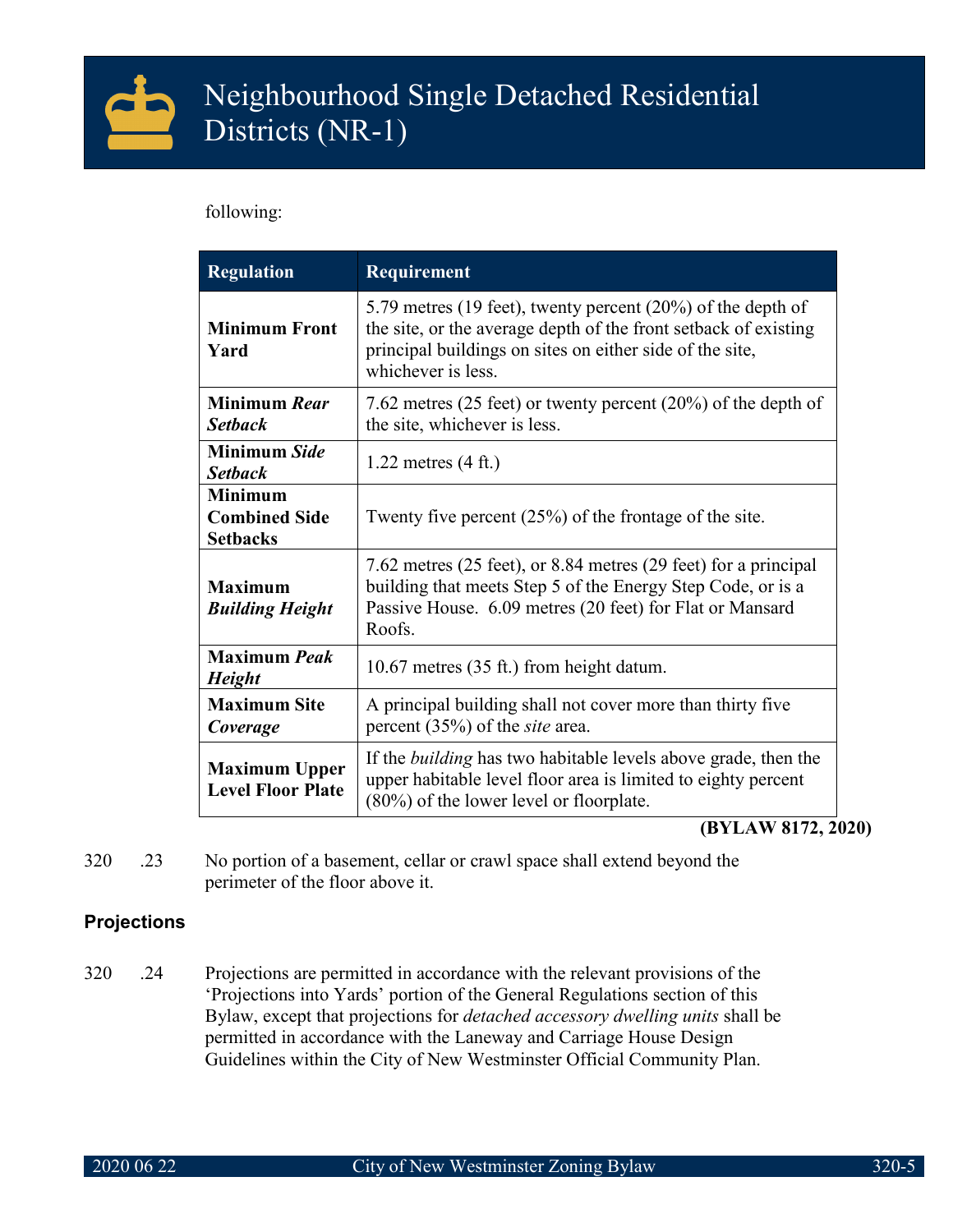# **Attached Accessory Structures**

320 .25 The combined area of all attached accessory structures shall not exceed ten percent (10%) of the site area.

# **Detached Accessory Buildings Size**

- 320 .26 The maximum permitted *detached accessory area* is ten percent (10%) of the site area.
- 320 .27 The following are permitted in addition to the maximum *detached accessory area* otherwise permitted, provided they are attached to a *detached accessory dwelling unit*: **(BYLAW 8067, 2019; 8172, 2020)**
	- (a) up to 21 square metres (226 square feet) for a carport, and
	- (b) up to 3.0 square metres (32 square feet) for a front entry landing, and
	- (c) up to 7.0 square metres (75.3 square feet) for an uncovered, upper-level deck, and
	- (d) up to 3.0 square metres (32 square feet) for externally accessed bicycle parking, with a floor to ceiling height of 1.83 metres (6 feet) or less.
- 320 .28 The maximum permitted *detached accessory area* may be increased by up to 5% of the site area provided that there is a corresponding decrease in floor area of the principal building above any basement, cellar or slab level and the additional floor area is within a detached accessory dwelling unit.

# 320 .28 .1 The *maximum detached accessory area* may be increased by:

- (a) 0.01 if the building meets Step 3 of the Energy Step Code;
	- (b) 0.03 if the building meets Step 4 of the Energy Step Code;
	- (c) 0.05 if the building meets Step 5 of the Energy Step Code, or is a Passive House.

# **Detached Accessory Dwelling Unit Regulations**

320 .29 An accessory building which includes a *detached accessory dwelling unit*:

- (a) shall not exceed a *detached accessory area* of 89 square metres (958 square feet) in area and any increases in area permitted in section 320.28.1; **(BYLAW 8172, 2020)**
- (b) shall not exceed a height of 7 metres (22.97 feet) as measured from the base height plane, as established by the Laneway and Carriage House Design Guidelines within the City of New Westminster Official Community Plan, to the highest point of the building;
- (c) shall not have any portions of the structure used for parking a vehicle

**(BYLAW 8067, 2019; 8172, 2020)**

**(BYLAW 7953, 2018)**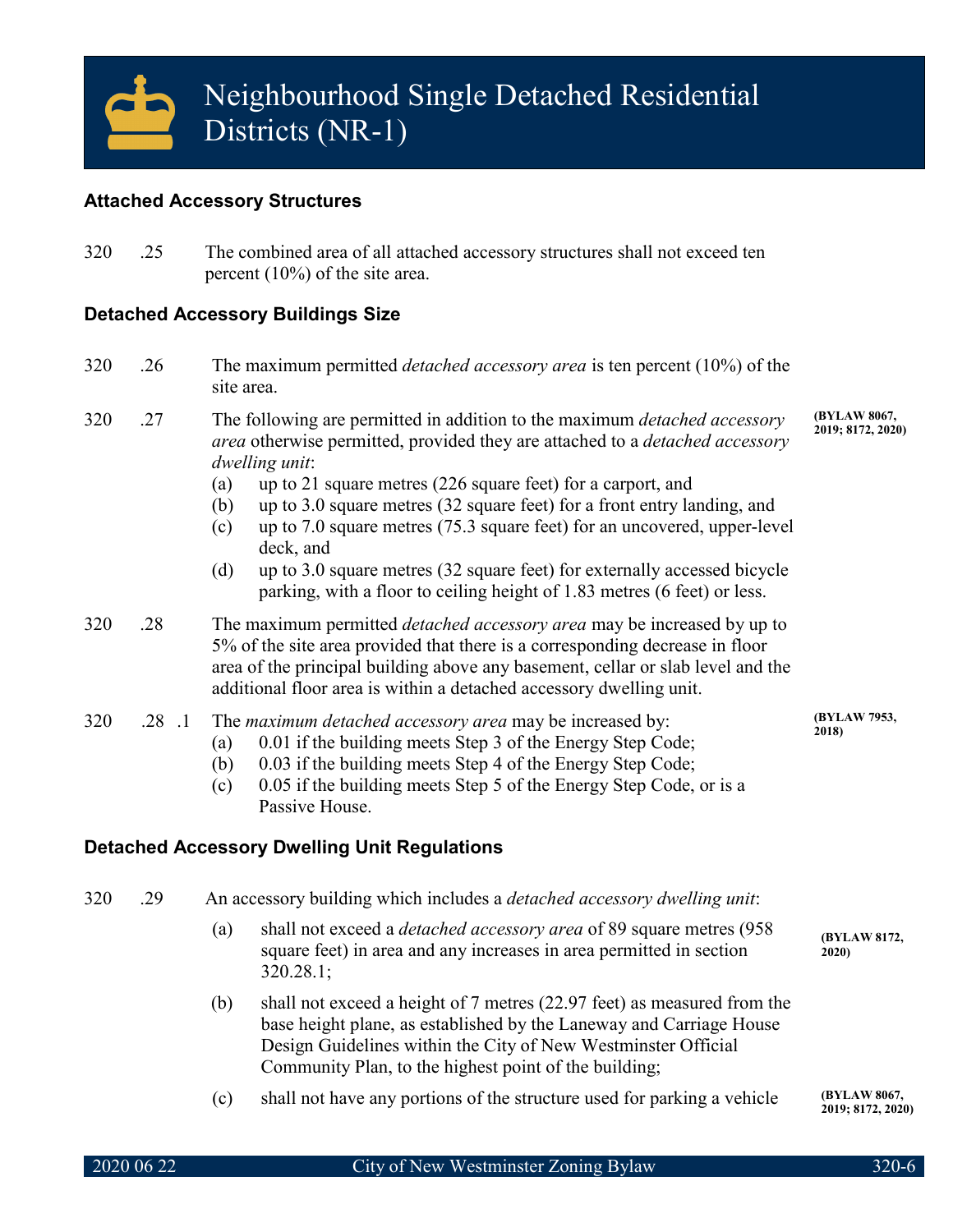

located closer to a lane than 22 feet (6.71 metres), less the width of such lane;

- (d) shall not be located, nor have access taken from a point closer than 4.57 metres (15 feet) from the corner of the site at an intersection of two streets, the intersection of two lanes or at an intersection of a street and lane; and
- (e) shall not include more than 21 square metres (226 square feet) for an enclosed garage within the *detached accessory dwelling unit*, except for an accessible dwelling unit, provided in accordance with the Laneway and Carriage House Design Guidelines within the City of New Westminster Official Community Plan, where not more than 27.9 square metres (300 square feet) for an enclosed garage shall be permitted. **2019)**

320 .30 A *detached accessory dwelling unit* is not permitted where full or partial dedication is needed from a site for a lane for the purposes of providing alternate vehicular access from a city collector, arterial or major road network as identified in the New Westminster Master Transportation Plan unless:

- (a) a dedication of land or a Statutory Right-of-Way to the City for the purpose of providing a public access lane of a width not less than 6.0 metres (19.69 feet) is provided; and
- (b) an on-site vehicle turnaround is provided in accordance with the Laneway and Carriage House Design Guidelines within the City of New Westminster Official Community Plan, so that no reversing of vehicles onto the city collector, arterial or major road is required to access the road.

For clarity, these requirements shall include lots with frontage on a city collector, arterial or major road network, as well as lots which abut the lane, or would abut a future lane, providing alternate access from the city collector, arterial or major road network after dedication or right-of-ways have been provided.

# **Detached Accessory Building without Detached Accessory Dwelling Unit Regulations**

- 320 .31 Detached accessory buildings that do not contain a *detached accessory dwelling unit*:
	- (a) shall not exceed one storey, and:
		- (i) in the case of a peaked roof, no portion of the roof shall exceed a height of 4.57 metres(15 feet), or

**(BYLAW 8067,** 

**(BYLAW 8067, 2019; 8172, 2020)**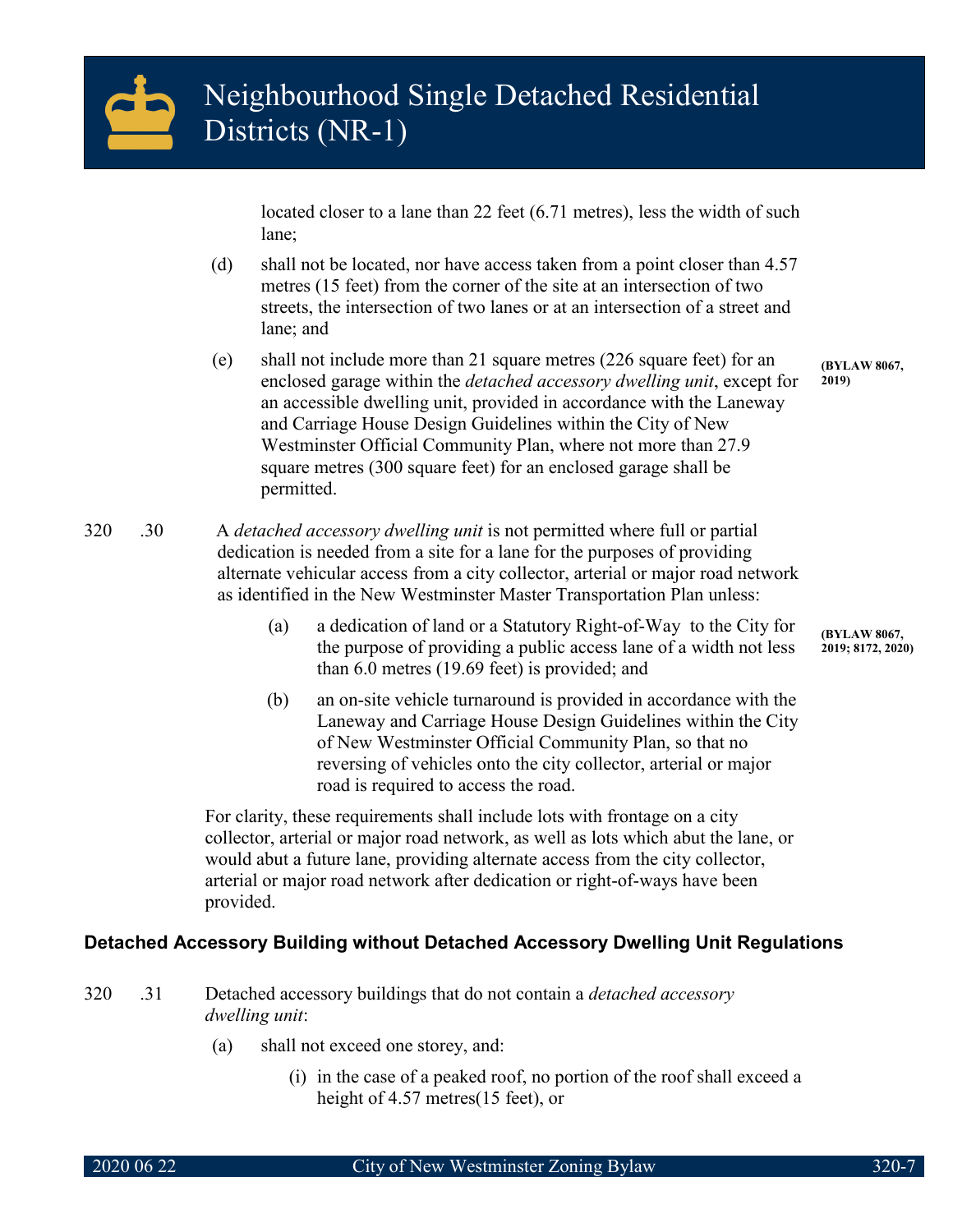

- (ii) in the case of a roof having a pitch of 4:12 or less, no portion of the roof shall exceed a height of 3.6 metres (12 feet);
- (b) shall not be located in the required front yard;
- (c) shall not be located less than twice the width of the minimum side setback from the window of a habitable room on an adjoining site unless such window is entirely above the roof line of the accessory building;
- (d) if the detached structure is a garage or carport, it shall not be located closer to a lane than 6.71 metres (22 feet), less the width of such lane;
- (e) if the detached structure is a swimming pool or swimming pool enclosure, shall not be less than 1.52 metres (5 feet) from side and rear site lines;
- (f) shall not be less than 4.57 metres (15 feet) from the corner of the site at an intersection of a street and lane;
- (g) shall not be less than 1.52 metres (5 feet) from any rear or side site line bounded by a street;
- (h) shall not have dormers; and
- (i) shall contain no plumbing fixtures other than one toilet and one sink.

# **Off-Street Parking and Loading Requirements**

- 320 .32 *Off-Street parking* shall be provided in accordance with the provisions of the Off-Street Parking Regulations section of this Bylaw. **BYLAW 8184, 2020**
- 320 .33 Despite provisions elsewhere in this bylaw, on sites with a *detached accessory dwelling unit*:
	- (a) parking spaces may be provided adjacent to windows used for residential purposes; and
	- (b) parking spaces may be laid out such that a vehicle is required to reverse for more than 10.06 metres (33 feet) to access a highway, unless an onsite vehicle turnaround is required by this district.
- 320 .34 Bicycle Parking is not required to be provided; **(BYLAW 8067,**

**2019)**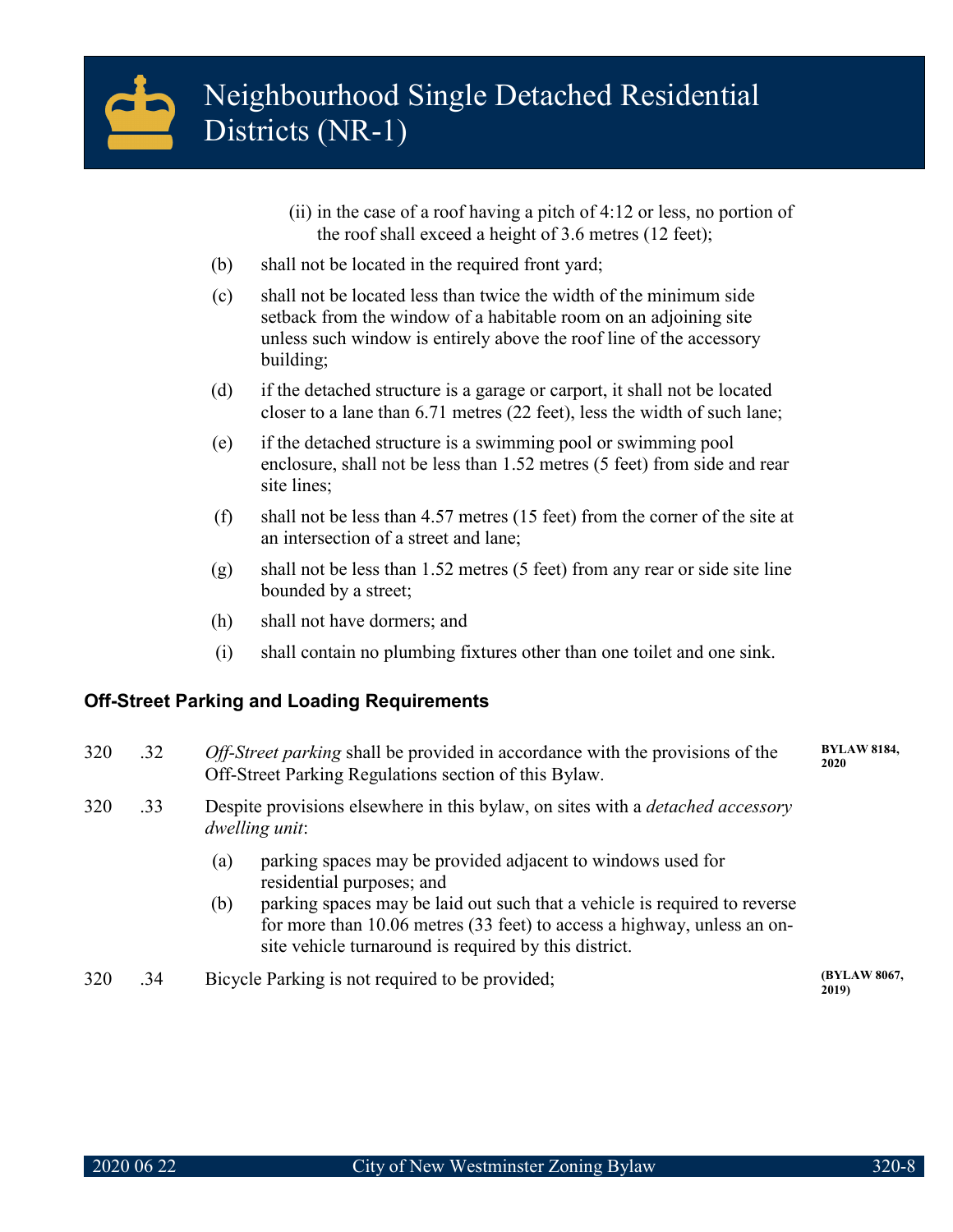# **321 Neighbourhood Single Detached Residential Districts (NR-2)**

321 .1 The intent of this district is to allow single detached dwellings and secondary suites in the West End, Kelvin and Connaught neighbourhoods.

# **Single Detached Residential Districts NR-2 Regulations**

- 321 .2 Development of sites zoned NR-2 shall comply with the regulations and requirements of the Neighbourhood Single Detached Residential Dwelling District (NR-1), except:
	- (a) *Detached accessory dwelling units* shall not be a permitted use.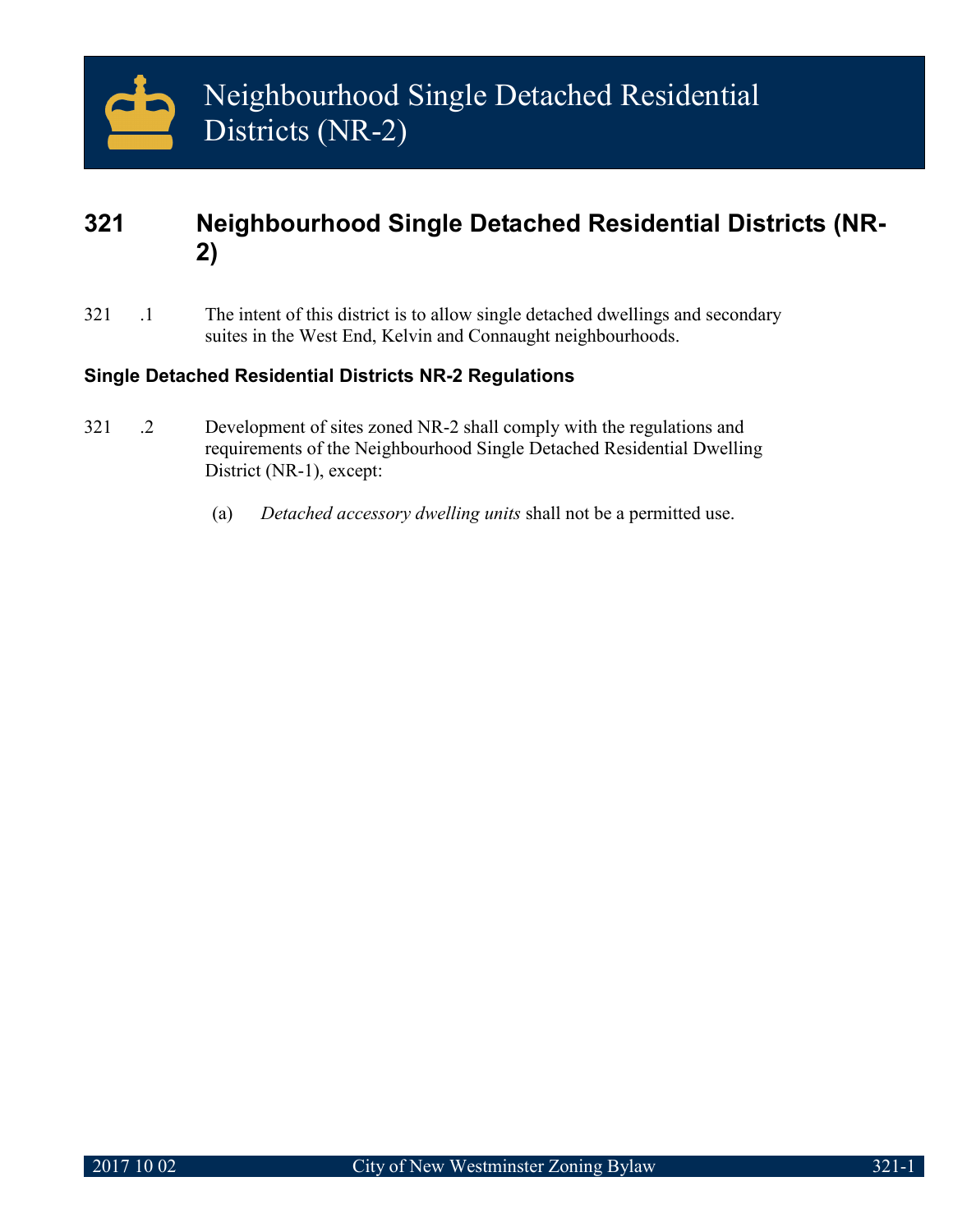# **324 Neighbourhood Single Detached Residential District (Small Lots) (NR-5)**

324 .1 The intent of this district is to allow single detached dwellings and, secondary suites and laneway or carriage houses in the West End, Kelvin and Connaught neighbourhoods on small lots.

# **Single Detached Residential Districts (Small Lots) NR-5 Regulations**

- 324 .2 Development of sites zoned NR-5 shall comply with the regulations and requirements of the Neighbourhood Single Detached Residential Dwelling District (NR-1), except:
	- (a) the minimum site area for a single detached dwelling is 371.60 square meters (4,000 square feet); and
	- (b) *detached accessory dwelling units* shall only be permitted on lots designated '(RD) Residential Single Detached and Semi-Detached Housing' or '(RGO) Residential – Ground Oriented Infill Housing' in the City of New Westminster Official Community Plan.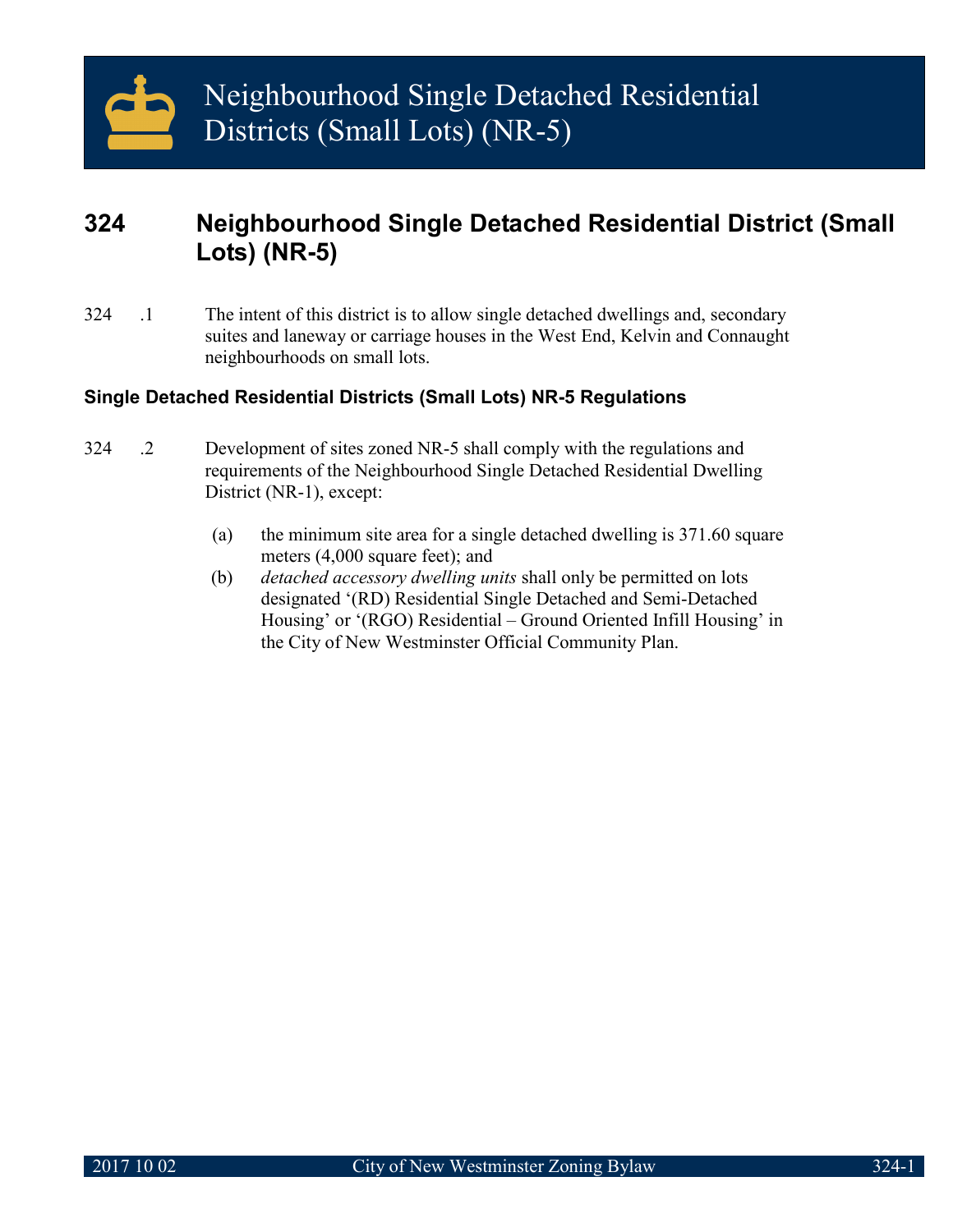**Intent:** The intent of this district is to allow single detached  $\begin{bmatrix} N & E & W \\ R & N & E \end{bmatrix}$ dwellings in the Queensborough neighbourhood. Regulations address floodplain concerns. Secondary suites are allowed if the City's "Requirements for Secondary Suites" are met.

# **Key Information:**

Site Coverage: 35% of lot area Floor Space Ratio: 50% of lot area Height: maximum 21 feet to midpoint of roof

*Note: Properties within this zone are located within the Fraser River floodplain. Flooding and subsidence convenants will apply.*

# **1. SITE COVERAGE**

Principal building not to cover more than 35% of lot area. For buildings with two habitable levels, the area of the second level is limited to 80% of the ground level.

# **2. FLOOR SPACE RATIO (FSR)**

FSR means the ratio between the total square footage of the house (floor space) to the lot size.

FSR

Example: 3,000 square foot house = 50%

6,000 square foot lot size

# **3. YARDS**

Front Yard: 20% of the depth of the site to a maximum of 25 feet or the average setback of the two adjacent houses on either side.

Rear Yard: not less than 20% of the site depth but need not exceed 25 feet.

Side Yard: shall not total less than 25% of the lot frontage, with any side yard not less than 4 feet.

Example for 50 foot lot: 50 feet  $\times$  .25 = 12.5 feet total side yards

# **4. HEIGHT**

Building height: midpoint of peaked roof not to exceed 21 feet from flood control level (FCL).

Flat roof: maximum 18 feet above FCL.

Flood Control Space: this space is not habitable space. It has a maximum height of 5 feet. The purpose of the space is to elevate the habitable levels of the house above the floodplain elevation of 11.5 feet above sea level.





*Note: This is a summary of the zoning schedule only. For additional details, see City of New Westminster Zoning Bylaw No. 6680, 2001.*

2020 06 22 Information Sheet page 1 of 2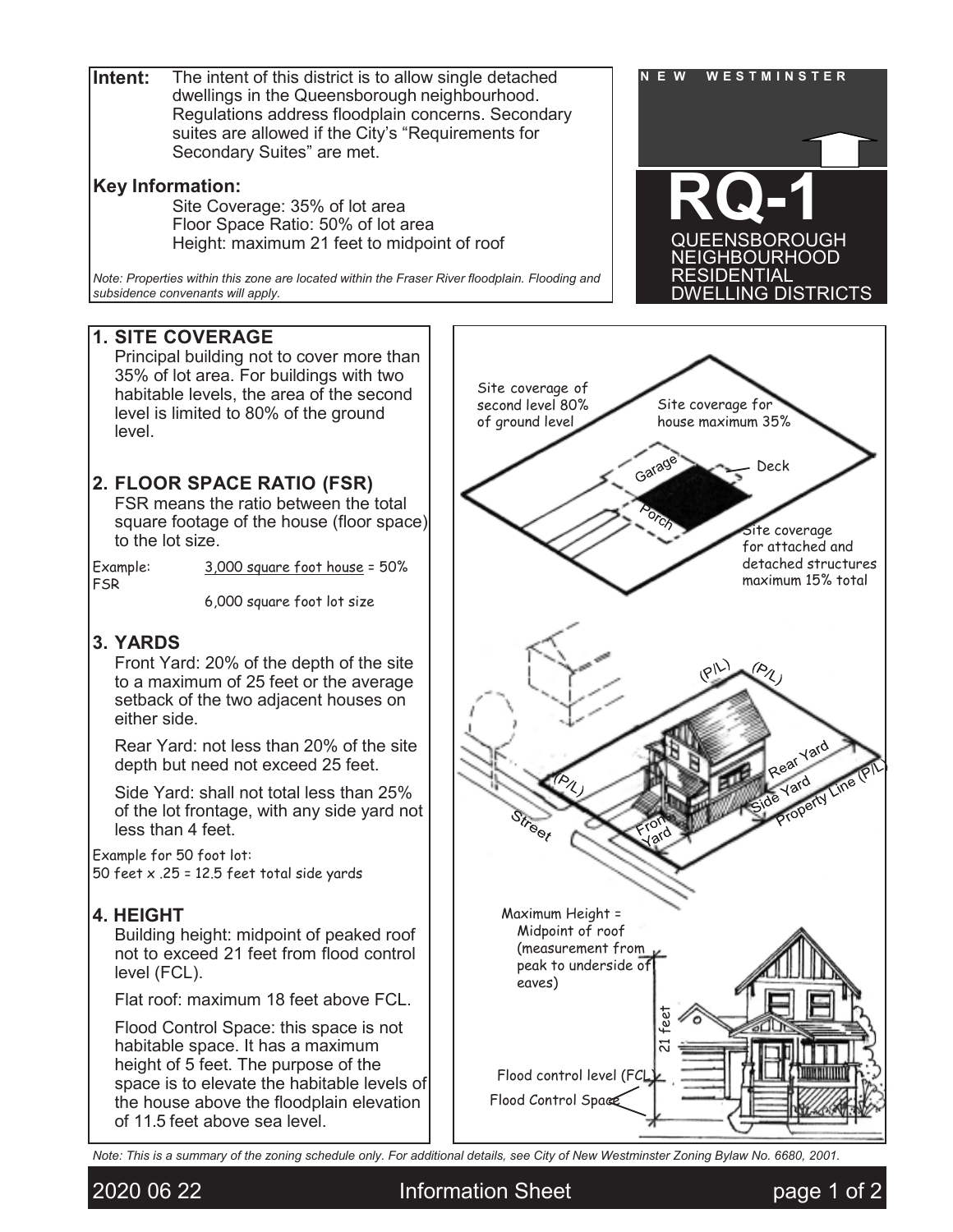# **Accessory Buildings and Structures N E W WESTMINSTER**

Includes sundecks, porches, garages, carports, hot tubs, swimming pools, greenhouses, etc.



accessory buildings.

# **1. DETACHED GARAGE OR CARPORT**

Not permitted in the required front yard.

# **Setbacks**

From a lane: 22 feet minus the width of the lane, to a maximum of 10 feet.

From the corner of an intersection of a street and a lane: 15 feet.

From a rear or side property line bounded by a street: 5 feet.

From the window of a residential room of an adjacent property: twice the width of the required side yard.

# **Height**

Maximum one storey and either 12 feet for a flat roof (pitch of 4:12 or less) or 15 feet for a peaked roof, measured from finished floor to the peak of the building.

# **2. ATTACHED GARAGE WITH STREET ACCESS**

Minimum front setback: The setback of the front wall of the house plus 2 feet where garage door is 10 feet wide or less, or, plus 5 feet where garage door or doors total greater than 10 feet in width.

# **3. SUNDECKS, PORCHES, BALCONIES**

# **Allowable Projections**

Into required front and rear yards: 4 feet.

Into minimum required side yards: 4 feet or half the width of the side yard, or whichever is less.

Covered deck or porches: If attached to the rear or side walls of the house, shall not exceed 250 square feet. Not permitted above the first storey, excluding the crawl space.

*City of New Westminster Phone: (604) 527-4532 Fax: (604) 527-4511 Web: [www.city.new-westminster.bc.ca/](http://www.city.new-westminster.bc.ca/) cityhall/planning/index.htm*



2020 06 22 Information Sheet page 2 of 2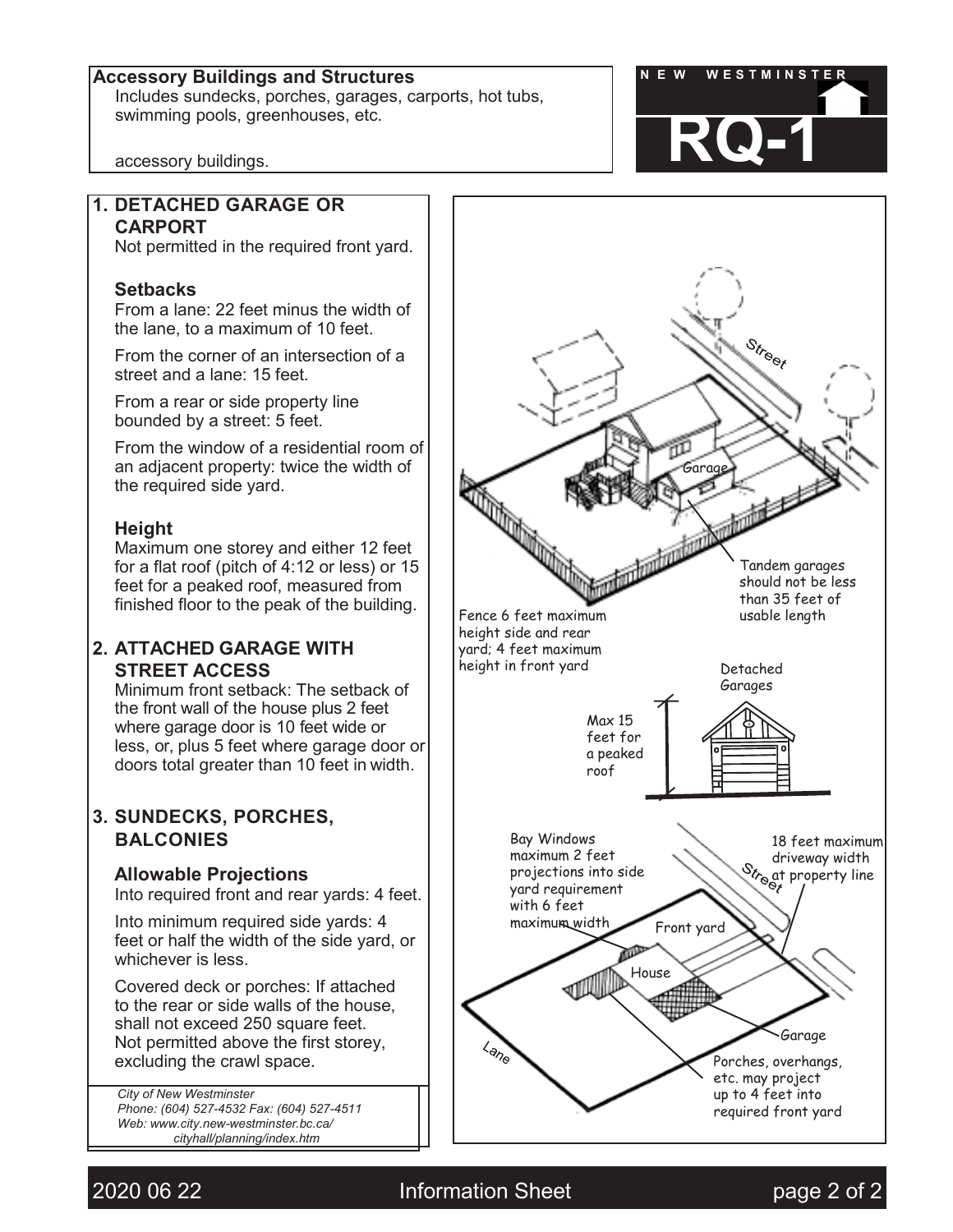

*detached dwellings reflecting neighbourhood standards in the Queenborough neighbourhood. Regulations have been made to address flood plain concerns.*

# **Permitted Uses** The following uses and no others shall be permited in the (RQ-1) district: *330.3 Single detached dwellings 330.4 The keeping of not more than two boarders or lodgers nor more that four foster children in a dwelling unit nor more than eight child care children in a single detached dwelling* **(BYLAW 6714, 2002) (BYLAW 6872, 2003)** 330.5 *Home based businesses* 330.6 *Public utilities* 330.7 *Women's transition houses* 330.7.1 *Accommodation for youth in foster care and transitioning from foster care;* **(BYLAW 7937,2017)** 330.8 *Accessory buildings and uses provided that all accessory buildings and uses:* 330.9 *If detached accessory buildings,* a) shall not exceed one storey and (i) in the case of a peaked roof no portion of the roof shall exceed 4.57 metres (15 feet), or (ii) in the case of a roof having a pitch of  $4:12$  or less, no part of the roof shall exceed 3.6 metres (12 feet); in each case measured from the finished flor of the detached accessory building **(BYLAW 7437, 2010)** b) shall not be located in the required front yard; c) shall not be located closer than twice the width of the minimum required side yard from the window of a habitable room on an adjoining site unless such window is above the roof line of such accessory building; d) If the detached structure is a garage or carport then it shall not be located closer to a lane than 22 feet (6.71 metres), less the width of such lane; e) If the detached structure is a garage or carport and lane access is required then the garage or carport shall be sited within 10 feet (3.05 metres) of such lane; f) shall not be closer than 5 feet  $(1.52 \text{ metres})$  from side and rear site lines where such accessory building or use is a swimming pool or an enclosure of a swimming pool;

2020 06 22 New Westminster Zoning Bylaw 330-1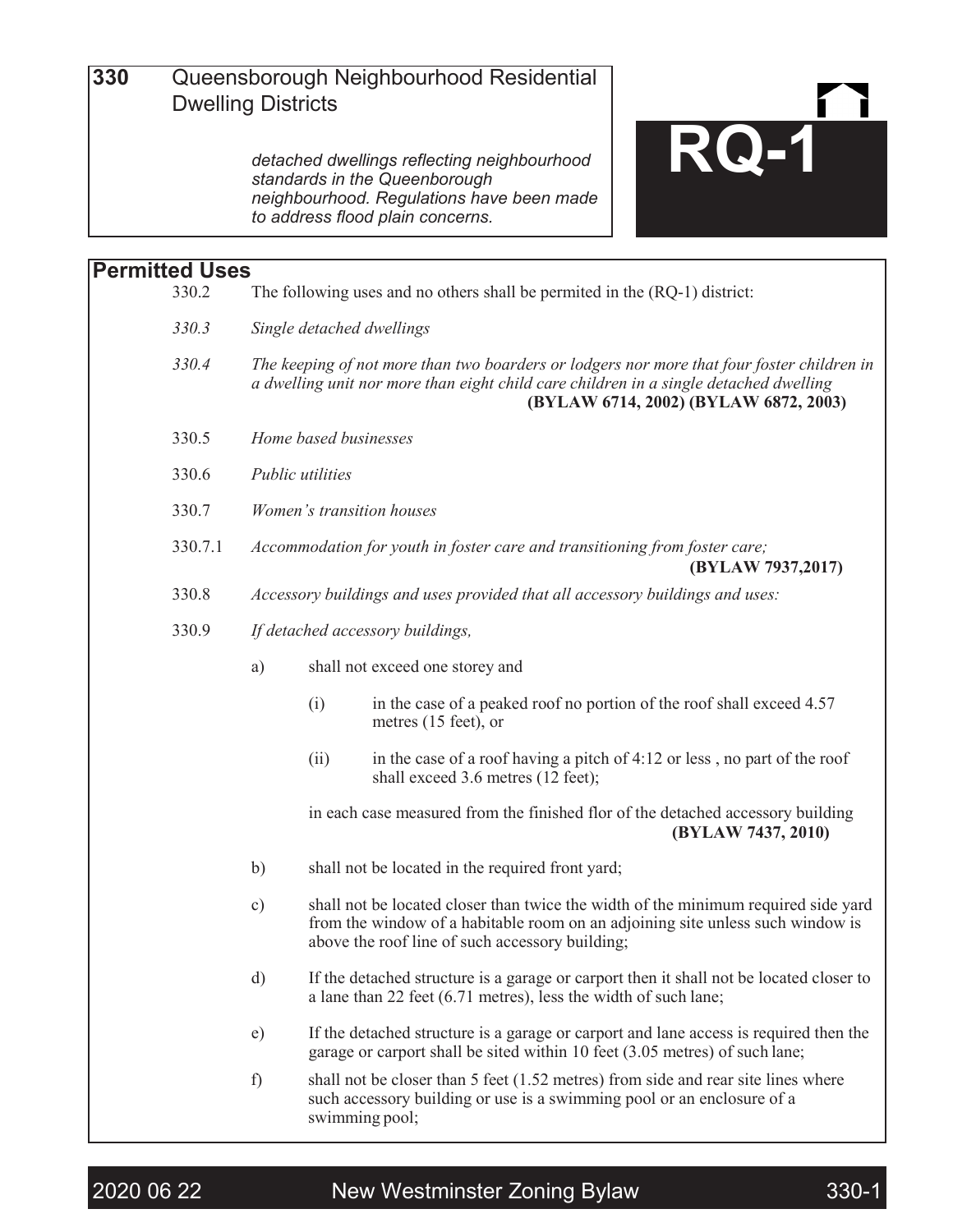

- f) shall be located not closer than a distance of 15 feet (4.57 metres) from the corner of the site at an intersection of a street and lane;
- g) shall in total with the detached accessory uses not cover more than fifteen percent (15%) of the site area;
- h) Covered decks or porches attached to the rear or side walls of the house shall not exceed 250 square feet (23.23 square metres);
- i) Covered decks or porches shall not be permitted above 3.89 metres (12.75 feet). **(BYLAW 7623, 2013)**.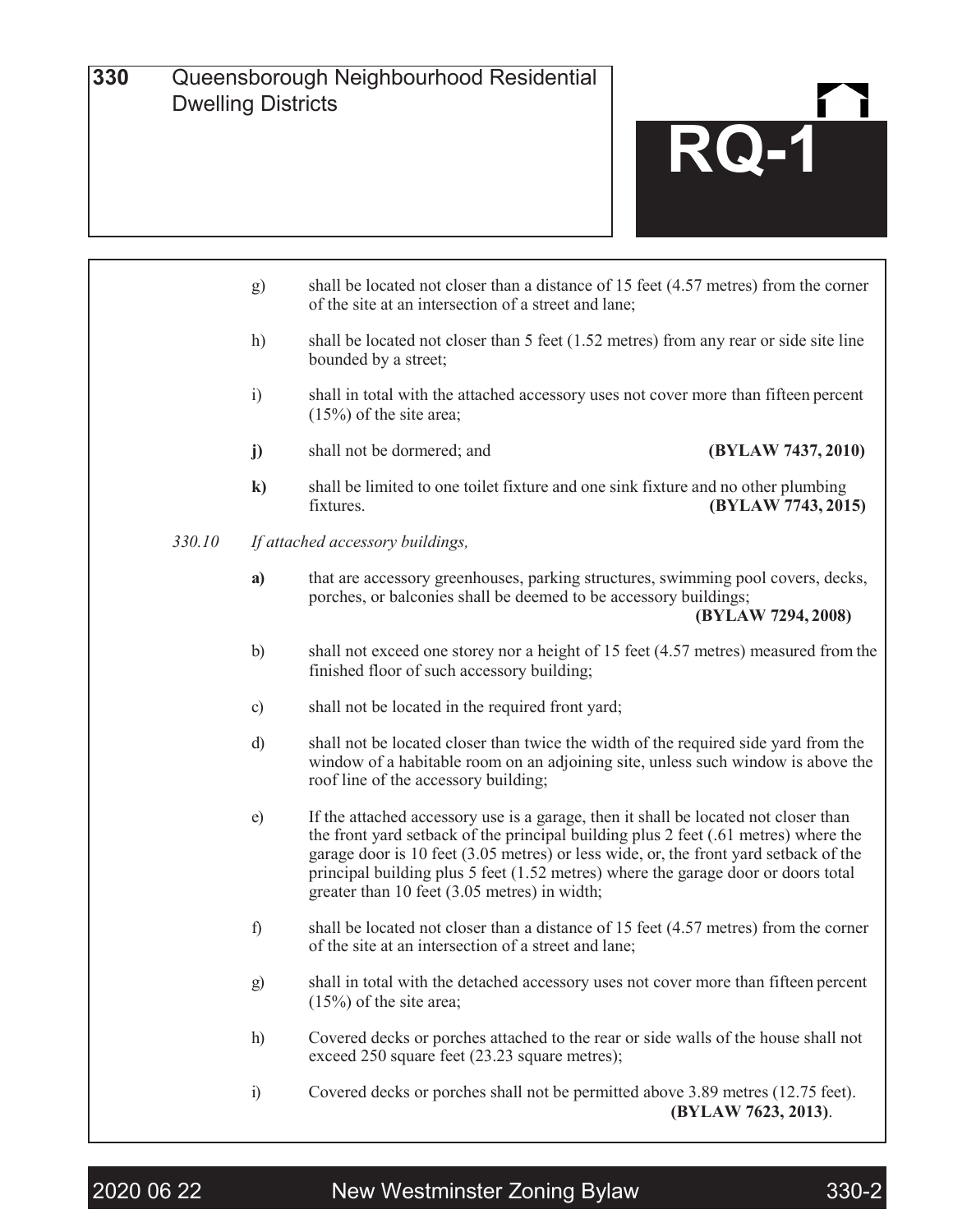**330**

**<sup>300</sup>** Queensborough Neighbourhood Residential Dwelling Districts



# **Height**<br>330.11

- The height of a peaked roof building shall not exceed 21 feet  $(6.40 \text{ metres})$  except that where a building is proposed which has two habitable levels which have a floor to ceiling height of 9 feet (2.74 metres) or greater, then a building height of 21.5 feet (6.55 metres) is permitted.
- 330.12 The height of a flat or mansard roof building shall not exceed 18 feet (5.49 metres).
- 330.13 For the purposes of this section a flat roof means:
	- a) a roof with less than a 4 in 12 pitch;
	- b) a roof which does not form a peak at its proposed pitch; or
	- c) a roof system where the main roof does not forma peakwhen viewed fromany elevation.
- 330.13.1 The height of a building that meets Step 5 of the Energy Step Code, or is a Passive House, may be increased by 1.22 meters (4 feet) above the height specified in subsections 330.11 or 330.12 **(BYLAW 7953, 2018)**

# **Front Yard**<br>330.14 A fro

A front yard shall be provided of not less than twenty percent (20%) of the depth of the site but need not exceed 25 feet (7.62 metres), provided however, that where the lots fronting on one side of any street between two intersecting streets are occupied by buildings to the extent of forty percent (40%) or more of the total frontage (not including lots flanking on such streets), a building may be erected or structurally altered so as to project into the required front yard to the average depth of the front yards of existing buildings on either side of it.

# **Rear Yard**<br>330.15 A re

A rear yard shall be provided of not less than twenty percent  $(20\%)$  of the depth of the site but need not exceed 25 feet (7.62 metres).



*Note: Drawings are provided for illustrative purposes only. The text of the Bylaw shall prevail over any conflict or inconsistency.*

2020 06 22 New Westminster Zoning Bylaw 330-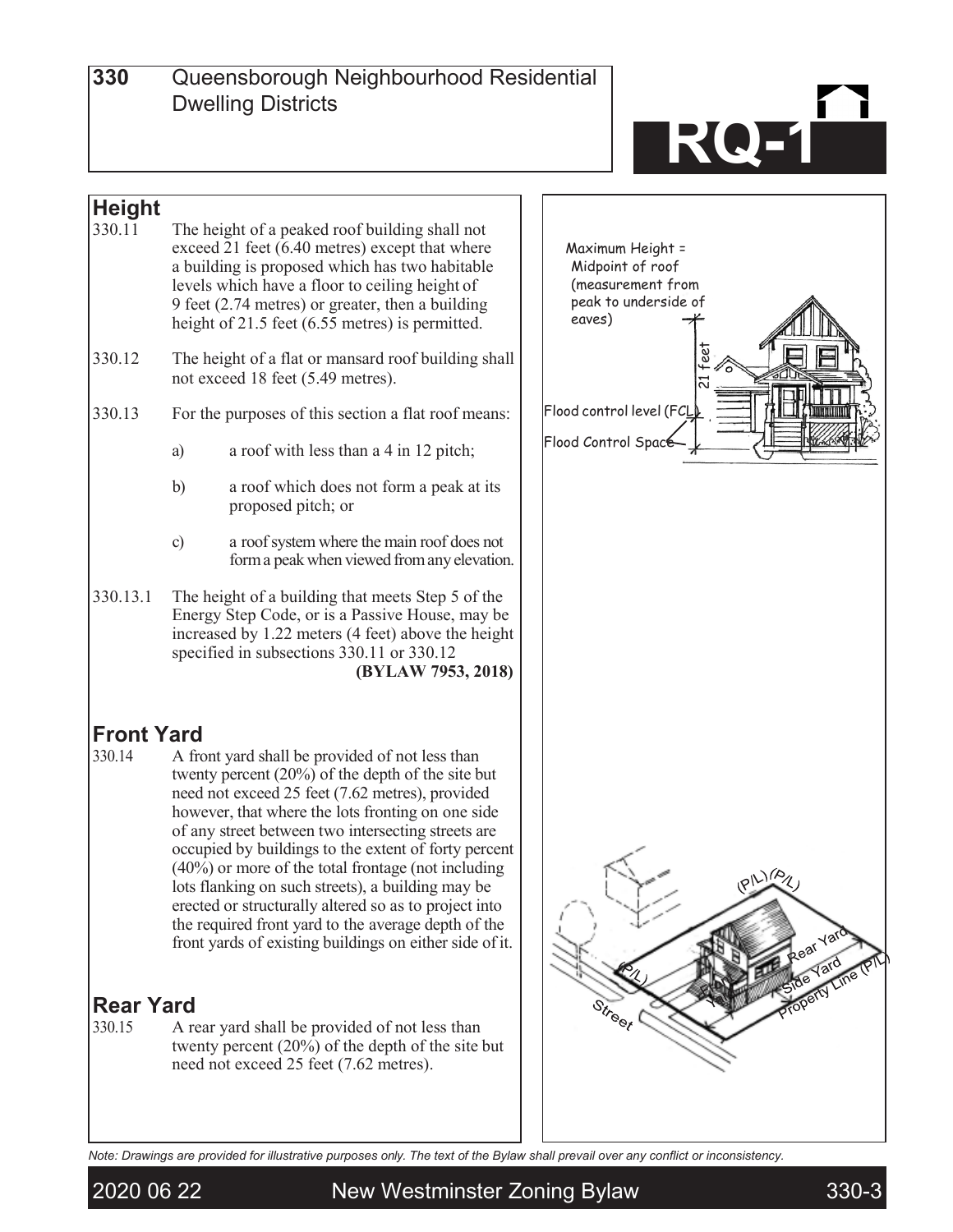

# **Side Yard**<br>330.16 The

The total required side yards shall not be less than twenty-five percent (25%) of the frontage of the lot, provided that a side yard shall be provided on each side of the building of not less than 4 feet (1.22 metres).

# **Site Coverage**<br>
330.17 All princi

- All principal buildings in total shall not cover more than thirty-five percent (35%) of the site area.
- 330.18 If the building has two habitable levels, then the upper habitable level is limited to eighty percent (80%) of the lower level or floorplate.
- 330.19 For the purpose of this Schedule, a floorplate means the floor area of the lowest habitable level of the house, plus the area of all attached accessory uses attached to the front and side walls of the house.

# **Floor Space Ratio**<br>330.20 Despite the defi

**330.20** Despite the definition of Floor Space Ratio elsewhere in this Bylaw, for the purpose of this Schedule, floor space ratio means, the numerical factor determined by measuring the horizontal cross sectional area of the principal building measured to the outside of the outer walls of the building at each habitable level, including the area of an attached garage, and determining the total of all such areas, excepting:

**(BYLAW 7537, 2012)**

- a) the area required for one parking space, to a maximum of 225 square feet (23.23 square metres);
- b) the area required for a second parking space, where the space is located tandem to the first parking space, to a maximum of 225 square feet (20.90 square metres);



*Note: Drawings are provided for illustrative purposes only. The text of the Bylaw shall prevail over any conflict or inconsistency.*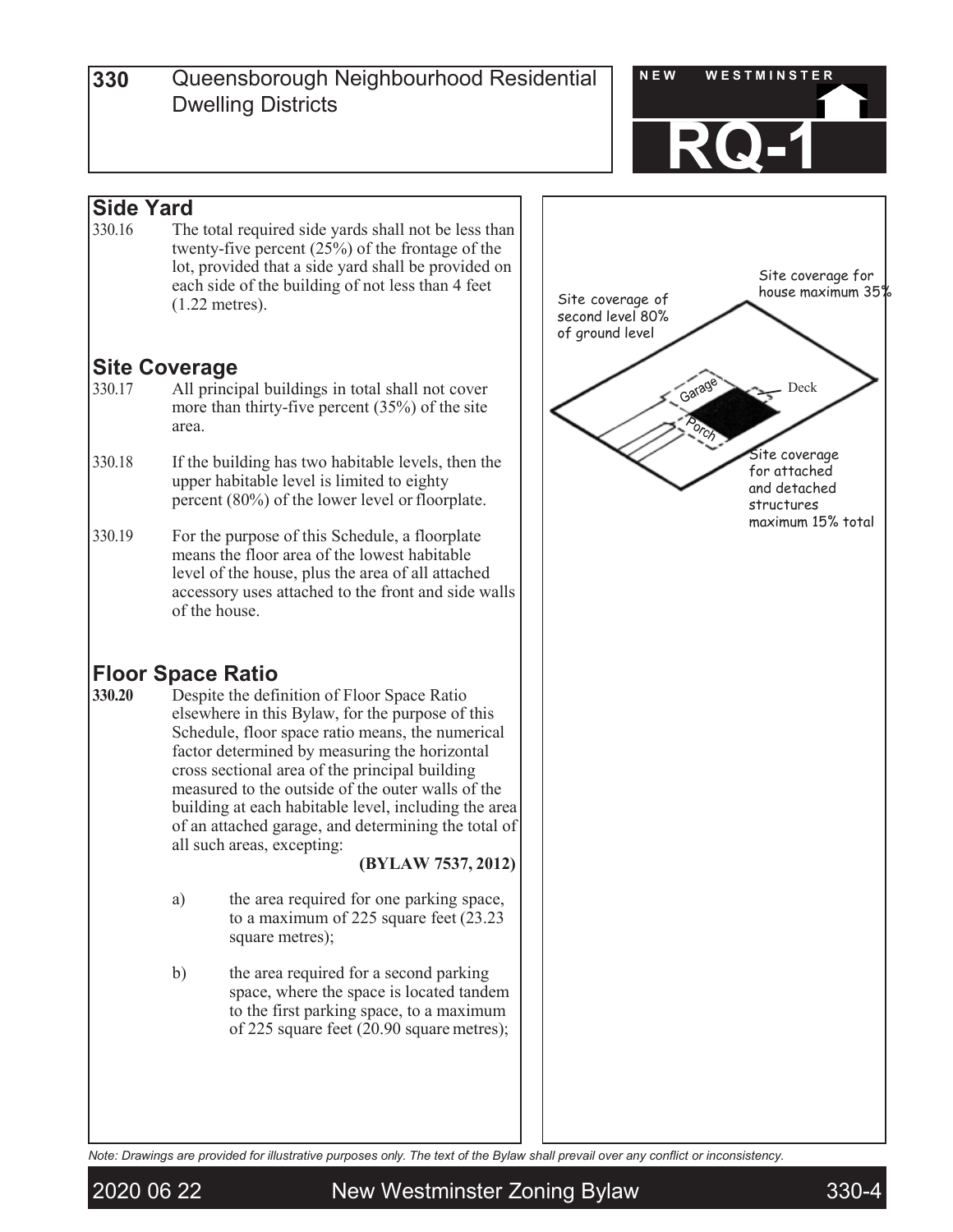

|                                                            | c)                                                                                                                                                                                                                                                                       | the area equal to that of any porch,<br>attached to the front wall of the house,<br>which has a minimum of 100 square<br>feet (9.29 square metres), to a maximum<br>exemption of 250 square feet (23.23) |                                                                                            |  |
|------------------------------------------------------------|--------------------------------------------------------------------------------------------------------------------------------------------------------------------------------------------------------------------------------------------------------------------------|----------------------------------------------------------------------------------------------------------------------------------------------------------------------------------------------------------|--------------------------------------------------------------------------------------------|--|
|                                                            | $\rm d)$                                                                                                                                                                                                                                                                 |                                                                                                                                                                                                          | any area having a floor to ceiling height<br>of four feet $(1.22 \text{ metres})$ or less; |  |
|                                                            | e)<br>in the case where the property has a<br>Flooding Covenant or Flooding and<br>Subsidence Covenant registered on the<br>property title, any area below a geodetic<br>elevation of 11.53 feet (3.53 metres) having<br>a height of $5.0$ feet $(1.76$ metres) or less; |                                                                                                                                                                                                          |                                                                                            |  |
|                                                            |                                                                                                                                                                                                                                                                          | and dividing this by the site area.                                                                                                                                                                      |                                                                                            |  |
| 330.21                                                     | The maximum floor space on a parcel shall be<br>calculated in accordance with the following table,<br>except that the maximum floor space may be<br>increased by a floor space ratio of:                                                                                 |                                                                                                                                                                                                          |                                                                                            |  |
| (d)                                                        | 0.01 if the building meets Step 3 of the Energy<br>Step Code;                                                                                                                                                                                                            |                                                                                                                                                                                                          |                                                                                            |  |
| (e)                                                        | 0.03 if the building meets Step 4 of the Energy<br>Step Code; or                                                                                                                                                                                                         |                                                                                                                                                                                                          |                                                                                            |  |
| (f)                                                        | 0.05 if the building meets Step 5 of the Energy<br>Step Code, or is a Passive House.<br>(BYLAW 7953, 2018)"                                                                                                                                                              |                                                                                                                                                                                                          |                                                                                            |  |
| Lot Size -<br>Greater than<br>or equal to<br>(square feet) |                                                                                                                                                                                                                                                                          | Lot Size -<br>Than<br>Less<br>(square feet)                                                                                                                                                              | Maximum Allowed<br>Floor Space (square)<br>feet)                                           |  |
| $\boldsymbol{0}$                                           |                                                                                                                                                                                                                                                                          | 4000                                                                                                                                                                                                     | The total floor space<br>ration shall not exceed<br>a factor of 0.5                        |  |
| 4000                                                       |                                                                                                                                                                                                                                                                          | 4100                                                                                                                                                                                                     | 2400                                                                                       |  |
| 4100                                                       |                                                                                                                                                                                                                                                                          | 4200                                                                                                                                                                                                     | 2435                                                                                       |  |
| 4200                                                       |                                                                                                                                                                                                                                                                          | 4300                                                                                                                                                                                                     | 2470                                                                                       |  |
| 4300                                                       |                                                                                                                                                                                                                                                                          | 4400                                                                                                                                                                                                     | 2505                                                                                       |  |
| 4400                                                       |                                                                                                                                                                                                                                                                          | 4500                                                                                                                                                                                                     | 2540                                                                                       |  |
| 4500                                                       |                                                                                                                                                                                                                                                                          | 4600                                                                                                                                                                                                     | 2575                                                                                       |  |

*Note: Drawings are provided for illustrative purposes only. The text of the Bylaw shall prevail over any conflict or inconsistency.*

2020 06 22 New Westminster Zoning Bylaw 330-5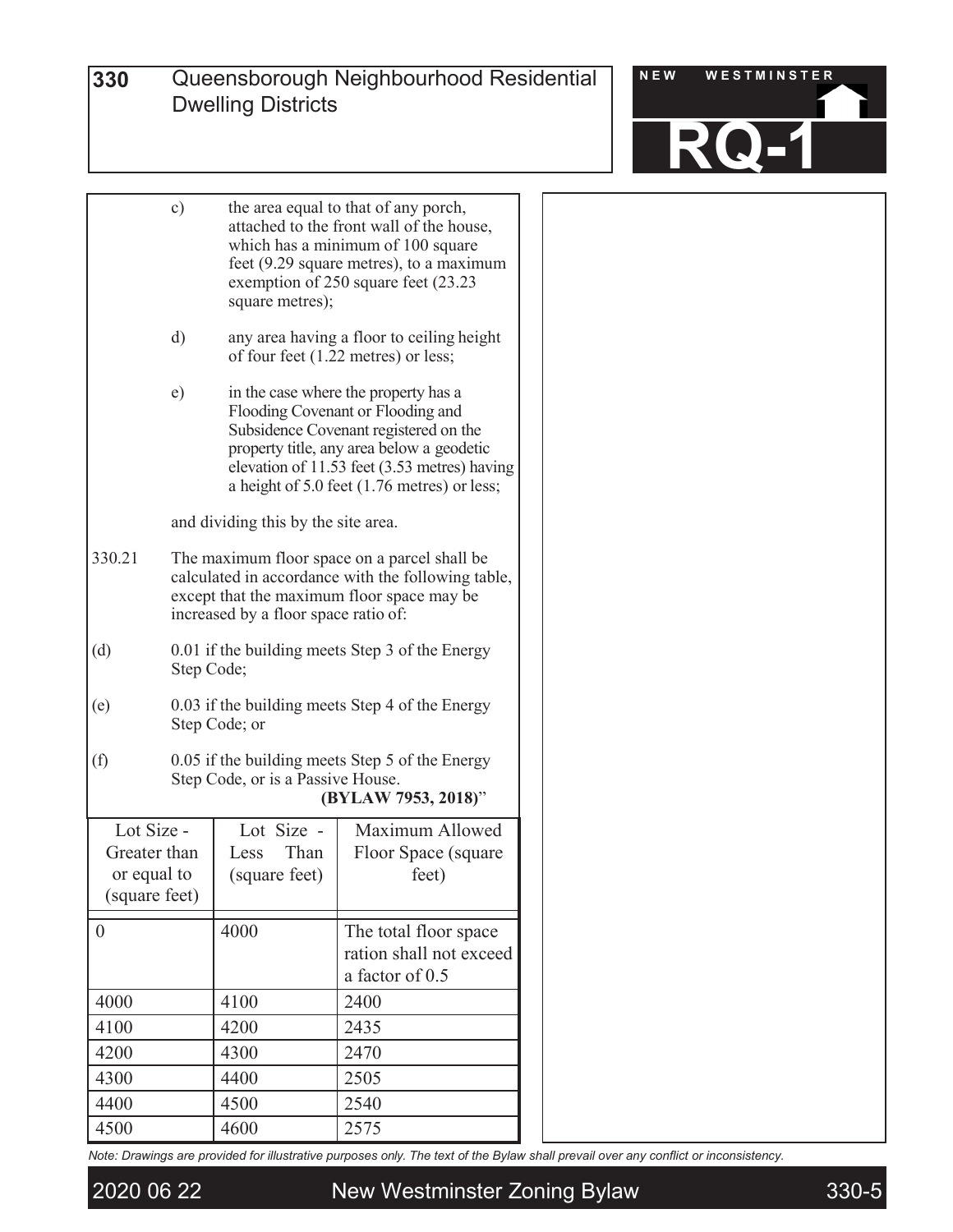

| Lot Size -    | Lot Size -    | Maximum Allowed        |
|---------------|---------------|------------------------|
| Greater than  | Than<br>Less  | Floor Space (square    |
| or equal to   | (square feet) | feet)                  |
| (square feet) |               |                        |
| 4600          | 4700          | 2610                   |
| 4700          | 4800          | 2645                   |
| 4800          | 4900          | 2680                   |
| 4900          | 5000          | 2715                   |
| 5000          | 5100          | 2750                   |
| 5100          | 5200          | 2775                   |
| 5200          | 5300          | 2800                   |
| 5300          | 5400          | 2825                   |
| 5400          | 5500          | 2850                   |
| 5500          | 5600          | 2875                   |
| 5600          | 5700          | 2900                   |
| 5700          | 5800          | 2925                   |
| 5800          | 5900          | 2950                   |
| 5900          | 6000          | 2975                   |
| 6000          |               | The total floor space  |
|               |               | ratio shall not exceed |
|               |               | a factor of 0.5        |

# **Projections**<br>330.22 Projection

Projections from the building are allowed in accordance with the relevant provisions of Sections 190.37 to 190.40 of this Bylaw.

# **Site Area and Site Frontage**<br>330.23 Other than where the provisions

Other than where the provisions of Section 190.36 of this Bylaw apply, a site shall be not less than 4,000 square feet (371.60 square metres) in area and shall have a frontage of not less than ten percent (10%) of its perimeter, unless Council determines upon a lesser frontage, except in the case of a site registered in the New Westminster Land Title Office, prior to the final adoption of thisBylaw.

*Note: Drawings are provided for illustrative purposes only. The text of the Bylaw shall prevail over any conflict or inconsistency.*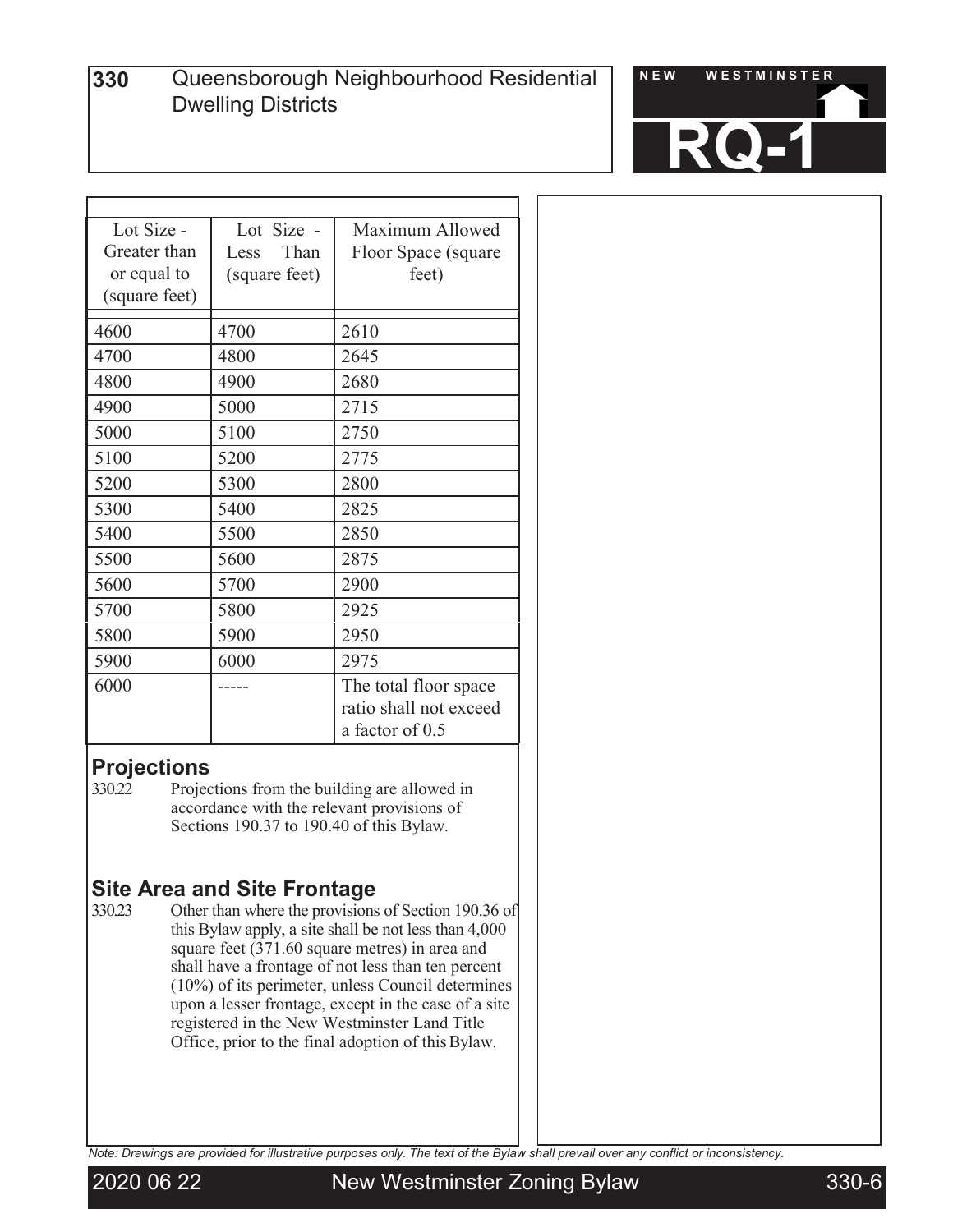

# **Off-Street Parking**<br>330.24 *Off-Street parki*

Off-Street parking shall be provided in accordance with the provisions of the Off-Street Parking Regulations section of this Bylaw*.* **(BYLAW 8184, 2020)**

# **Secondary Suite Design Amenity**<br>330.25 Where an owner of property provides an

Where an owner of property provides an amenity consisting of building and landscape design features which conform to City of New Westminster "Design Standards and Guidelines for Secondary Suites" attached hereto as Appendix G and forming part of this Bylaw, the number of dwelling units in a house may be increased by one secondarysuite. A provision of this amenity and an increase in the density will only be allowed if all "Requirements for Secondary Suites" set out in Section 190.29 of this Bylaw are complied with in allrespects.

# **Rental Tenure**<br>330.26 The tenur

**330.26** The tenure of housing units on the following parcels of land is limited to residential rental tenure: **(BYLAW 8078, 2019)** LOT "B" EXCEPT: PART DEDICATED ROAD ON PLAN BCP4181;DISTRICT LOT 757 GROUP 1 PLAN 5254 (200 Fenton Street) LOT 31 DISTRICT LOT 757 GROUP 1 PLAN 2366 (350 Fenton Street) LOT 30 DISTRICT LOT 757 GROUP 1 PLAN 2366 (354 Fenton Street) LOT 29 DISTRICT LOT 757 GROUP 1 PLAN 2366 (358 Fenton Street) LOT 28 DISTRICT LOT 757 GROUP 1 PLAN 2366 (362 Fenton Street)

> LOT 27 DISTRICT LOT 757 GROUP 1 PLAN 2366 (366 Fenton Street)

> LOT 26 DISTRICT LOT 757 GROUP 1 PLAN 2366 (370 Fenton Street)

SOUTHERLY HALF LOT 25 DISTRICT LOTS 757 AND 758 GROUP 1 PLAN 2366 (374 Fenton Street)

*Note: Drawings are provided for illustrative purposes only. The text of the Bylaw shall prevail over any conflict or inconsistency.*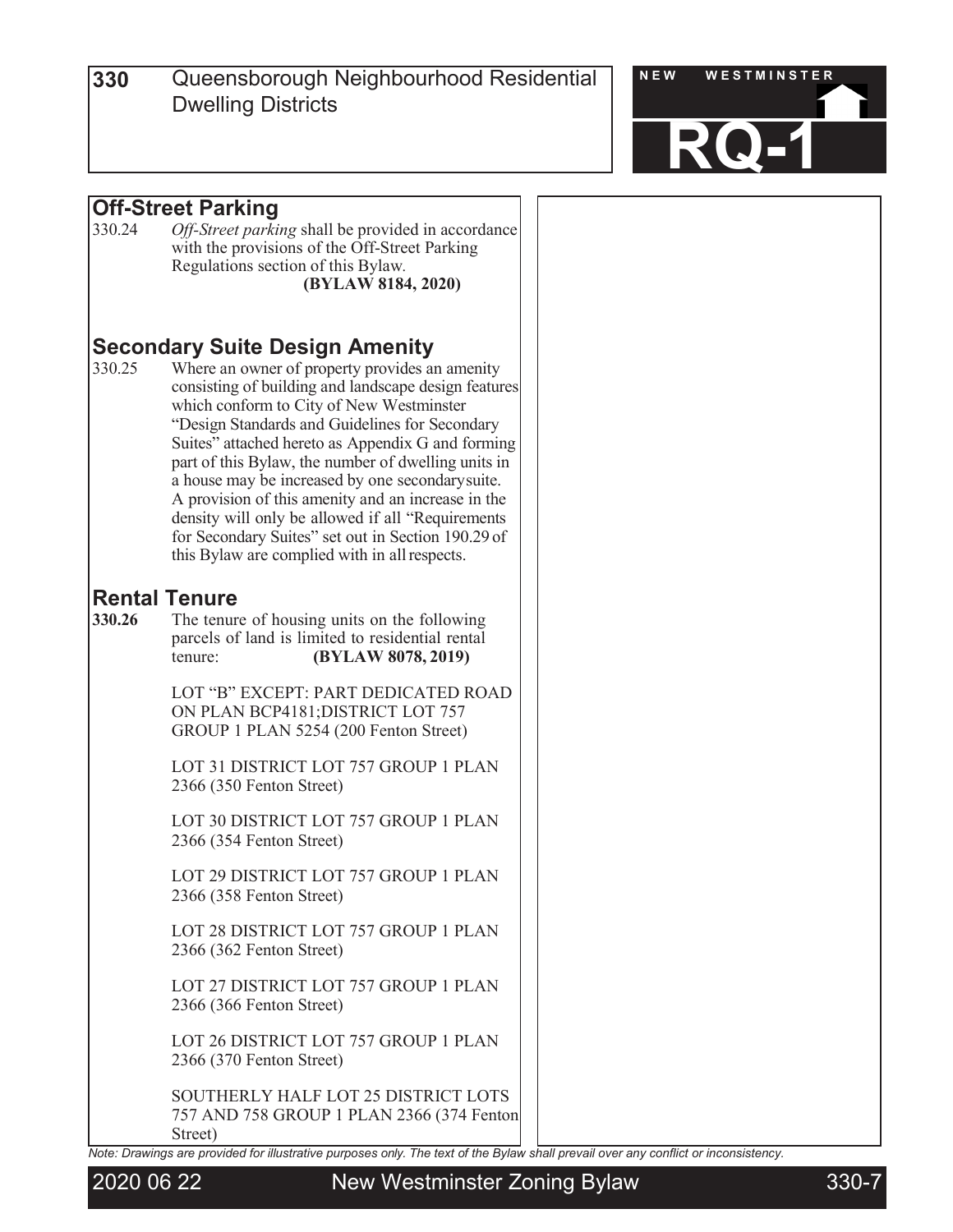

| NORTHERLY HALF LOT 25 DISTRICT LOT     |  |
|----------------------------------------|--|
| 757 GROUP 1 HAVING A FRONTAGE OF       |  |
| 33 FEET ON AN UNNAMED STREET BY        |  |
| UNIFORM FULL DEPTH OF SAID LOT AND     |  |
| ADJOINING LOT 24 PLAN 2366 (374 Fenton |  |
| Street)                                |  |
|                                        |  |
| LOT 24 DISTRICT LOT 757 GROUP 1 PLAN   |  |
| 2366 (378 Fenton Street)               |  |
|                                        |  |
| LOT 23 DISTRICT LOT 757 GROUP 1 PLAN   |  |
| 2366 (378 Fenton Street)               |  |
|                                        |  |
|                                        |  |
|                                        |  |
|                                        |  |
|                                        |  |
|                                        |  |
|                                        |  |
|                                        |  |
|                                        |  |
|                                        |  |
|                                        |  |
|                                        |  |
|                                        |  |
|                                        |  |
|                                        |  |
|                                        |  |
|                                        |  |
|                                        |  |
|                                        |  |
|                                        |  |
|                                        |  |
|                                        |  |
|                                        |  |
|                                        |  |
|                                        |  |
|                                        |  |
|                                        |  |
|                                        |  |
|                                        |  |
|                                        |  |
|                                        |  |
|                                        |  |
|                                        |  |
|                                        |  |
|                                        |  |
|                                        |  |
|                                        |  |
|                                        |  |
|                                        |  |
|                                        |  |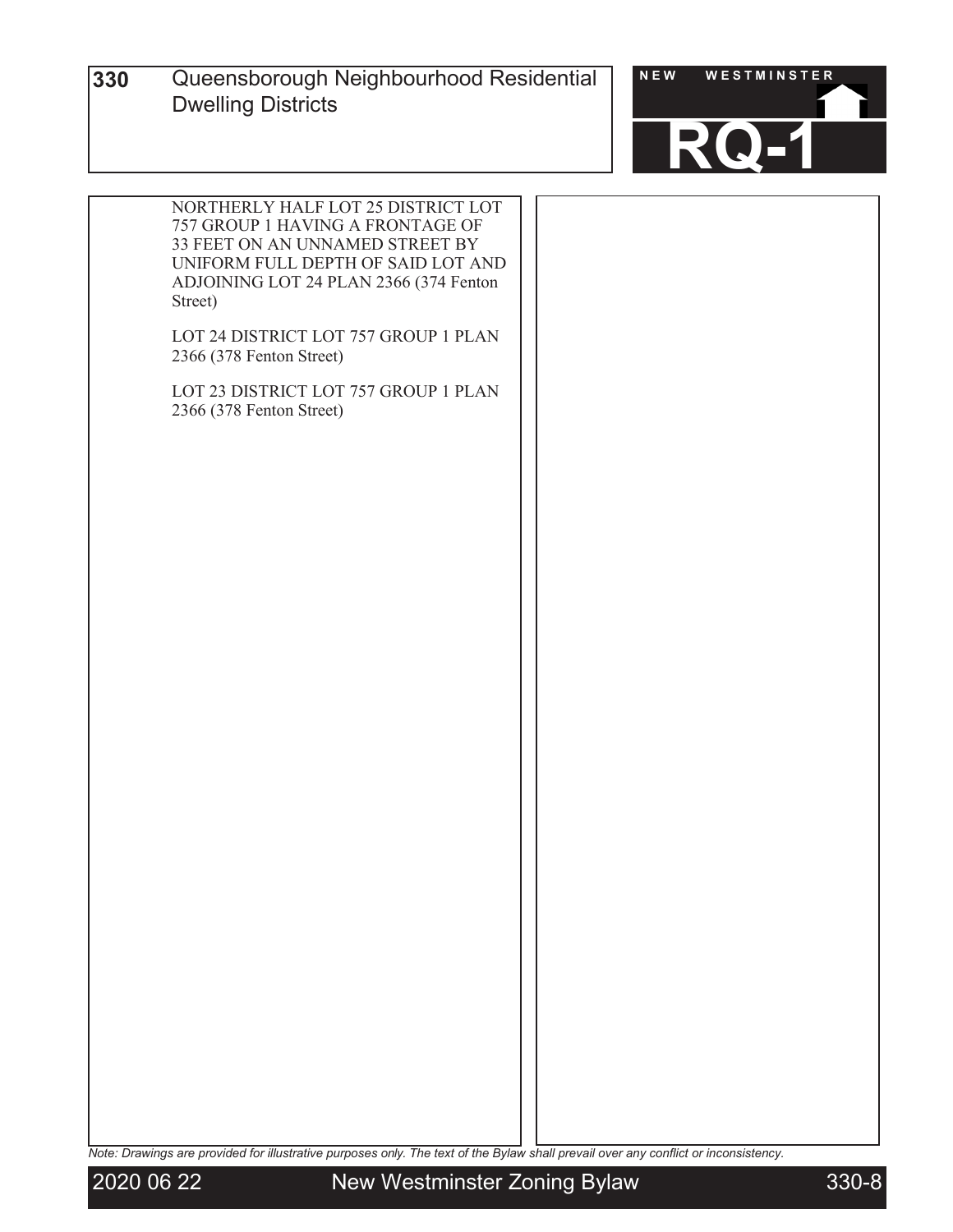# **331. Queensborough Neighbourhood Residential Dwelling Districts (Small Lots) (RQ-5)**

**331.1 The intent of this district is to allow single detached dwellings reflecting neighbourhood standards in the Queensborough neighbourhood. Regulations have been made to address floodplain concerns.**

# **Permitted Uses**

|       | (BYLAW 6714, 2002) (BYLAW 6872, 2003)                                                                                                                       |
|-------|-------------------------------------------------------------------------------------------------------------------------------------------------------------|
| 331.4 | The keeping of not more than two borders or lodgers, four foster children in a dwelling unit or<br>eight child care children in a single detached dwelling; |
| 331.3 | Single detached dwellings                                                                                                                                   |
| 331.2 | The following uses and no others shall be permitted in the (RQ-5) district:                                                                                 |

- 331.5 *Home based businesses*
- 331.6 *Public utilities*
- 331.7 *Women's transition houses*
- 331.8 *Accessory buildings and uses provided that all accessory buildings and uses:*
- 331.9 *If detached accessory buildings,*
	- a) shall not exceed one storey and
		- i) in the case of a peaked roof, no portion of the roof shall exceed 4.57 metres(15 feet), or
		- ii) in the case of a roof having a pitch of 4:12 or less, no part of the roof shall exceed 3.6 metres (12 feet);

in each case measured from the finished floor of the detached accessory building. **(BYLAW 7437, 2010)**

- b) shall not be located in the required front yard;
- c) shall not be located closer than twice the width of the minimum required side yard from the window of a habitable room on an adjoining site unless such window is above the roof line of such accessory building;
- d) If the detached structure is a garage or carport then it shall not be located closer to a lane than 22 feet (5.71 metres), less the width of such lane;
- e) If the detached structure is a garage or carport and lane access is required then the garage or carport shall be sited within 10 feet (3.05 metres) of such lane;
- f) shall not be closer than 5 feet (1.52 metres) from side and rear site lines where such accessory building or use is a swimming pool or an enclosure of a swimming pool;
- g) shall be located not closer than a distance of 15 feet (4.57 metres) from the corner of the site at an intersection of a street and lane;
- h) shall be located not closer than 5 feet (1.52 metres) from any rear or side site line bounded by a street;
- i) shall in total with the attached accessory uses not cover more than fifteen percent (15%) of the site area;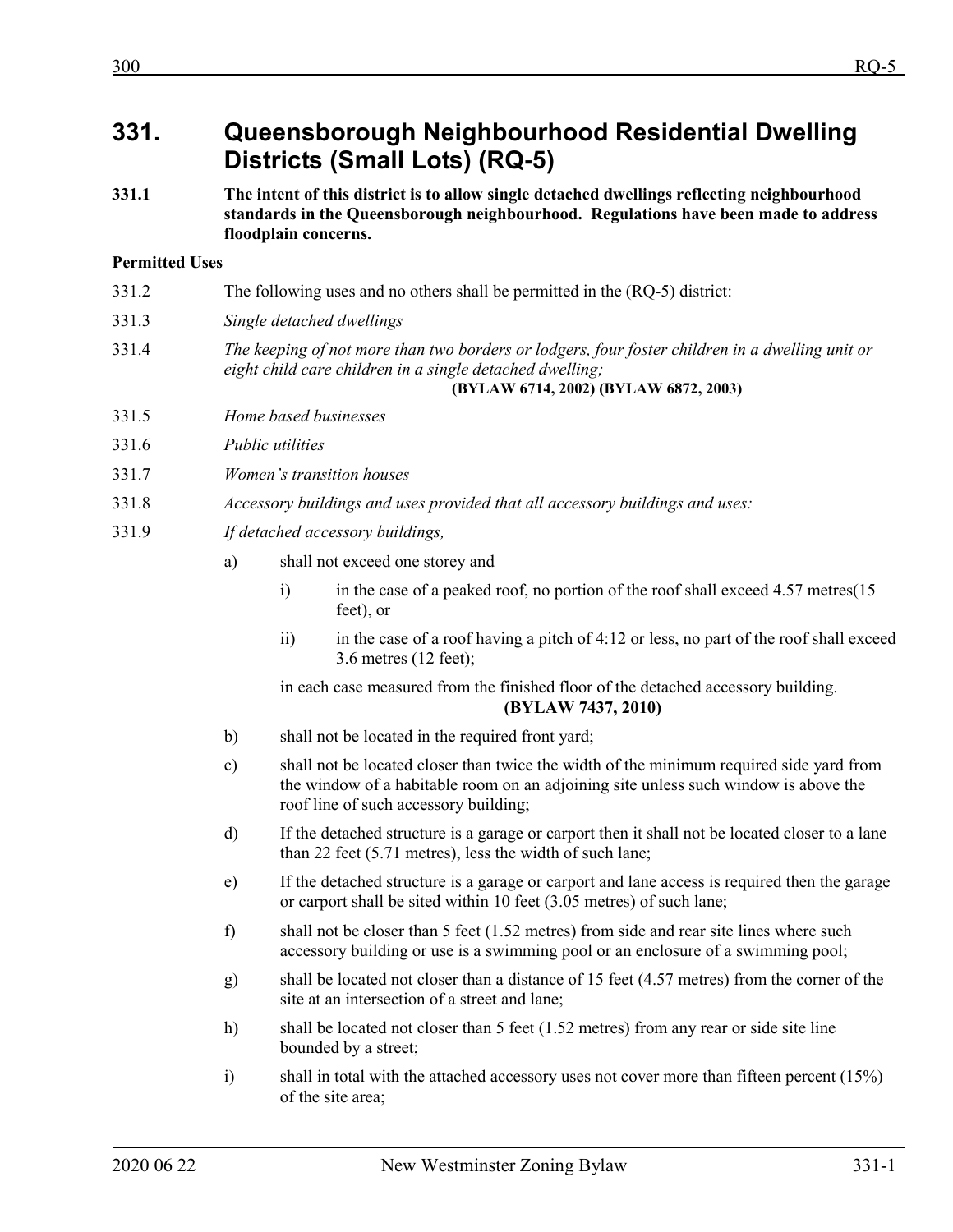| 300               |               |                                                                                                                                                                                                                                                                                                      | RO-5                                                                                                                                                                                                                                                                                                                                                                                       |
|-------------------|---------------|------------------------------------------------------------------------------------------------------------------------------------------------------------------------------------------------------------------------------------------------------------------------------------------------------|--------------------------------------------------------------------------------------------------------------------------------------------------------------------------------------------------------------------------------------------------------------------------------------------------------------------------------------------------------------------------------------------|
|                   | j)            | shall not be dormered; and                                                                                                                                                                                                                                                                           | (BYLAW 7437, 2010)                                                                                                                                                                                                                                                                                                                                                                         |
|                   | $\mathbf{k}$  |                                                                                                                                                                                                                                                                                                      | shall be limited to one toilet fixture and one sink fixture and no other plumbing fixtures.                                                                                                                                                                                                                                                                                                |
|                   |               |                                                                                                                                                                                                                                                                                                      | (B/L 7743, 2015)                                                                                                                                                                                                                                                                                                                                                                           |
| 331.10            |               | If attached accessory buildings,                                                                                                                                                                                                                                                                     |                                                                                                                                                                                                                                                                                                                                                                                            |
|                   | a)            | that are accessory greenhouses, parking structures, swimming pool covers, decks,<br>porches, or balconies shall be deemed to be accessory buildings;                                                                                                                                                 | (BYLAW 7294, 2009)                                                                                                                                                                                                                                                                                                                                                                         |
|                   | b)            | shall not exceed one storey nor a height of 15 feet (4.57 metres) measured from the<br>finished floor of such accessory building;                                                                                                                                                                    |                                                                                                                                                                                                                                                                                                                                                                                            |
|                   | $\mathbf{c})$ | shall not be located in the required front yard;                                                                                                                                                                                                                                                     |                                                                                                                                                                                                                                                                                                                                                                                            |
|                   | d)            | accessory building;                                                                                                                                                                                                                                                                                  | shall not be located closer than twice the width of the required side yard from the window<br>of a habitable room on an adjoining site, unless such window is above the roof line of the                                                                                                                                                                                                   |
|                   | $\epsilon$ )  | in width;                                                                                                                                                                                                                                                                                            | If the attached accessory use is a garage, then it shall be located not closer than the front<br>yard setback of the principal building plus 2 feet (.61 metres) where the garage door is 10<br>feet (3.05 metres) or less wide, or, the front yard setback of the principal building plus 5<br>feet (1.52 metres) where the garage door or doors total greater than 10 feet (3.05 metres) |
|                   | f)            | site at an intersection of a street and lane;                                                                                                                                                                                                                                                        | shall be located not closer than a distance of 15 feet (4.57 metres) from the corner of the                                                                                                                                                                                                                                                                                                |
|                   | g)            | of the site area;                                                                                                                                                                                                                                                                                    | shall in total with the detached accessory uses not cover more than fifteen percent $(15%)$                                                                                                                                                                                                                                                                                                |
|                   | h)            | 250 square feet (23.23 square metres);                                                                                                                                                                                                                                                               | Covered decks or porches attached to the rear or side walls of the house shall not exceed                                                                                                                                                                                                                                                                                                  |
|                   | i)            | Covered decks or porches shall not be permitted above 3.89 metres (12.75 feet).                                                                                                                                                                                                                      | (BYLAW 7623, 2013)                                                                                                                                                                                                                                                                                                                                                                         |
| Height            |               |                                                                                                                                                                                                                                                                                                      |                                                                                                                                                                                                                                                                                                                                                                                            |
| 331.11            |               | The height of a peaked roof building shall not exceed 21 feet (6.40 metres) except that where a<br>building is proposed which has two habitable levels which have a floor to ceiling height of 9.0<br>feet (2.74 metres) or greater, then a building height of 21.5 feet (6.56 metres) is permitted. |                                                                                                                                                                                                                                                                                                                                                                                            |
| 331.12            |               | The height of a flat or mansard roof building shall not exceed 18 feet (5.49 metres).                                                                                                                                                                                                                |                                                                                                                                                                                                                                                                                                                                                                                            |
| 331.13            |               | For the purposes of this section a flat roof means:                                                                                                                                                                                                                                                  |                                                                                                                                                                                                                                                                                                                                                                                            |
|                   | a)            | a roof with less than a 4 in 12 pitch;                                                                                                                                                                                                                                                               |                                                                                                                                                                                                                                                                                                                                                                                            |
|                   | b)            | a roof which does not form a peak at its proposed pitch; or                                                                                                                                                                                                                                          |                                                                                                                                                                                                                                                                                                                                                                                            |
|                   | $\mathbf{c})$ |                                                                                                                                                                                                                                                                                                      | a roof system where the main roof does not form a peak when viewed from any elevation.                                                                                                                                                                                                                                                                                                     |
| <b>Front Yard</b> |               |                                                                                                                                                                                                                                                                                                      |                                                                                                                                                                                                                                                                                                                                                                                            |
| 331.14            |               | A front yard shall be provided of not less than twenty percent $(20%)$ of the depth of the site but                                                                                                                                                                                                  | need not exceed 25 feet (7.62 metres), provided however, that where the lots fronting on one side                                                                                                                                                                                                                                                                                          |

need not exceed 25 feet (7.62 metres), provided however, that where the lots fronting on one side of any street between two intersecting streets are occupied by buildings to the extent of forty percent (40%) or more of the total frontage (not including lots flanking on such streets), a building may be erected or structurally altered so as to project into the required front yard to the average depth of the front yards of existing buildings on either side of it.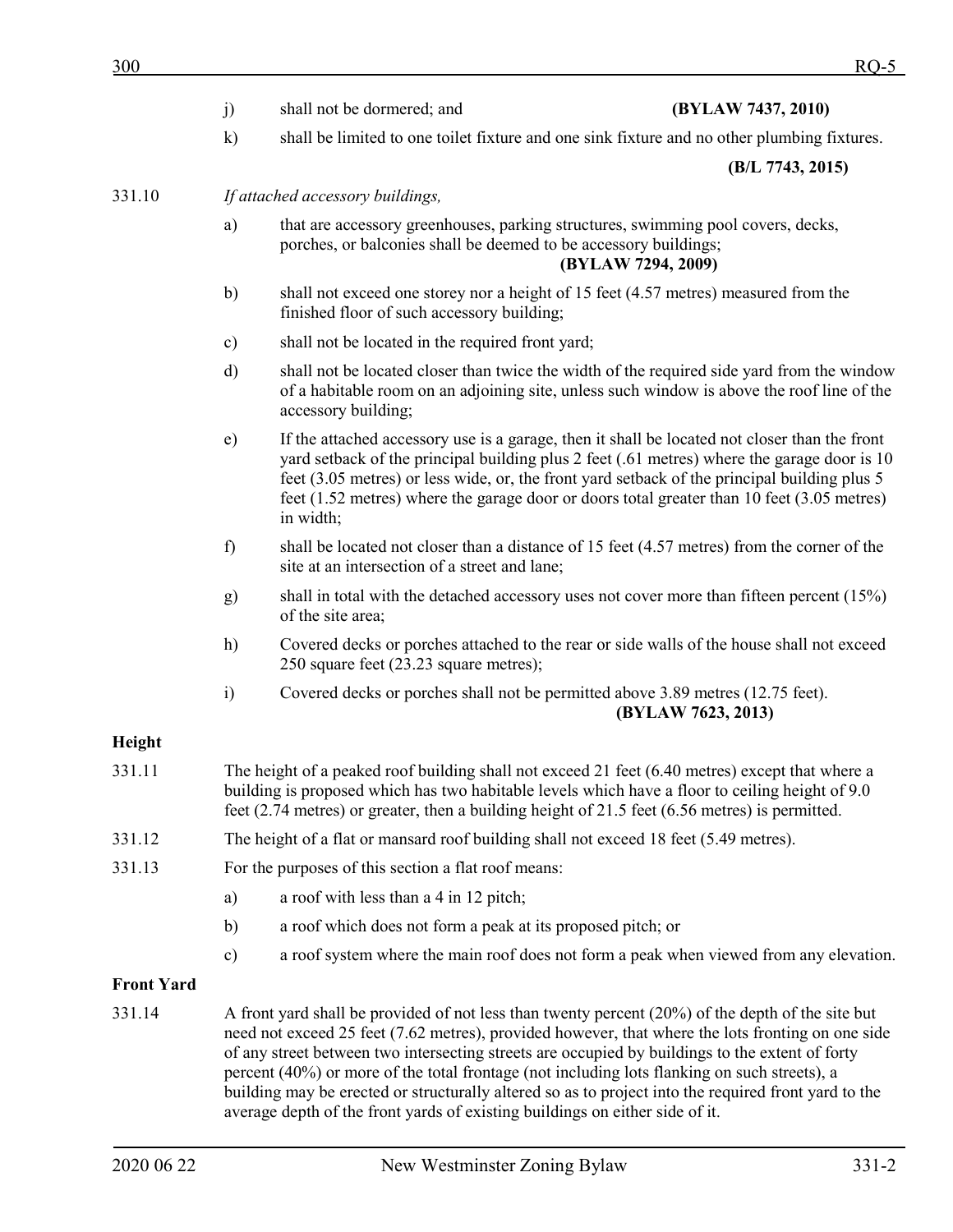331.15 A rear yard shall be provided of not less than twenty percent (20%) of the depth of the site but need not exceed 25 feet (7.62 metres).

## **Side Yard**

331.16 The total required side yards shall not be less than twenty-five percent (25%) of the frontage of the lot, provided that a side yard shall be provided on each side of the building of not less than 4 feet (1.22 metres).

## **Site Coverage**

- 331.17 All principal buildings in total shall not cover more than thirty-five percent (35%) of the site area.
- 331.18 If the building has two habitable levels, then the upper habitable level is limited to eighty percent (80%) of the lower level or floorplate.
- 331.19 For the purpose of this Schedule, a floorplate means the floor area of the lowest habitable level of the house, plus the area of all attached accessory uses attached to the front and side walls of the house.

## **Floor Space Ratio**

- 331.20 Despite the definition of Floor Space Ratio elsewhere in this Bylaw, for the purpose of this Schedule, floor space ratio means, the numerical factor determined by measuring the horizontal cross sectional area of the principal building measured to the outside of the outer walls of the building at each habitable level, including the area of an attached garage, and determining the total of all such areas, excepting:**(BYLAW 7537, 2012)**
	- a) the area required for one parking space, to a maximum of 225 square feet (23.23 square metres);
	- b) the area required for a second parking space, where the space is located tandem to the first parking space, to a maximum of 225 square feet (23.23 square metres);
	- c) the area equal to that of any porch, attached to the front wall of the house, which has a minimum of 100 square feet (9.29 square metres), to a maximum exemption of 250 square feet (23.23 square metres);
	- d) any area having a floor to ceiling height of four feet (1.22 metres) or less;
	- e) in the case where the property has a Flooding Covenant or Flooding and Subsidence Covenant registered on the property title, any area below a geodetic elevation of 11.53 feet (3.53 metres) having a height of 5.0 feet (1.76 metres) or less;

#### **(B/L 6840, 2003)**

and dividing this by the site area.

331.21 The total floor space ratio shall not exceed a factor of 0.5.

#### **Projections**

331.22 Projections from the building are allowed in accordance with the relevant provisions of Sections 190.37 to 190.40 of this Bylaw.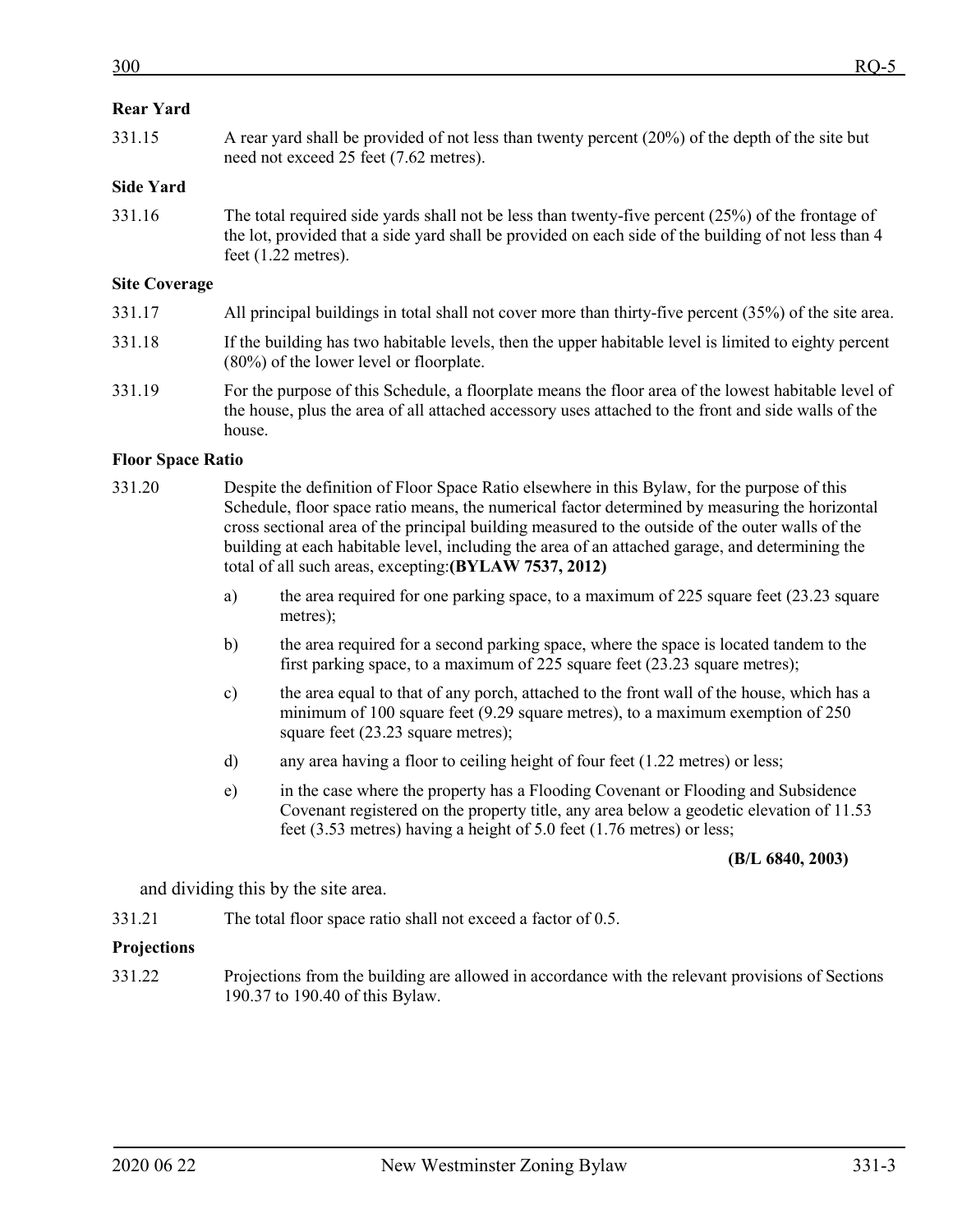## **Site Area and Site Frontage**

331.23 Other than where the provisions of Section 190.36 of this Bylaw apply, a site shall be not less than 4,000 square feet (371.6 square metres) in area and shall have a frontage of not less than ten percent (10%) of its perimeter, unless Council determines upon a lesser frontage, except in the case of a site registered in the New Westminster Land Title Office, prior to the final adoption of this Bylaw.

# **Off-Street Parking**

331.24 *Off-Street parking* shall be provided in accordance with the provisions of the Off-Street Parking Regulations section of this Bylaw. **(BYLAW 8184, 2020)**

## **Secondary Suite Design Amenity**

331.25 Where an owner of property provides an amenity consisting of building and landscape design features which conform to City of New Westminster "Design Standards and Guidelines for Secondary Suites" attached hereto as Appendix G and forming part of this Bylaw, the number of dwelling units in a house may be increased by one secondary suite. A provision of this amenity and an increase in the density will only be allowed if all "Requirements for Secondary Suites" set out in Section 190.29 of this Bylaw are complied with in all respects.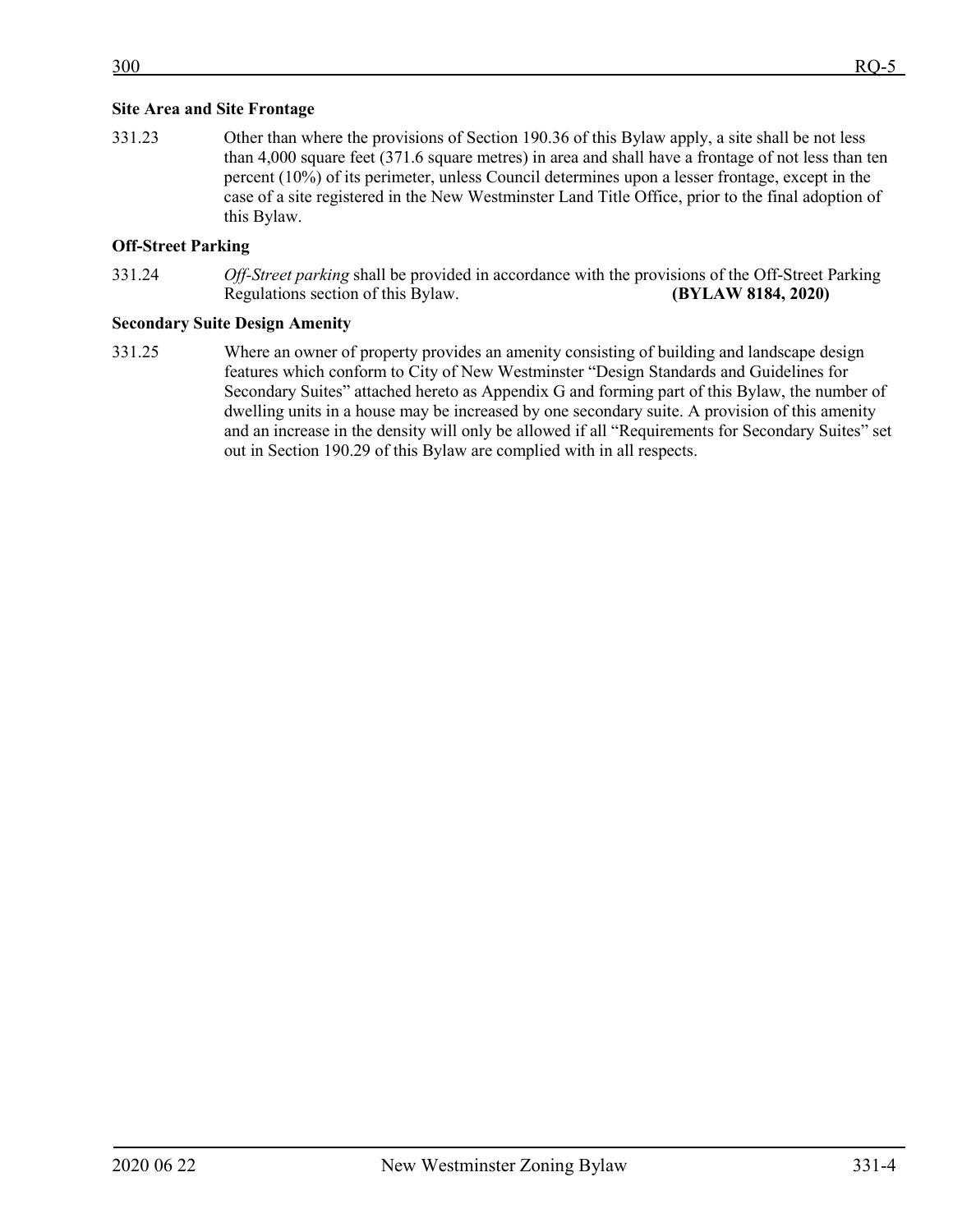

*Note: This is a summary of the zoning schedule only. For additional details, see City of New Westminster Zoning Bylaw No. 6680, 2001.*

2020 06 22 **Information Sheet page 1 of 2**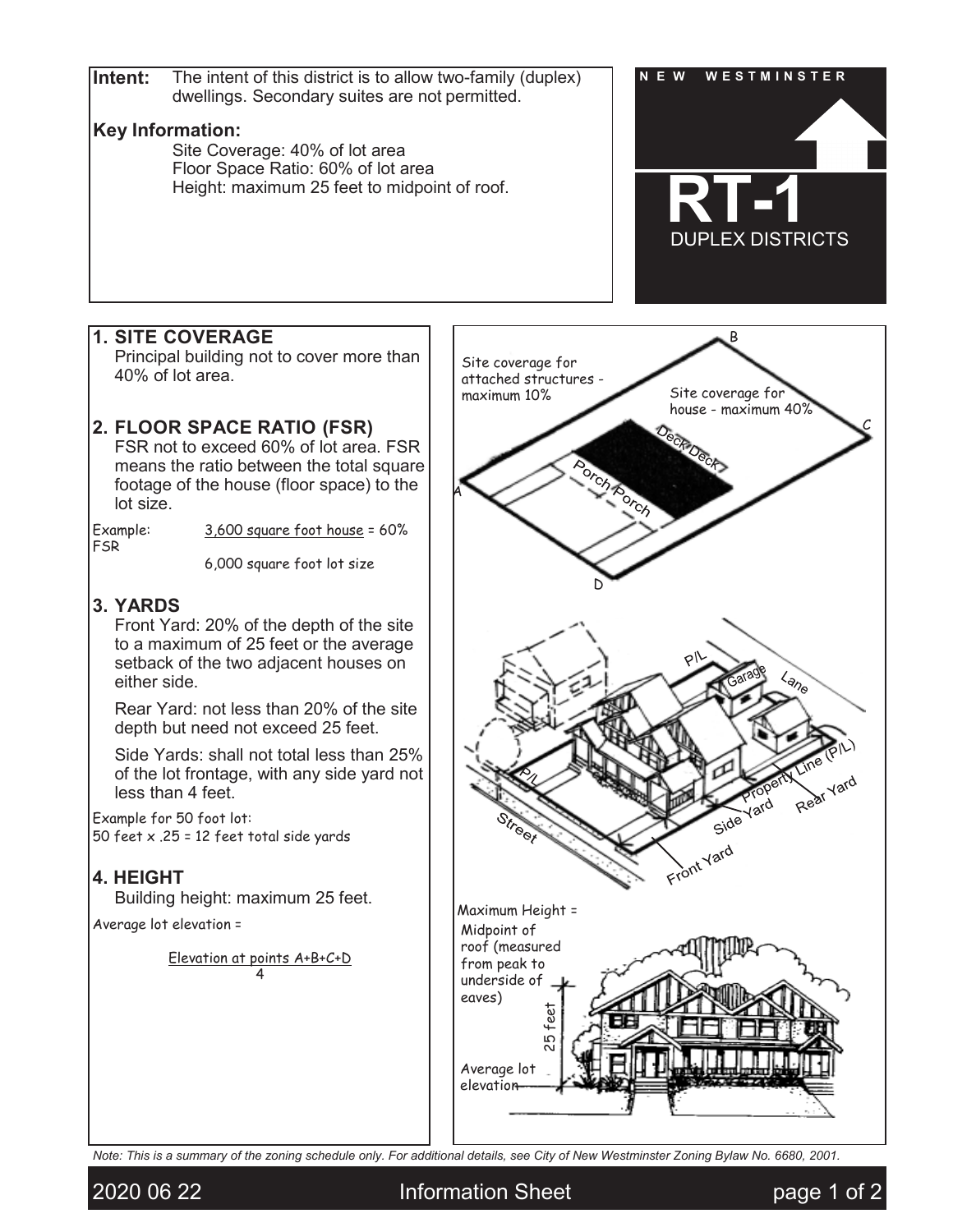# Accessory Buildings and Structures **N ACCESSORY BUILDING ACCESSORY** BUILDING TER

Includes sundecks, porches, garages, carports, hot tubs, swimming pools, greenhouses, etc.



lot coverage if detached.

# **1. DETACHED GARAGE OR CARPORT**

Not permitted in the required front yard.

# **Setbacks**

From a lane: 22 feet minus the width of the lane, to a maximum of 10 feet.

From the corner of an intersection of a street and a lane: 15 feet.

From a rear or side property line bounded by a street: 5 feet.

From the window of a residential room of an adjacent property: twice the width of the required side yard.

# **Height**

Maximum one storey and either 12 feet for a flat roof (pitch of 4:12 or less) or 15 feet for a peaked roof, measured from finished floor to the peak of the building.

# **2. ATTACHED GARAGE WITH STREET ACCESS**

Minimum front setback: not less than 20% of the depth of the site to a maximum of 25 feet or the average setback of the two adjacent houses on both sides.

# **3. SUNDECKS, PORCHES, BALCONIES, BAY WINDOWS**

# **Allowable Projections**

Into required front and rear yards: 4 feet.

Into required side yards: 4 feet or half the width of the side yard, whichever is less.

*City of New Westminster Phone: (604) 527-4532 Fax: (604) 527-4511 Web: [www.city.new-westminster.bc.ca/](http://www.city.new-westminster.bc.ca/) cityhall/planning/index.htm*



2020 06 22 Information Sheet page 2 of 2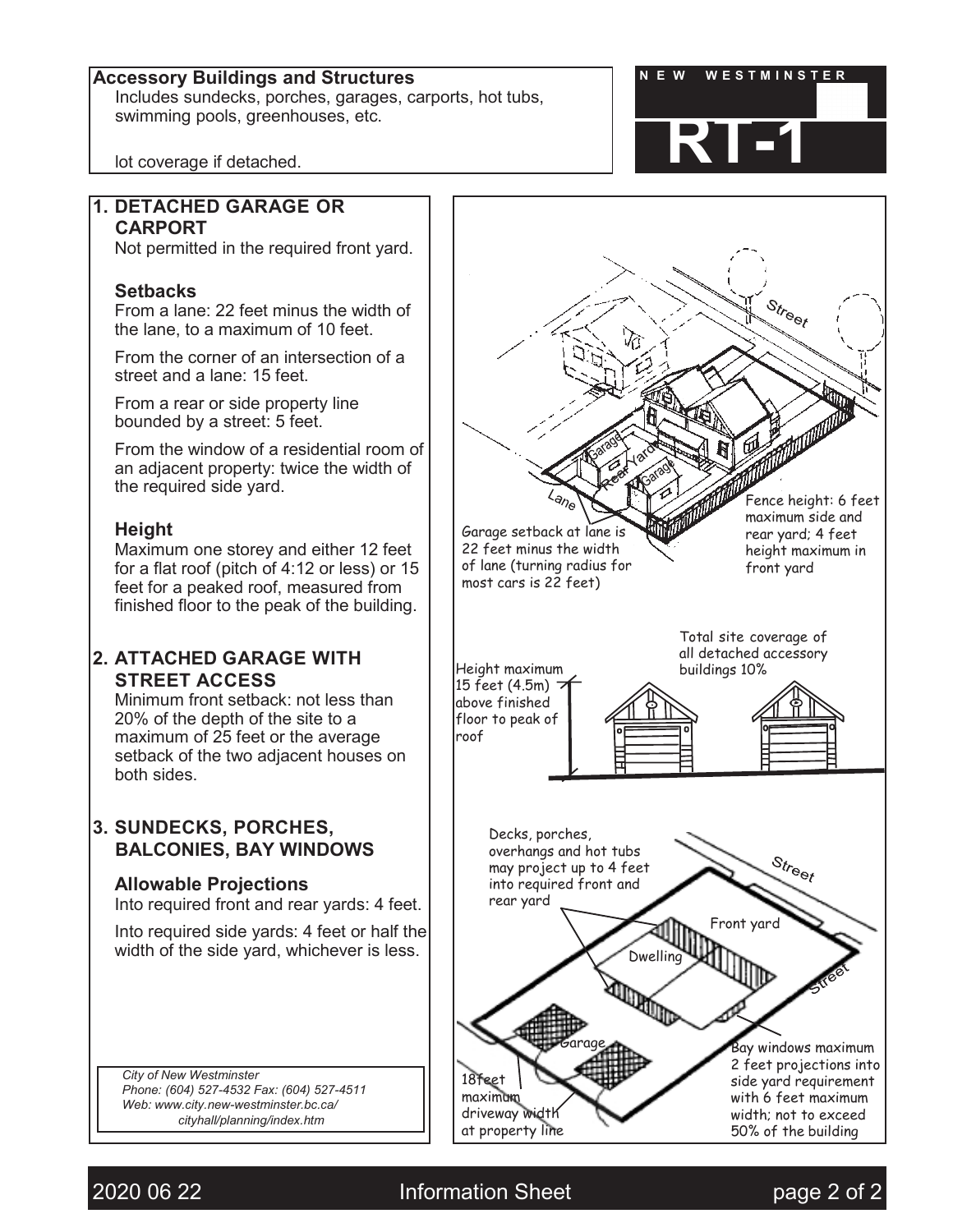**340**

340.1 *The intent of this district is to allow two-family dwellings.*



| <b>Permitted Uses</b> |                       |                                                                                                                                                                                                                                                                                                                                                                         |
|-----------------------|-----------------------|-------------------------------------------------------------------------------------------------------------------------------------------------------------------------------------------------------------------------------------------------------------------------------------------------------------------------------------------------------------------------|
| 340.2                 |                       | The following uses and no others shall be permitted in the (RT-1) district:                                                                                                                                                                                                                                                                                             |
| 340.3                 |                       | Single detached dwellings to RS-1 district standards provided that detached accessory<br>dwelling units are a permitted use only for lots which are designated '(RD) Residential<br>Single Detached and Semi-Detached Housing' or '(RGO) Residential - Ground Oriented<br>Infill Housing' in the City of New Westminster Official Community Plan.<br>(BYLAW 7936, 2017) |
| 340.4                 | Duplexes              |                                                                                                                                                                                                                                                                                                                                                                         |
| 340.5                 |                       | The keeping of not more than two boarders or lodgers or more than four foster or eight<br>child care children within a dwelling unit                                                                                                                                                                                                                                    |
| 340.6                 |                       | Golf courses having a minimum area of 40 acres (16.19 hectares)                                                                                                                                                                                                                                                                                                         |
| 340.7                 | Home based businesses |                                                                                                                                                                                                                                                                                                                                                                         |
| 340.8                 | Public utilities      |                                                                                                                                                                                                                                                                                                                                                                         |
| 340.9                 |                       | Accessory buildings and uses provided that all accessory buildings and uses:                                                                                                                                                                                                                                                                                            |
|                       |                       | If detached accessory buildings,                                                                                                                                                                                                                                                                                                                                        |
|                       | a)                    | shall not exceed one storey and                                                                                                                                                                                                                                                                                                                                         |
|                       | (i)                   | in the case of a peaked roof no portion of the roof shall exceed 4.57<br>metres (15 feet), or                                                                                                                                                                                                                                                                           |
|                       | (ii)                  | in the case of a roof having a pitch of 4:12 or less, no part of the roof<br>shall exceed 3.6 metres (12 feet);                                                                                                                                                                                                                                                         |
|                       |                       | in each case measured from the finished flor of the detached accessory building<br>(BYLAW 7437, 2010)                                                                                                                                                                                                                                                                   |
|                       | b)                    | shall not be located in the required front yard;                                                                                                                                                                                                                                                                                                                        |
|                       | c)                    | shall not be located closer than twice the width of the required side yard from the<br>window of a habitable room on an adjoining site unless such window is above the<br>roof line of such accessory building;                                                                                                                                                         |
|                       | d)                    | shall not be located closer to a lane than 22 feet (6.71 metres), less the width of<br>such lane;                                                                                                                                                                                                                                                                       |
|                       | e)                    | shall not be closer than 5 feet (1.52 metres) from side and rear site lines where such<br>accessory building or use is a swimming pool or an enclosure of a swimming pool;                                                                                                                                                                                              |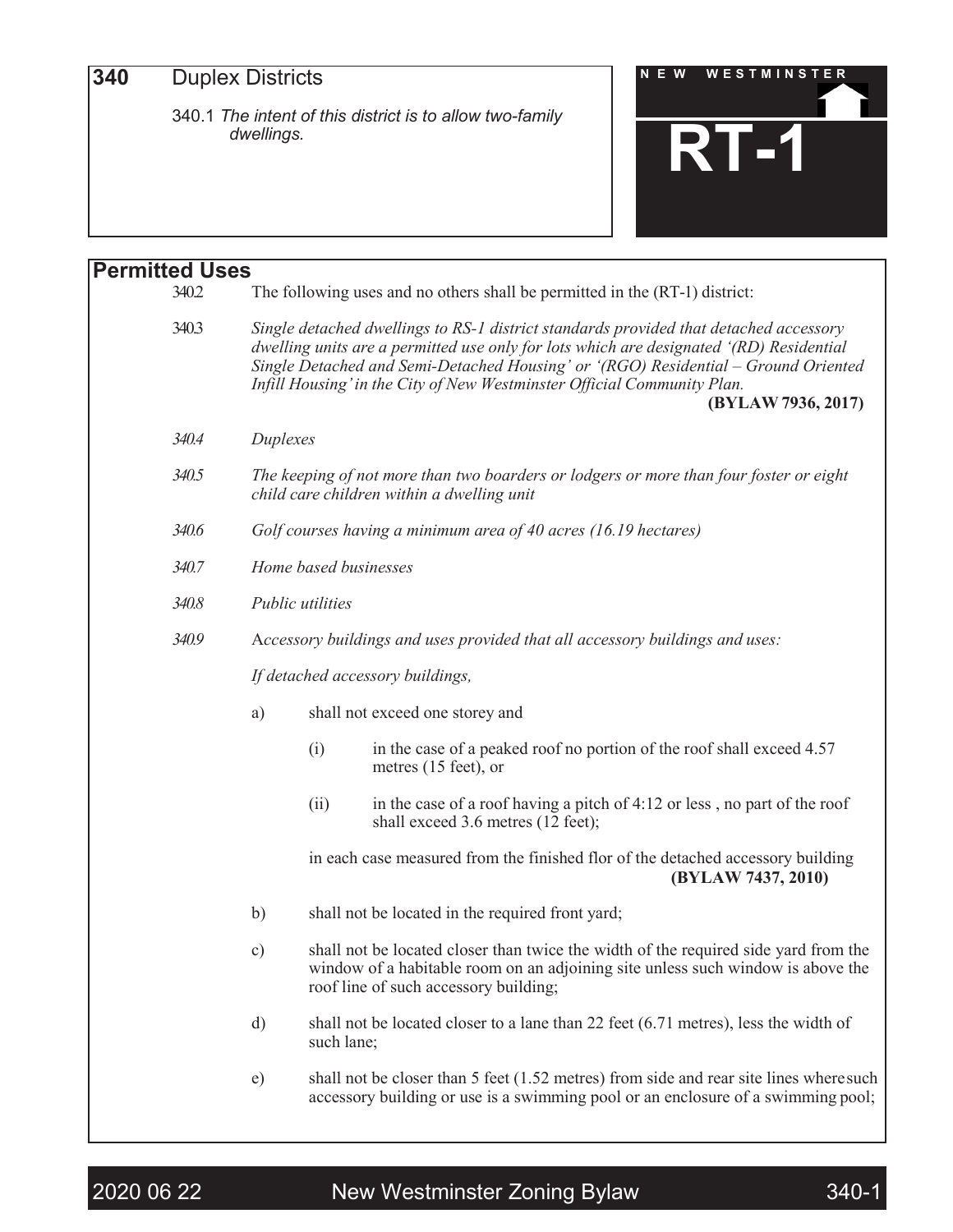

| f)           | shall be located not closer than a distance of 15 feet (4.57 metres) from the corner<br>of the site at an intersection of a street and lane;                                                                    |  |
|--------------|-----------------------------------------------------------------------------------------------------------------------------------------------------------------------------------------------------------------|--|
| g)           | shall be located not closer than $5$ feet (1.52 metres) from any rear or side site line<br>bounded by a street;                                                                                                 |  |
| h)           | shall not cover more than ten percent $(10\%)$ of the site area;                                                                                                                                                |  |
| i)           | shall not be dormered; and<br>(BYLAW 7437, 2010)                                                                                                                                                                |  |
| j)           | shall be limited to one toilet fixture and one sink fixture and no other plumbing<br>fixtures.<br>(BYLAW 7743.2015)                                                                                             |  |
|              | If attached accessory buildings,                                                                                                                                                                                |  |
| a)           | that are accessory greenhouses, parking structures, swimming pool covers, decks,<br>porches, or balconies shall be deemed to be accessory buildings;<br>(BYLAW 7294, 2008)                                      |  |
| b)           | shall not exceed one storey nor a height of 15 feet (4.57 metres) measured from the<br>finished floor of such accessory building;                                                                               |  |
| c)           | shall not be located in the required front yard;                                                                                                                                                                |  |
| $\rm d)$     | shall not be located closer than twice the width of the required side yard from the<br>window of a habitable room on an adjoining site, unless such window is above the<br>roof line of the accessory building; |  |
| $\epsilon$ ) | shall be located not closer than a distance of 15 feet (4.57 metres) from the corner<br>of the site at an intersection of a street and lane;                                                                    |  |
| f)           | shall be located not closer than 5 feet $(1.52 \text{ metres})$ from any rear or side site line<br>bounded by a street;                                                                                         |  |
| g)           | shall not cover more than ten percent $(10\%)$ of the site area.                                                                                                                                                |  |
|              |                                                                                                                                                                                                                 |  |
|              |                                                                                                                                                                                                                 |  |
|              |                                                                                                                                                                                                                 |  |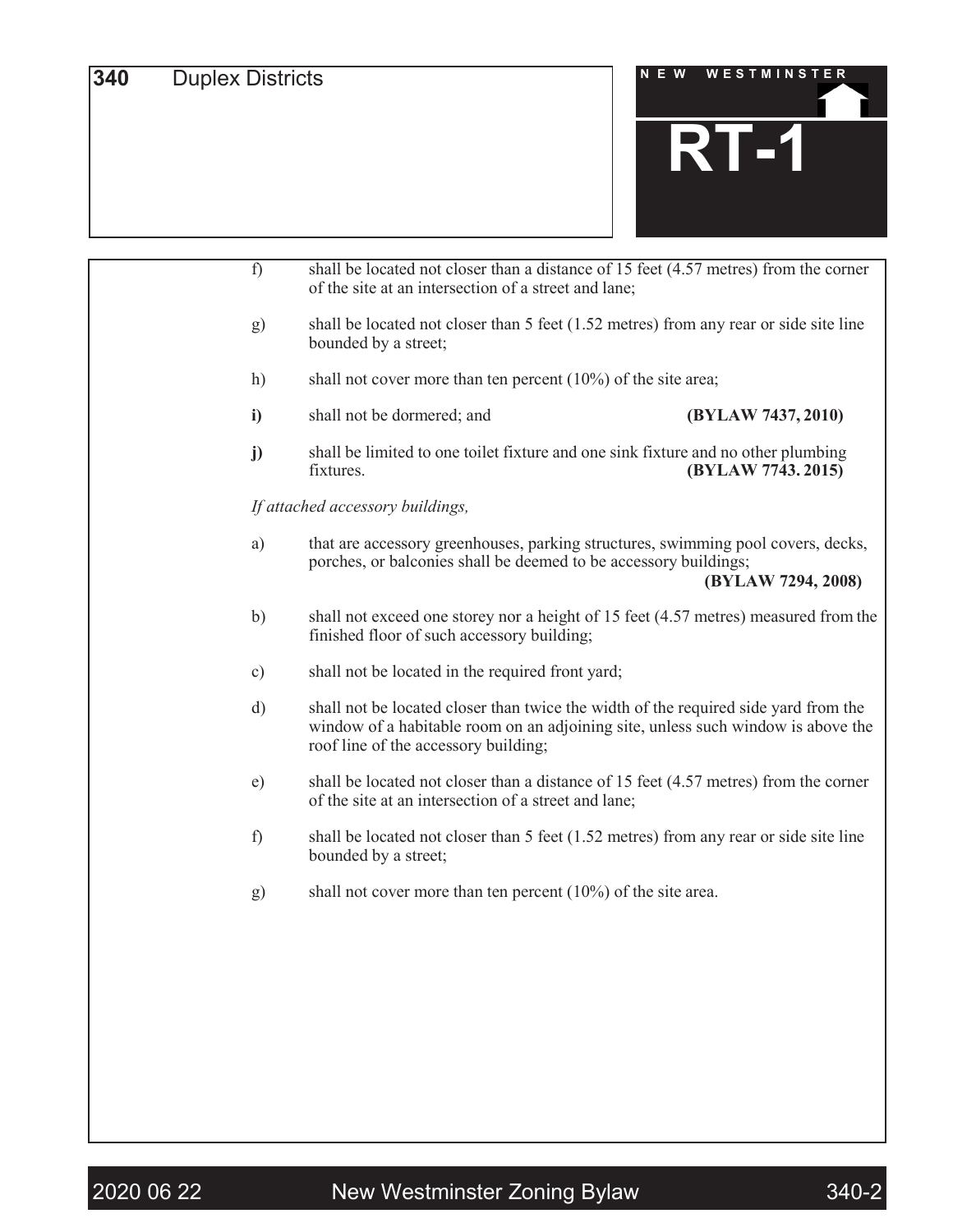# **<sup>300</sup> <sup>340</sup>** Duplex Districts

# **RT-1**

# **Height**

The height of the principal building shall not exceed 25 feet (7.62 metres).

# **Front Yard**

340.11 A front yard shall be provided of not less than twenty percent (20%) of the depth of the site but need not exceed 25 feet (7.62 metres).

# **Rear Yard**<br>340.12 A re

A rear yard shall be provided of not less than twenty percent (20%) of the depth of the site but need not exceed 25 feet (7.62 metres).

# **Side Yard**<br>340.13 For

For lots with a frontage of 40 feet (12.19 metres) or more a side yard shall be provided on each side of the building of not less than ten percent (10%) of the width of the site, provided that the maximum width of any side yard need not exceed 5 feet (1.52 metres). For lots with a frontage of 40 feet (12.19 metres) or less a side yard shall be provided on each side of the building of not less than 4 feet (1.22 metres).

# **Site Coverage**<br>340.14 All princi

All principal buildings, in total, shall not cover more than forty percent (40%) of the site area.

# **Floor Space Ratio**<br>340.15 Despite the defi

Despite the definition of Floor Space Ratio elsewhere in this Bylaw, for the purpose of this Schedule, floor space ratio means the numerical factor determined by measuring the horizontal cross-sectional area of the principal building to the outside of the outer walls of the building at each storey, and determining the total of all such areas, excepting: **(BYLAW 7537, 2012)**



*Note: Drawings are provided for illustrative purposes only. The text of the Bylaw shall prevail over any conflict or inconsistency.*



2020 06 22 New Westminster Zoning Bylaw 340-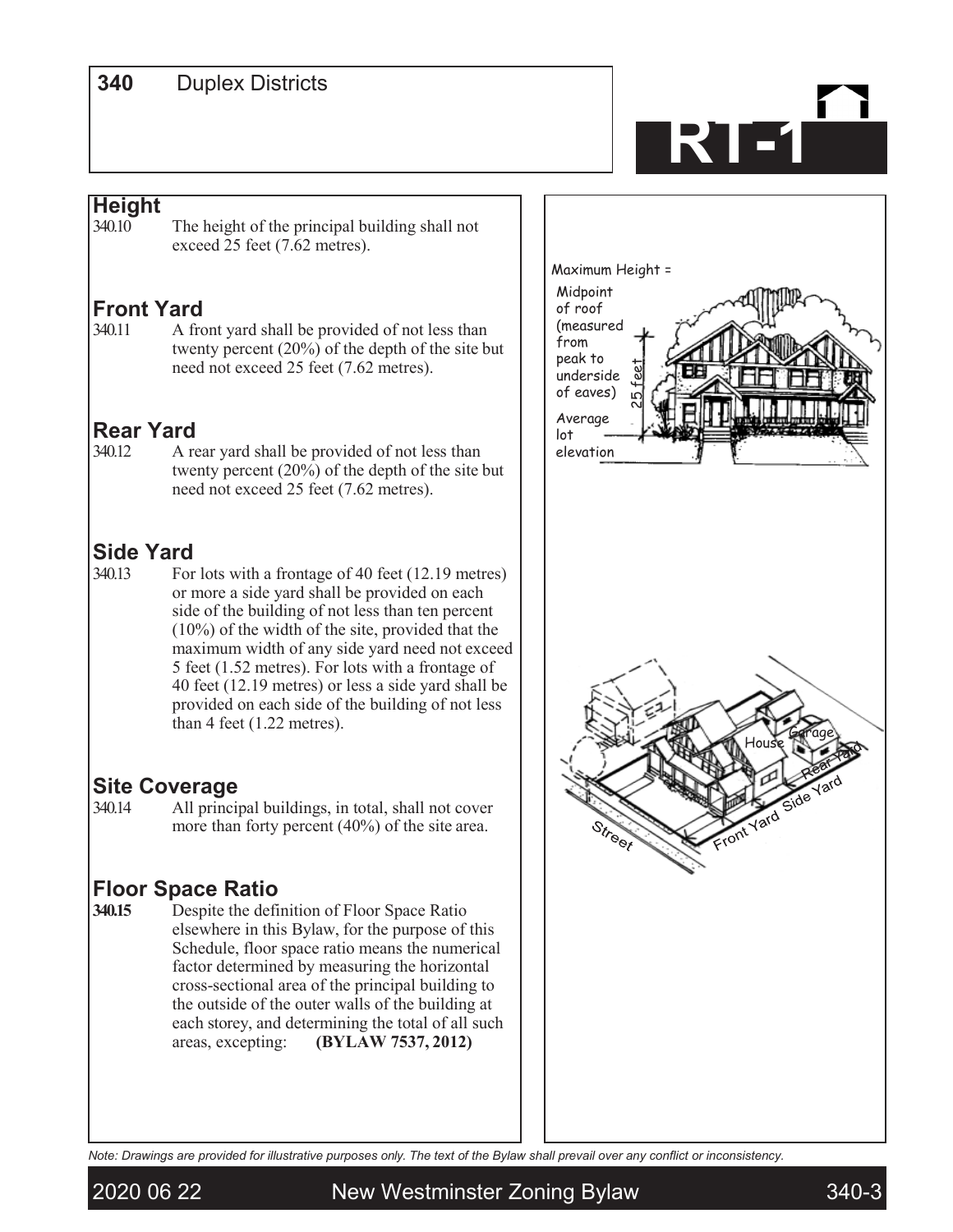# **340** Duplex Districts

# **RT-1**

- the net floor area of all spaces therein to be used exclusively for parking to a maximum of two per housing unit, to a maximum of 450 square feet (41.81 square metres) per housing unit; a)
- any area having a floor to ceiling height of four feet (1.22 metres) or less. b)
- The floor space ratio shall not exceed a factor of 0.6. 340.16

# **Site Area and Site Frontage**<br>340.17 The minimum lot size for any

- The minimum lot size for any lot created after October 25, 1948 shall be not less than 6,000 square feet (557.40 square metres) with a frontage of not less than ten percent (10%) of its perimeter.
- A duplex shall not be allowed in this zoning district unless the lot size is 6,000 square (557.40 square metres) feet or greater. 340.18
- A single detached dwelling may be erected in this zoning district if the lot size is less than 6,000 square feet (557.40 square metres). 340.19

# **Off-Street Parking**<br>340.20 *Off-Street parki*

Off-Street parking shall be provided in accordance with the provisions of the Off-Street Regulations section of this Bylaw.

# **BYLAW 8184, 2020**



*Note: Drawings are provided for illustrative purposes only. The text of the Bylaw shall prevail over any conflict or inconsistency.*

2020 06 22 New Westminster Zoning Bylaw 340-4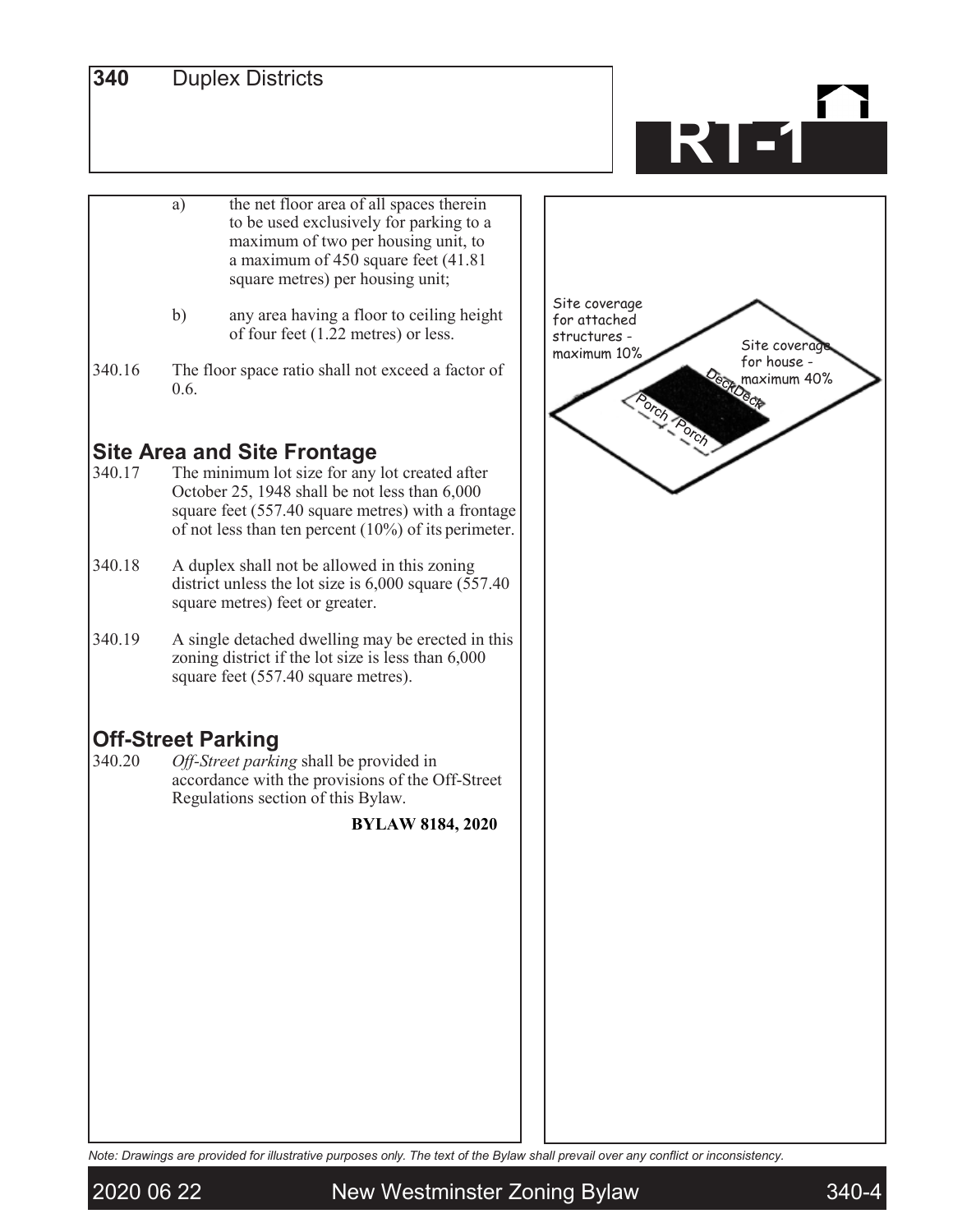# **341 Neighbourhood Residential Duplex Dwelling Districts (RT-1A)** (BYLAW 6826, 2004)

## **341.1 The intent of this district is to allow two-family dwellings in the West End, Kelvin and Connaught Heights Neighbourhoods.**

# **Permitted Uses**

- 341.2 The following uses and no others shall be permitted in the (RT-1A) district:
- 341.3 Single detached dwellings to NR-1 district standards provided that detached accessory dwelling units are a permitted use only for lots which are designated '(RD) Residential Single Detached and Semi-Detached Housing' or '(RGO) Residential – Ground Oriented Infill Housing' in the City of New Westminster Official Community Plan; **(BYLAW 7936, 2017)**
- 341.4 *Duplexes*
- 341.5 *The keeping of not more than two boarders or lodgers or more than four foster or eight child care children within a dwelling unit*
- 341.6 *Home based businesses*
- 341.7 *Public utilities*
- 341.8 *Accessory buildings and uses provided that all accessory buildings and uses:*
- 341.9 *If detached accessory buildings,*
	- a) shall not exceed one storey and
		- i) in the case of a peaked roof, no portion of the roof shall exceed 4.57 metres (15 feet), or
		- ii) in the case of a roof having a pitch of 4:12 or less, no part of the roof shall exceed 3.6 metres (12 feet);

in each case measured from the finished floor of the detached accessory building. **(BYLAW 7437, 2010)**;

- b) Shall not be located in the required front yard;
- c) Shall not be located closer than twice the width of the required side yard from the window of a habitable room on an adjoining site unless such window is above the roof line of such accessory building;
- d) Shall not be located closer to a lane than 22 feet (6.71 metres), less the width of such lane;
- e) Shall not be closer than 5 feet (1.52) metres from side and rear site lines where such accessory building or use is a swimming pool or an enclosure of a swimming pool;
- f) Shall be located not closer than a distance of 15 feet (4.57 metres) from the corner of the site at an intersection of a street and lane;
- g) Shall be located not closer than 5 feet (1.52 metres) from any rear or side site line bounded by a street;
- h) Shall in total with the attached accessory use not cover more than fifteen percent (15%) of the site area;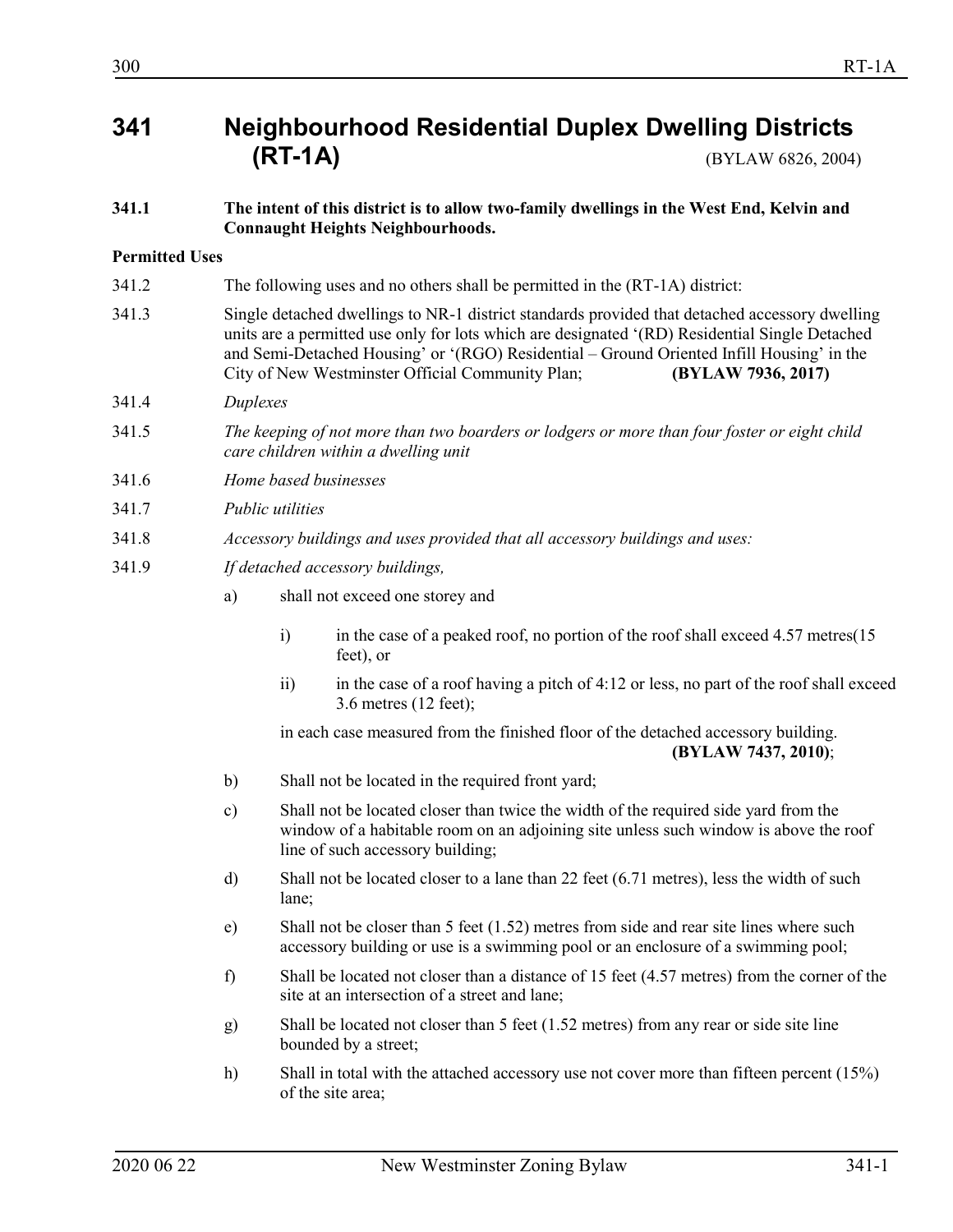|                   | If the detached structure is a garage or carport and lane access is required then the garage<br>$\ddot{i}$<br>or carport shall be sited within 10 feet (3.05 metres) of such lane; |                                                                                                                                                      |                                                                                                                                                                                                               |
|-------------------|------------------------------------------------------------------------------------------------------------------------------------------------------------------------------------|------------------------------------------------------------------------------------------------------------------------------------------------------|---------------------------------------------------------------------------------------------------------------------------------------------------------------------------------------------------------------|
|                   | j)                                                                                                                                                                                 | shall not be dormered; and                                                                                                                           | (BYLAW 7437, 2010)                                                                                                                                                                                            |
|                   | $\mathbf{k}$                                                                                                                                                                       |                                                                                                                                                      | shall be limited to one toilet fixture and one sink fixture and no other plumbing fixtures.<br>(BYLAW 7743. 2015)                                                                                             |
| 341.10            |                                                                                                                                                                                    | If attached accessory buildings,                                                                                                                     |                                                                                                                                                                                                               |
|                   | a)                                                                                                                                                                                 | That are accessory greenhouses, parking structures, swimming pool covers, decks,<br>porches, or balconies shall be deemed to be accessory buildings; | (BYLAW 7294, 2008)                                                                                                                                                                                            |
|                   | b)                                                                                                                                                                                 | Shall not exceed one storey nor a height of 15 feet (4.57 metres) measured from the<br>finished floor of such accessory building;                    |                                                                                                                                                                                                               |
|                   | c)                                                                                                                                                                                 | Shall not be located in the required front yard;                                                                                                     |                                                                                                                                                                                                               |
|                   | $\mathbf{d}$                                                                                                                                                                       | Shall not be located closer than twice the width of the required side yard from the<br>line of the accessory building;                               | window of a habitable room on an adjoining site, unless such window is above the roof                                                                                                                         |
|                   | $\epsilon$ )                                                                                                                                                                       | site at an intersection of a street and lane;                                                                                                        | Shall be located not closer than a distance of 15 feet (4.57 metres) from the corner of the                                                                                                                   |
|                   | f)                                                                                                                                                                                 | Shall be located not closer than 5 feet $(1.52 \text{ metres})$ from any rear or side site line<br>bounded by a street;                              |                                                                                                                                                                                                               |
|                   | g)                                                                                                                                                                                 | of the site area.                                                                                                                                    | Shall in total with the detached accessory use not cover more than fifteen percent $(15%)$                                                                                                                    |
| Height            |                                                                                                                                                                                    |                                                                                                                                                      |                                                                                                                                                                                                               |
| 341.11            |                                                                                                                                                                                    | The height of the principle building shall not exceed 25 feet (7.62 metres).                                                                         |                                                                                                                                                                                                               |
| 341.12            |                                                                                                                                                                                    | The peak of any roof shall not exceed 35 feet (10.67 metres).                                                                                        |                                                                                                                                                                                                               |
| 341.13            | The height of a flat or mansard roof building shall not exceed 20 feet (6.10 metres).                                                                                              |                                                                                                                                                      |                                                                                                                                                                                                               |
| 341.14            |                                                                                                                                                                                    | For the purposes of this section, a flat roof means:                                                                                                 |                                                                                                                                                                                                               |
|                   | a)                                                                                                                                                                                 | a roof with less than a 4 in 12 pitch;                                                                                                               |                                                                                                                                                                                                               |
|                   | b)                                                                                                                                                                                 | a roof which does not form a peak at its proposed pitch; or                                                                                          |                                                                                                                                                                                                               |
|                   | $\mathbf{c})$                                                                                                                                                                      |                                                                                                                                                      | a roof system where the main roof does not form a peak when viewed from any elevation.                                                                                                                        |
| <b>Front Yard</b> |                                                                                                                                                                                    |                                                                                                                                                      |                                                                                                                                                                                                               |
| 341.15            |                                                                                                                                                                                    | need not exceed 25 feet (7.62 metres).                                                                                                               | A front yard shall be provided of not less than twenty percent $(20%)$ of the depth of the site but                                                                                                           |
| <b>Rear Yard</b>  |                                                                                                                                                                                    |                                                                                                                                                      |                                                                                                                                                                                                               |
| 341.16            |                                                                                                                                                                                    | A rear yard shall be provided of not less than twenty percent $(20%)$ of the depth of the site but<br>need not exceed 25 feet (7.62 metres).         |                                                                                                                                                                                                               |
| <b>Side Yard</b>  |                                                                                                                                                                                    |                                                                                                                                                      |                                                                                                                                                                                                               |
| 341.17            |                                                                                                                                                                                    | $(1.22$ metres).                                                                                                                                     | The total required side yards shall not be less than twenty-five percent $(25%)$ of the frontage of<br>the lot, provided that a side yard shall be provided on each side of the building not less than 4 feet |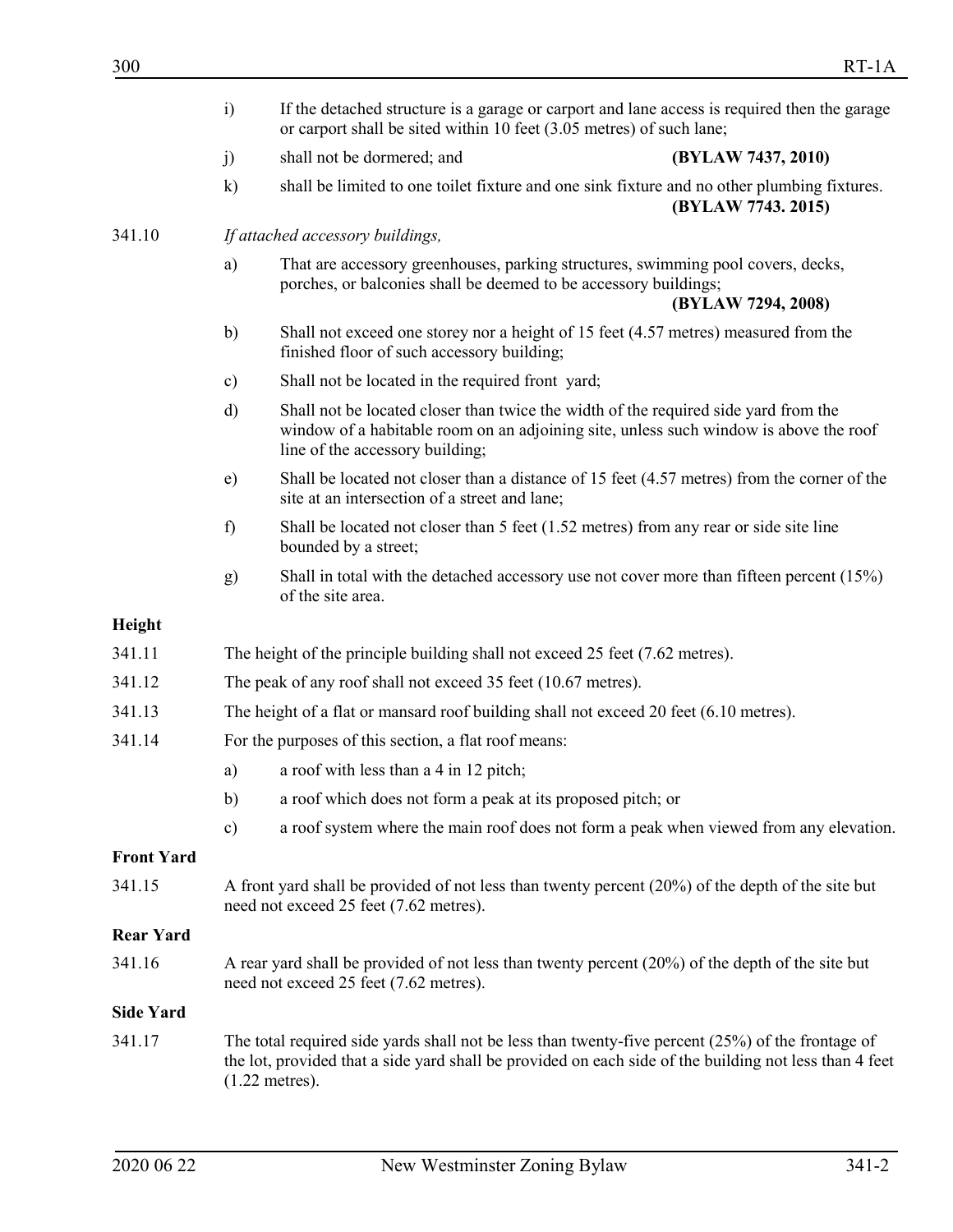# **Site Coverage**

- 341.19 If the building has two levels above a basement, cellar or slab level, then the second level is limited to eighty percent (80%) of the other level or floorplate.
- 341.20 For the purpose of this Schedule, a floorplate means the level immediately above a cellar, basement or slab level. The floorplate may include one-hundred percent (100%) of all attached accessory uses which are porches and verandahs that are attached solely to the front and side walls of the house, and fifty percent (50%) of all attached accessory uses which are porches, verandahs or sundecks which are attached solely to the rear wall of the house.
- 341.21 No portion of the area of a basement, cellar or crawl space shall extend beyond the perimeter of the area of the floor above it. **(BYLAW 7614, 2013)**

## **Floor Space Ratio for Duplex Dwellings Constructed Since 1997 (BYLAW 7537, 2012)**

- 341.22 For the purpose of this Schedule as it applies to dwellings constructed since 1997:
	- a) Despite the definition of Floor Space Ratio elsewhere in this Bylaw, floor space ratio means the numerical factor determined by measuring the horizontal cross sectional area of the principal building measured to the outside of the outer walls of the building at each floor level, except the cellar or any area having a floor to ceiling height of 4 feet (1.22 metres) or less, and dividing this by the site area;
	- b) Basement means the area of a house which is more than 0.61 metres (2 feet) and a maximum of 1.22 metres (4 feet) from existing grade to the finished floor level above the area, excluding localised depressions; and **(BYLAW 7614, 2013)**
	- c) Cellar means the area of a house which is a maximum of 0.61 metres (2 feet) from existing grade to the finished floor level above the area, excluding localised depressions. **(BYLAW 7614, 2013)**
- 341.23 Existing grade means the undisturbed ground level as indicated on a survey prepared and certified by a British Columbia Land Surveyor provided that localised depressions will not be considered in this determination. **(BYLAW 7614, 2013)**
- 341.24 Replacing sections 341.24 with: "Localised depressions shall only be permitted for window wells and for entrances for pedestrians and shall not exceed the following:
	- a) an area of 1.49 square metres (16 sq. ft) for pedestrian entrances, excluding stairways;
	- b) a width of 0.91 metres (3 ft) as measured from the foundation wall to the exposed face of any localised depression; and
	- c) a combined total length of 25% of the length of the adjacent foundation wall.
- 341.25 The total floor space ratio shall not exceed a factor of 0.6 provided that the floor space ratio of all floors above a basement, cellar or slab level shall not exceed a factor of 0.5.

# **Floor Space Ratio for Duplex Dwellings Constructed Prior to1997 (BYLAW 7537, 2012)**

- 341.26 For the purpose of this Schedule as it applies to dwellings constructed prior to 1997:
	- a) Despite the definition of Floor Space Ratio elsewhere in this Bylaw, floor space ratio means the numerical factor determined by measuring the horizontal cross sectional area of the principal building measured to the outside of the outer walls of the building at each floor level, except the cellar or any area having a floor to ceiling height of 4 feet (1.22 metres) or less, and dividing this by the site area;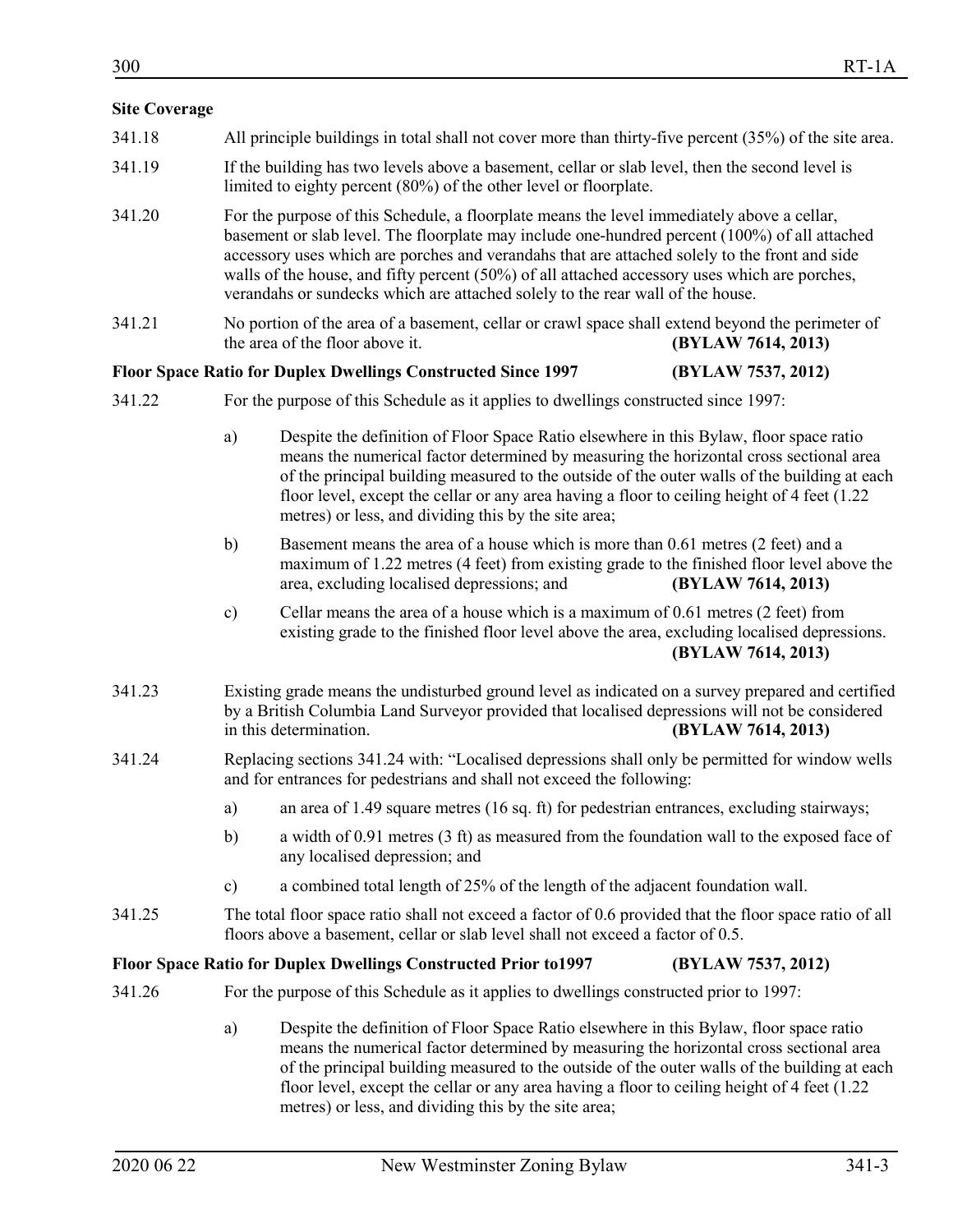- b) Basement means the lowest level of a house which has any of its height below grade; and
- c) Average basement height above grade means the number determined by averaging the distance between the main floor level and existing grade as determined by either:
	- i) the corners of the house; or
	- ii) the weighted average of the entire perimeter of the house.

provided that localised depressions will not be considered in this determination.

**(BYLAW 7614, 2013)**

- 341.27 Localised depressions shall only be permitted for window wells and for entrances for pedestrians and shall not exceed the following:
	- a) an area of 1.49 square metres (16 sq. ft) for pedestrian entrances, excluding stairways;
	- b) a width of 0.91 metres (3 ft) as measured from the foundation wall to the exposed face of any localised depression; and
	- c) a combined total of 25% of the length of the adjacent foundation wall

#### **(BYLAW 7614, 2013)**

- 341.28 The total floor space ratio above a basement, slab or crawl space level shall not exceed a factor of 0.5. Basement level means the lowest level of a house, which has any of its height below average grade.
- 341.29 The total floor space ratio on a site shall not exceed that indicated in the table below:

| <b>Average Basement Height Above Grade</b> |                          | <b>Maximum</b>   |
|--------------------------------------------|--------------------------|------------------|
| Less than<br>From                          |                          | <b>Total FSR</b> |
|                                            | $0.61$ metres $(2$ feet) | 0.85 FSR         |
| $0.61$ metres $(2 \text{ feet})$           | $0.91$ metres $(3$ feet) | 0.75 FSR         |
| $0.91$ metres $(3$ feet)                   | $1.22$ metres $(4$ feet) | 0.70 FSR         |
| 1.22 metres $(4 \text{ feet})$             | $1.83$ metres $(6$ feet) | 0.60 FSR         |

For any site with an average basement height above grade of more than 1.83 metres (6 feet) but less than 2.13 metres (7 feet), the total permitted floor space ratio shall not exceed the amount determined by the following calculation:

Maximum  $FSR = 0.4 + 0.1(2.13$  Metres – Average Basement Height Above Grade in Metres)

For any site with an average basement height above grade of more than 2.13 metres (7 feet), the total permitted floor space ratio shall not exceed 0.40) **(BYLAW 7614, 2013)**

#### **Projections**

341.30 Projections from the building are allowed in accordance with the relevant provisions of Sections 190.37 to 190.40 of this bylaw.

#### **Site Area and Site Frontage**

341.31 A site shall be not less than 6,000 square feet (557.40 square metres) in area and shall have a frontage of not less than ten percent (10%) of its perimeter, unless Council determines upon a lesser frontage, except in the case of a site registered in the New Westminster Land Title Office, prior to the final adoption of this Bylaw.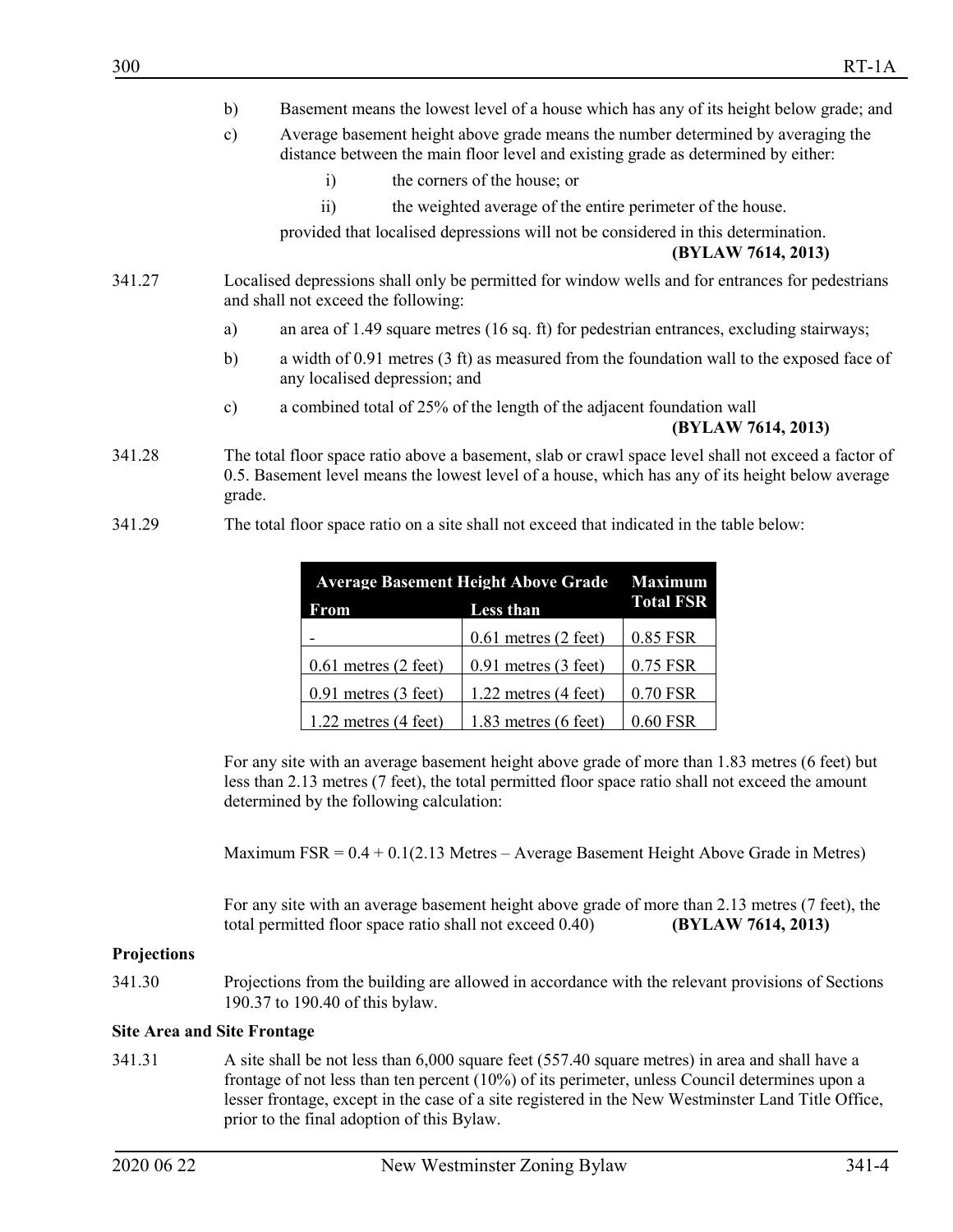# **Off-Street Parking**

| 341.34 | Off-Street parking shall be provided in accordance with the provisions of the Off-Street Parking |                    |
|--------|--------------------------------------------------------------------------------------------------|--------------------|
|        | Regulations section of this Bylaw.                                                               | (BYLAW 8184, 2020) |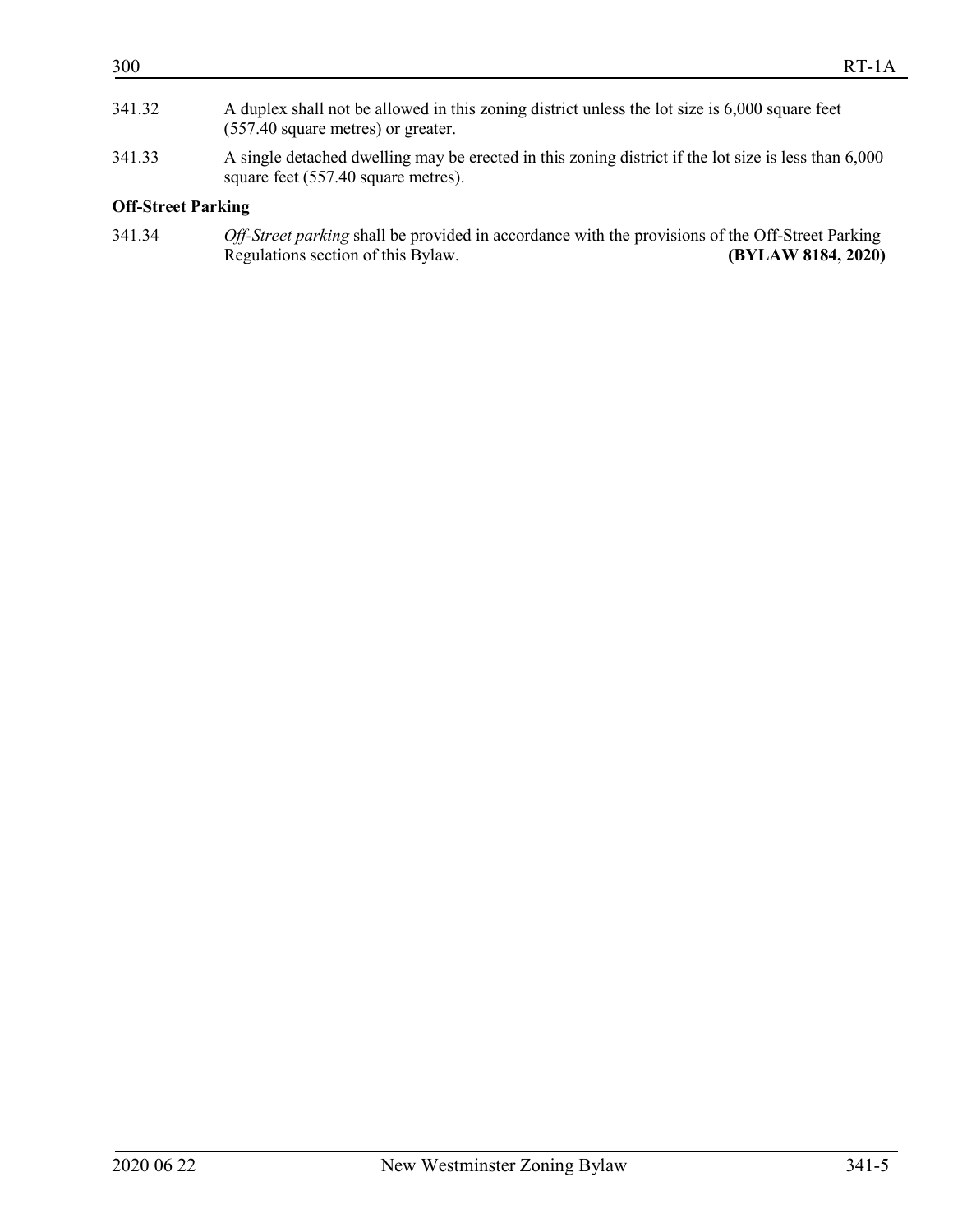# **360. Sandringham Avenue Comprehensive Development Districts (RS-CD-1) (BYLAW 6841,**

**2003)**

**360.1 The intent of this district is to allow two lots of 3,750 square feet (348.4 square metres) at 245 and 249 Sandringham Avenue**

# **Permitted Uses**

- 360.2 The following uses and no others shall be permitted in the (RS-CD-1) district:
- *360.3 Single detached dwellings;*
- *360.4 The keeping of not more than two boarders or lodgers nor more than four foster children, nor more than eight child care children in a dwelling unit;*
- *360.5 Home based businesses;*
- *360.6 Public utilities;*
- *360.7 Secondary suites;*
- *360.8 Accessory buildings and uses provided that all accessory buildings and uses:*
- *360.9 If detached accessory buildings,*
	- a) shall not exceed one storey and
		- i) in the case of a peaked roof, no portion of the roof shall exceed 4.57 metres (15) feet), or
			- ii) in the case of a roof having a pitch of 4:12 or less, no part of the roof shall exceed 3.6 metres (12 feet);

in each case measured from the finished floor of the detached accessory building. **(BYLAW 7437, 2010)**

- b) Shall not be located in the required front yard;
- c) Shall not be located closer than twice the width of the required side yard from the window of a habitable room on an adjoining site unless such window is above the roof line of such accessory building;
- d) If the detached structure is a garage or carport then it shall not be located closer to a lane than 22 feet (6.71 metres), less the width of such lane;
- e) Shall not be closer than 5 feet (1.52 metres) from side and rear site lines where such accessory building or use is a swimming pool or an enclosure of a swimming pool;
- f) Shall be located not closer than a distance of 15 feet (4.57 metres) from the corner of the site at an intersection of a street and lane;
- g) Shall be located not closer than 5 feet (1.52 metres) from any rear or side site line bounded by a street;
- h) Shall not cover more than ten percent (10%) of the site area;
- i) shall not be dormered; and **(BYLAW 7437, 2010)**

j) shall be limited to one toilet fixture and one sink fixture and no other plumbing fixtures. **(BYLAW 7743, 2015)**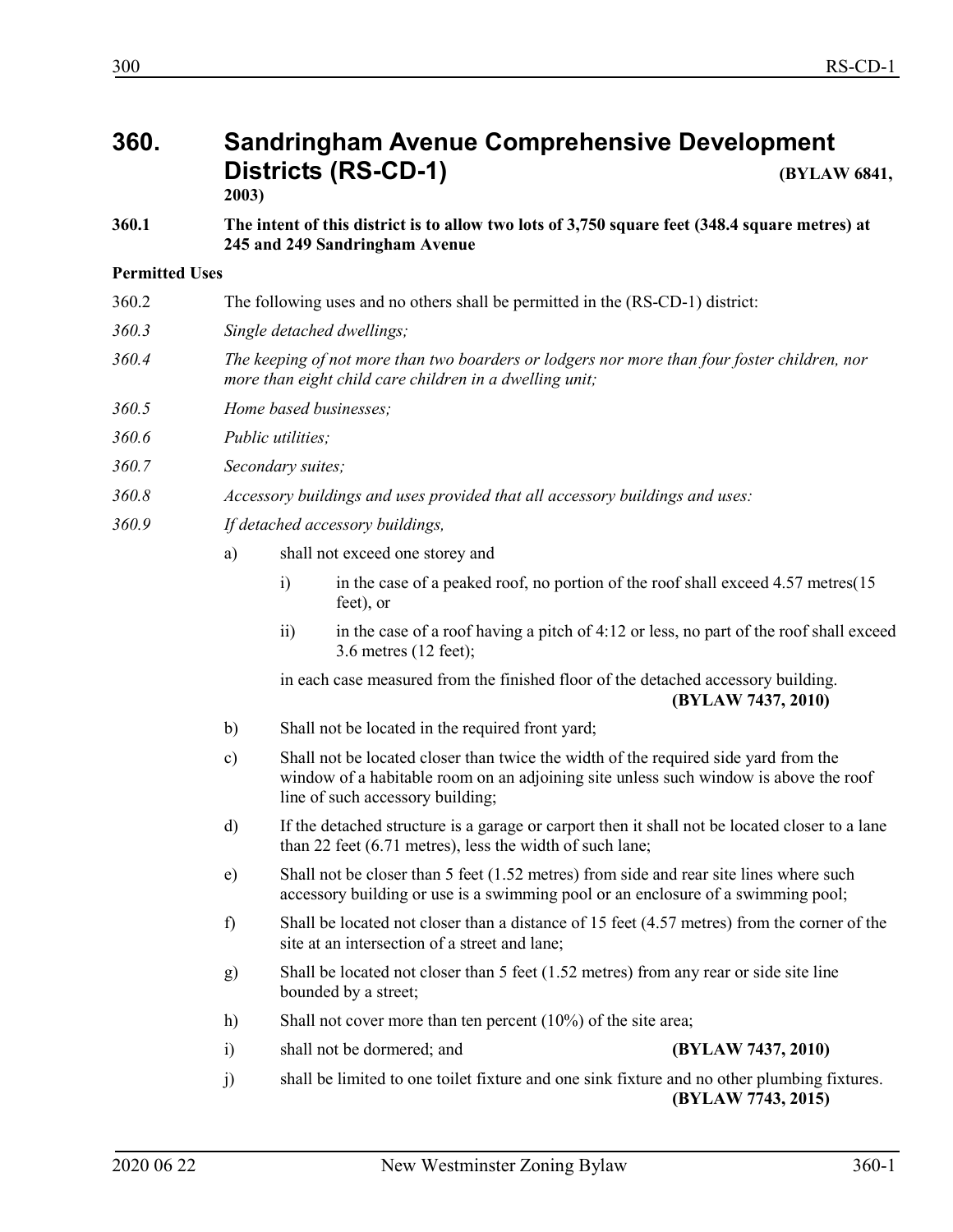| 360.10 | If attached accessory buildings, |  |
|--------|----------------------------------|--|
|        |                                  |  |

- a) Where a portion of the principle building is used solely for an accessory greenhouse, parking structure, cover over a swimming pool, or a sundeck, and for no other use, it shall be deemed to be an accessory building;
- b) Shall not exceed one storey nor a height of 15 feet (4.57 metres) measured from the finished floor of such accessory building;
- c) Shall not be located in the required front yard;
- d) Shall not be located closer than twice the width of the required side yard from the window of a habitable room on an adjoining site, unless such window is above the roof line of the accessory building;
- e) Shall not located not closer than a distance of 15 feet (4.57 metres) from the corner of the site at an intersection of a street and lane;
- f) Shall be located not closer than 5 feet (1.52 metres) from any rear or side site line bounded by a street;
- g) Shall not cover more than ten percent (10%) of the site area*.*

## **Height**

- 360.11 The height of the principle building shall not exceed 25 feet (7.62 metres).
- 360.12 The peak of any roof shall not exceed 35 feet (10.67 metres).

## **Front Yard**

360.13 A front yard shall be provided of not less than twenty percent (20%) of the depth of the site but need not exceed 25 feet (7.62 metres), provided however, that where the lots fronting on one side of any street between two intersecting streets are occupied by buildings to the extent of forty percent (40%) or more of the total frontage (not including lots flanking on such streets), a building may be erected or structurally altered so as to project into the required front yard to the average depth of the front yard of existing buildings on either side of it.

#### **Rear Yard**

360.14 A rear yard shall be provided of not less than twenty percent (20%) of the depth of the site but need not exceed 25 feet (7.62 metres).

# **Side Yard**

360.15 For lots with a frontage of 40 feet (12.19 metres) or more a side yard shall be provided on each side of the building of not less than ten percent  $(10\%)$  of the width of the site, provided that the maximum width of any side yard need not exceed 5 feet (1.52 metres). For lots with a frontage of 40 feet (12.19 metres) or less a side yard shall be provided on each side of the building of not less than 4 feet (1.22 metres).

# **Site Coverage**

360.16 All principle buildings in total shall not cover more than thirty-five percent (35%) of the site area.

# **Floor Space Ratio**

**360.17** Despite the definition of Floor Space Ratio elsewhere in this Bylaw, for the purpose of this Schedule, floor space ratio means the numerical factor determined by measuring the horizontal cross-sectional area of the principle building to the outside of the outer walls of the building at each storey and determining the total of all such areas, excluding; **(BYLAW 7537, 2012)**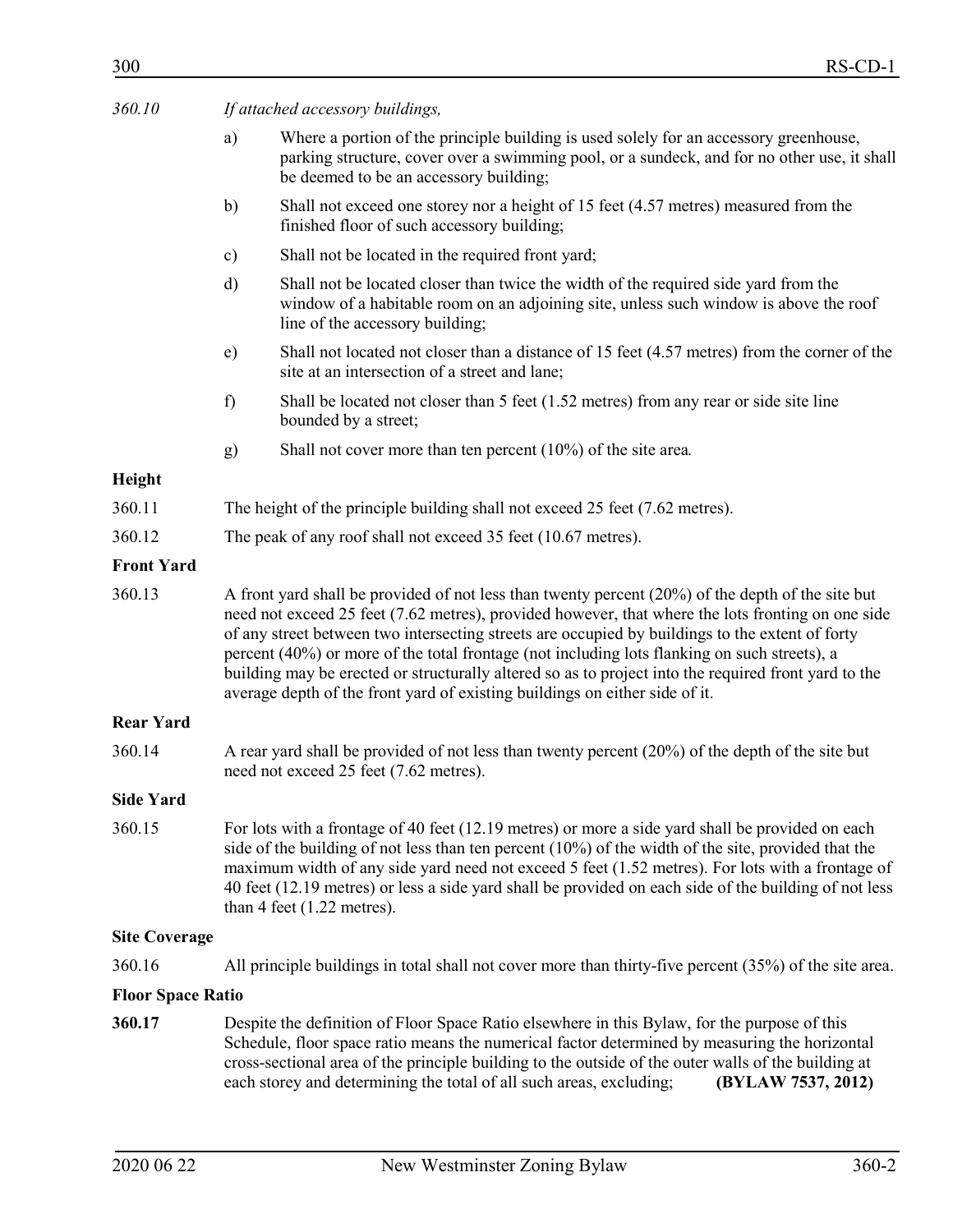- a) the net floor area to be used exclusively for up to two parking spaces, to a maximum of 450 square feet (41.81 square metres);
- b) any area having a floor to ceiling height of four feet (1.22 metres) or less.
- 360.18 The floor space ratio shall not exceed a factor of 0.5.

#### **Projections**

360.19 Projections from the building are allowed in accordance with the relevant provisions of Section 190.37 to 190.40 of this Bylaw.

#### **Site Area and Site Frontage**

360.20 A site shall not be less than 3, 750 square feet (348.4 metres) in an area and shall have a frontage of 37.5 feet (11.4 metres).

## **Off-Street Parking**

360.21 One *off-street parking* space shall be provided in accordance with the provisions of the Off-Street Parking Regulation section of this Bylaw for each house and secondary suite. The siting and size of such spaces shall be in accordance with those described for the (RS-1) zone.

**(BYLAW 8184, 2020)**

#### **Secondary Suite Design Amenity**

360.22 Where an owner of property provides an amenity consisting of building and landscape design features which conform to City of New Westminster "Design Standards and Guidelines for Secondary Suites" attached hereto as Appendix G and forming part of this Bylaw, the number of dwelling units in a house may be increased by one secondary suite. A provision of this amenity and an increase in the density will only be allowed if all "Requirements for Secondary Suites" set out in Section 190.29 of this Bylaw are complied with in all respects.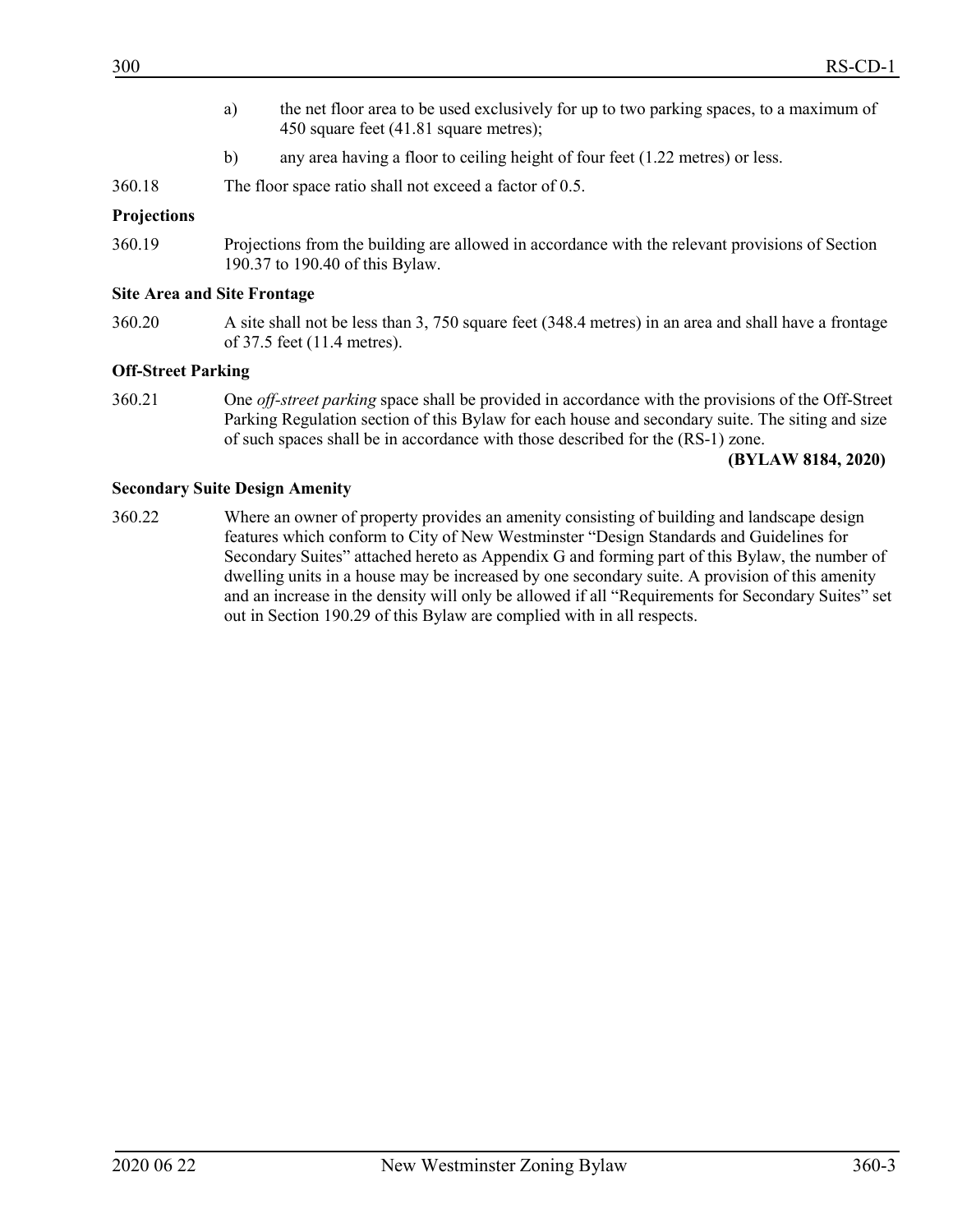# **361. Richmond Street Comprehensive Development Districts (RS-CD-2) (BYLAW 6877, 2003)**

# **361.1. The intent of this district is to allow a single detached dwelling at 330 Richmond Street.**

# **Permitted Uses**

- 361.2. The following uses and no others shall be permitted in the (RS-CD-2) district:
- 361.3. *Single detached dwellings*
- 361.4. *The keeping of not more than two boarders or lodgers nor more than four foster children, nor more than eight child care children in a dwelling unit*
- 361.5. *Home based businesses*
- 361.6. *Accessory buildings and uses provided that all accessory buildings and uses:*
- 361.7. *If detached accessory buildings,*
	- a) shall not exceed one storey and
		- i) in the case of a peaked roof, no portion of the roof shall exceed 4.57 metres(15 feet), or
		- ii) in the case of a roof having a pitch of 4:12 or less, no part of the roof shall exceed 3.6 metres (12 feet);

in each case measured from the finished floor of the detached accessory building.

**(BYLAW 7437, 2010)**

- a) shall not exceed one storey nor a height of 15 feet (4.57 metres) measured from the finished floor of the building;
- b) shall not be located in the required front yard;
- c) shall not be located closer than twice the width of the required side yard from the window of a habitable room on an adjoining site unless such window is above the roof line of such accessory building;
- d) shall not be closer than 5 feet (1.52 metres) from side and rear site lines where such accessory building or use is a swimming pool or an enclosure of a swimming pool;
- e) shall be located not closer than a distance of 15 feet (4.57 metres) from the corner of the site at an intersection of a street and lane;
- f) shall be located not closer than 5 feet (1.52 metres) from any rear or side site line bounded by a street;
- g) shall not cover more than ten percent (10%) of the site area;
- h) shall not be dormered; **(BYLAW 7437, 2010)**

- i) shall be limited to one toilet fixture and one sink fixture and no other plumbing fixtures **(BYLAW 7743, 2015)**
- 361.8. *If attached accessory buildings,*
	- j) where a portion of the principle building is used solely for an accessory greenhouse, parking structure, cover over a swimming pool, or a sundeck, and for no other use, it shall be deemed to be an accessory building;